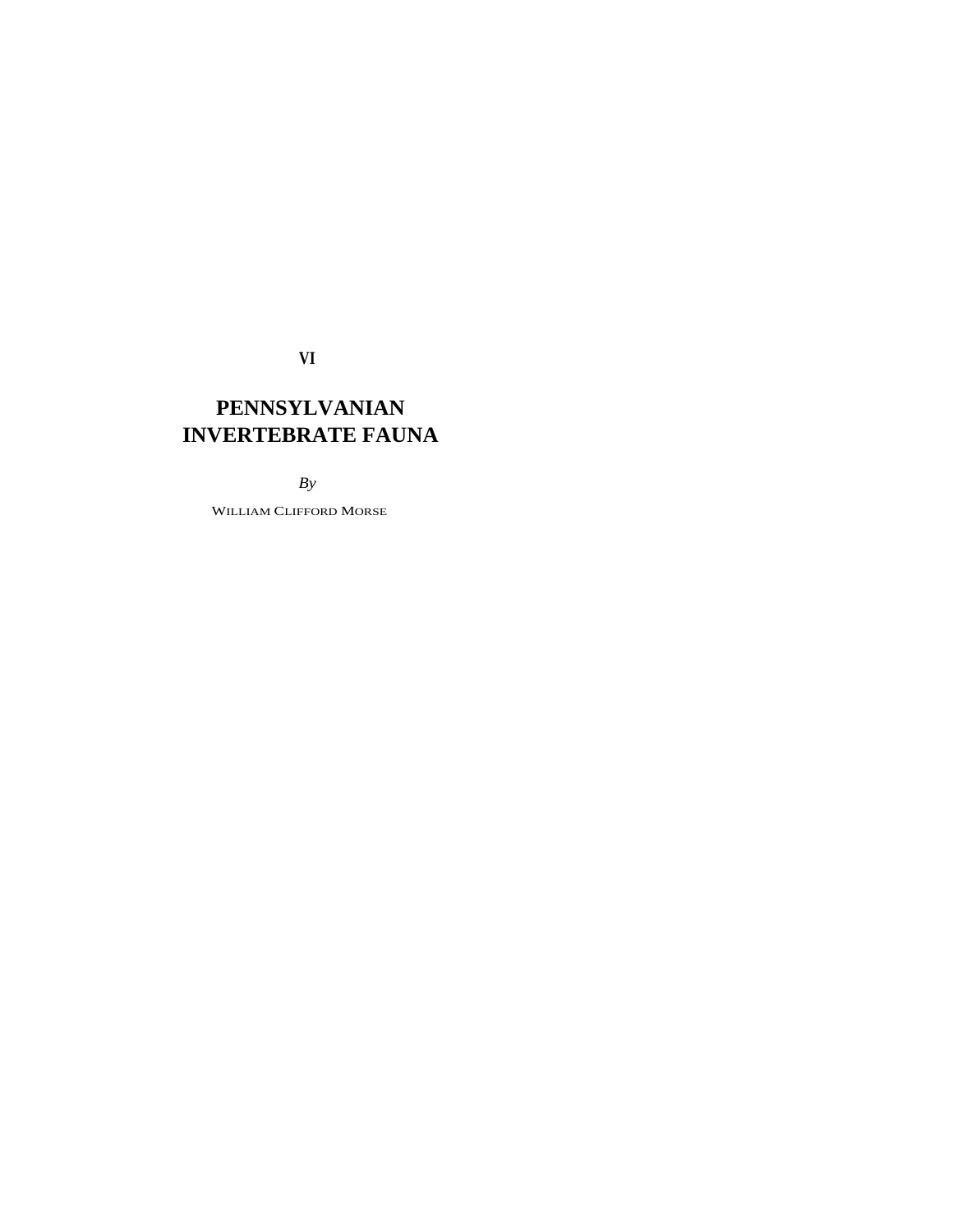# **THE** PENNSYLVANIAN INVERTEBRATE FAUNA OF **KENTUCKY**

#### $Bv$

#### WILLIAM CLIFFORD MORSE

## INTRODUCTION

Among the Pennsylvanian shales, sandstones, and coals in eastern Kentucky are a number of fossiliferous beds, containing invertebrate faunas, beautifully preserved and wonderfully interesting, though rather puzzling in their vertical and especially in their horizontal distribution. During 1919, when the months of July and August were spent in the field, these beds yielded 36 collections, 3 being from unknown beds and 33 forming the basis of the present report.

In the attempt to trace and correlate these fossiliferous beds, of which, with a single exception, not more than one is present in anyone section, the region, stretching from Tug Fork of Big Sandy River at Borderland on the east to North Fork of Kentucky River at Copeland on the west, was traversed. Inasmuch as this region includes parts of 7 counties, Martin, Pike, Johnson, Floyd, Magoffin, Knott, and Breathitt, or of 8 quadrangles, Williamson, Harold, Paintsville, Prestonsburg, Hindman, Salyersville, Troublesome, and Buckhorn, the work was, of necessity, largely reconnaissance. Moreover, as the region lies within the border limits of the Pennsylvanian basin, and streams do not anywhere completely penetrate the system, it is obviously not possible either to start at the base of the system or to begin at the margin of known beds. The region has, therefore, to be treated as an isolated area, and the beds given local names.

#### PENNSYLVANIAN FORMATIONS

The names, positions, and relations of these beds are shown in the following table, and brief descriptions of them are given in the subsequent pages.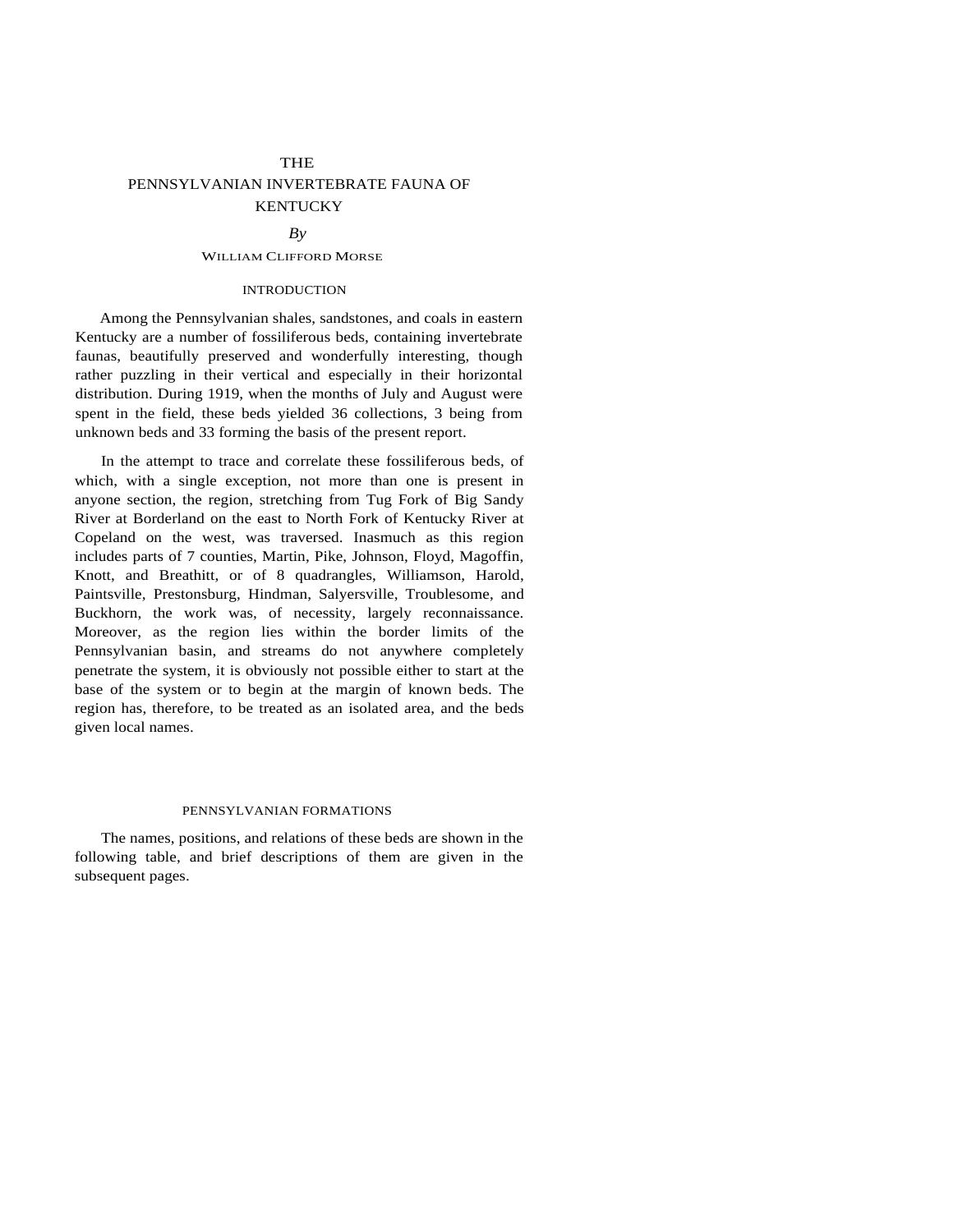

Fig. 29. Distribution of Pennsylvanian Sediments.

|                                                                                                                 | Feet           |
|-----------------------------------------------------------------------------------------------------------------|----------------|
|                                                                                                                 | 3              |
|                                                                                                                 | 370            |
| Lost Creek limestone                                                                                            | - 3            |
| Interval                                                                                                        | 127            |
|                                                                                                                 |                |
|                                                                                                                 | 35             |
|                                                                                                                 | 6              |
| Middle coal, "Taylor", or Copeland coal __________                                                              | $\overline{4}$ |
|                                                                                                                 | 221            |
| Kendrick shales-(Copland shales) ----------------                                                               | 20             |
| Lower coal, "Thacker", or Bevins coal ___________                                                               | $\frac{5}{2}$  |
|                                                                                                                 | 4.5            |
|                                                                                                                 | 10             |
|                                                                                                                 | 4.5            |
|                                                                                                                 | and in         |
|                                                                                                                 | - 3            |
| Interval in the contract of the contract of the contract of the contract of the contract of the contract of the | 4.9            |
| Total                                                                                                           | ___<br>953     |

## DWALE SHALES

The lowest and oldest fossiliferous bed which was studied may be designated the Dwale shales, from the town of Dwale, where they are associated with the Prestonsburg coal. The fossil specimens (Coll. 4) came from the dump of the abandoned mine of the Dwale Coal Company, one-half mile northwest of Dwale in Floyd County (Prestonsburg quadrangle). They belong to *Lingula carbonaria,* and hence their shales may represent brackish water deposits rather than marine.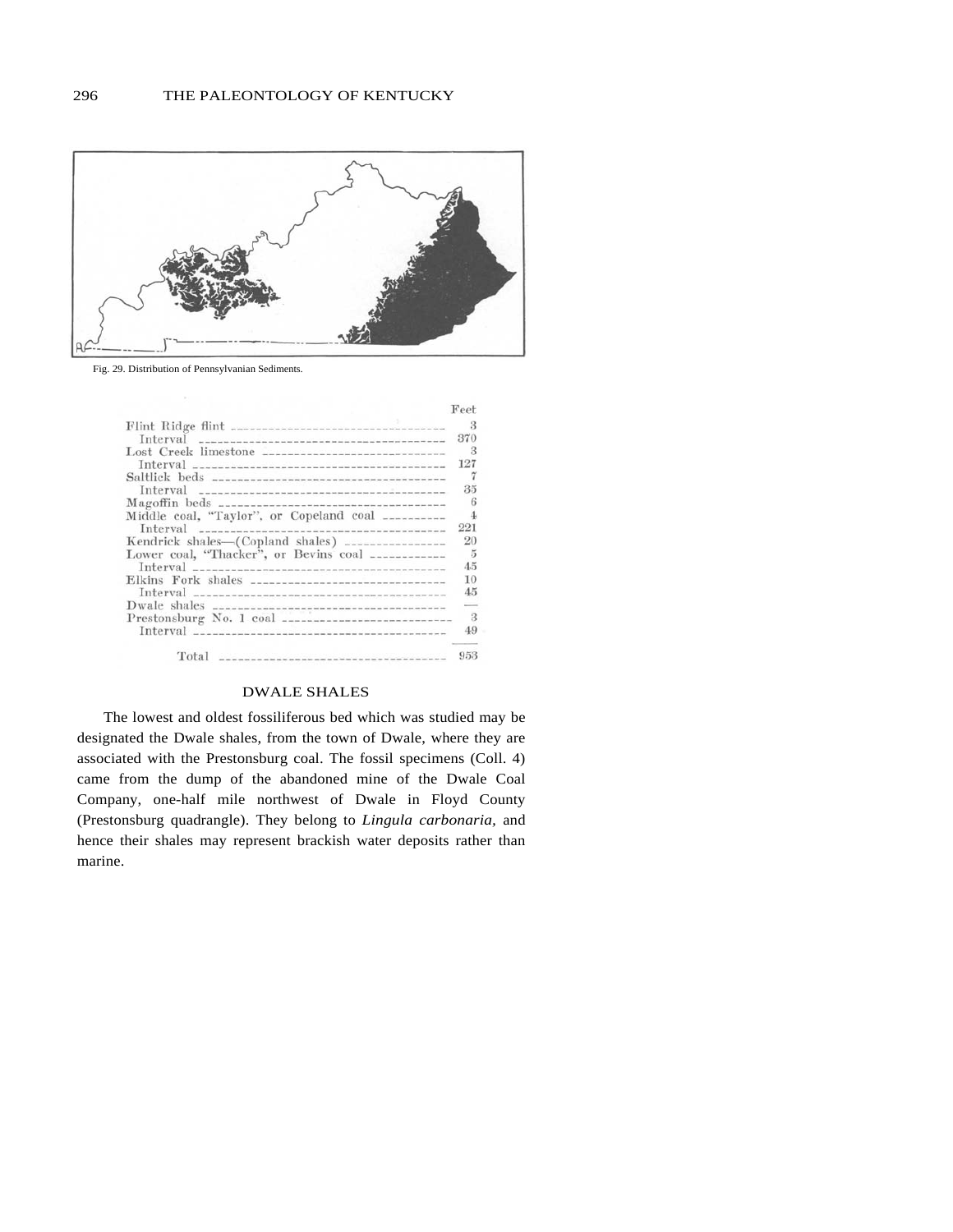#### PENNSYLVANIAN INVERTEBRATE FAUNA 297

## ELKINS FORK SHALES

The name Elkins Fork is proposed far the shales which are exposed opposite the school of that name in northern Pike County (Williamson Quadrangle). The known fossiliferous portion of the shales is only 80 feet thick, is blue and argillaceous, and lies only three feet above the creek level. The fauna, although containing other forms, is represented almost exclusively by species of the single genus, Productus. By barometer, the shales lie 50 feet below the Kendrick shales. Nothing further is known concerning the geographic distribution of these lower shales.

The collection (No. 28) of fossils from the Elkins Fork shales at the type locality consists of the following forms:

BRACHIOPODA

#### Productus cora d'Orbigny

- P. (Marginifera) missouriensis Girty
- P. (Pustula) nebraskensis Owen
- P. nodosus Newberry
- P. (Pustula) symmetricus McChesney
- P. (Marginifera) wabashensis (?) Norwood and Pratten

#### PELECYPODA

Aviculopecten herzeri Meek Myalina swallovi McChesney

GASTROPODA

Worthenia tabulata Conrad

**CEPHALOPODA** Orthoceras spc.

#### BEVINS COAL

In accordance with his custom to call coals of unknown stratigraphic position by the name of the farm on which they were opened, Crandall referred to such a coal in eastern Pike County as the Bevins coal, inasmuch as it was opened an Mr. J. Bevins farm on Big Creek.<sup>1</sup> His section of the coal and associated beds is as follows:

|                                                                                                         | Thickness Total |        |
|---------------------------------------------------------------------------------------------------------|-----------------|--------|
|                                                                                                         | Inches          | Inches |
| 3. 오랜만 45. 2012년 1월 2012년 2월 2012년 2월 2012년 2월 2012년 2월 2012년 2월 2012년 2월 2012년 2월 2012년 2월 2012년 2월 20 |                 |        |
|                                                                                                         |                 |        |
|                                                                                                         |                 |        |

<sup>1</sup> Crandall, A. R. The coals of Big Sandy Valley; Kentucky Geological Survey, Bull. 4, pp. 54-58, 1905.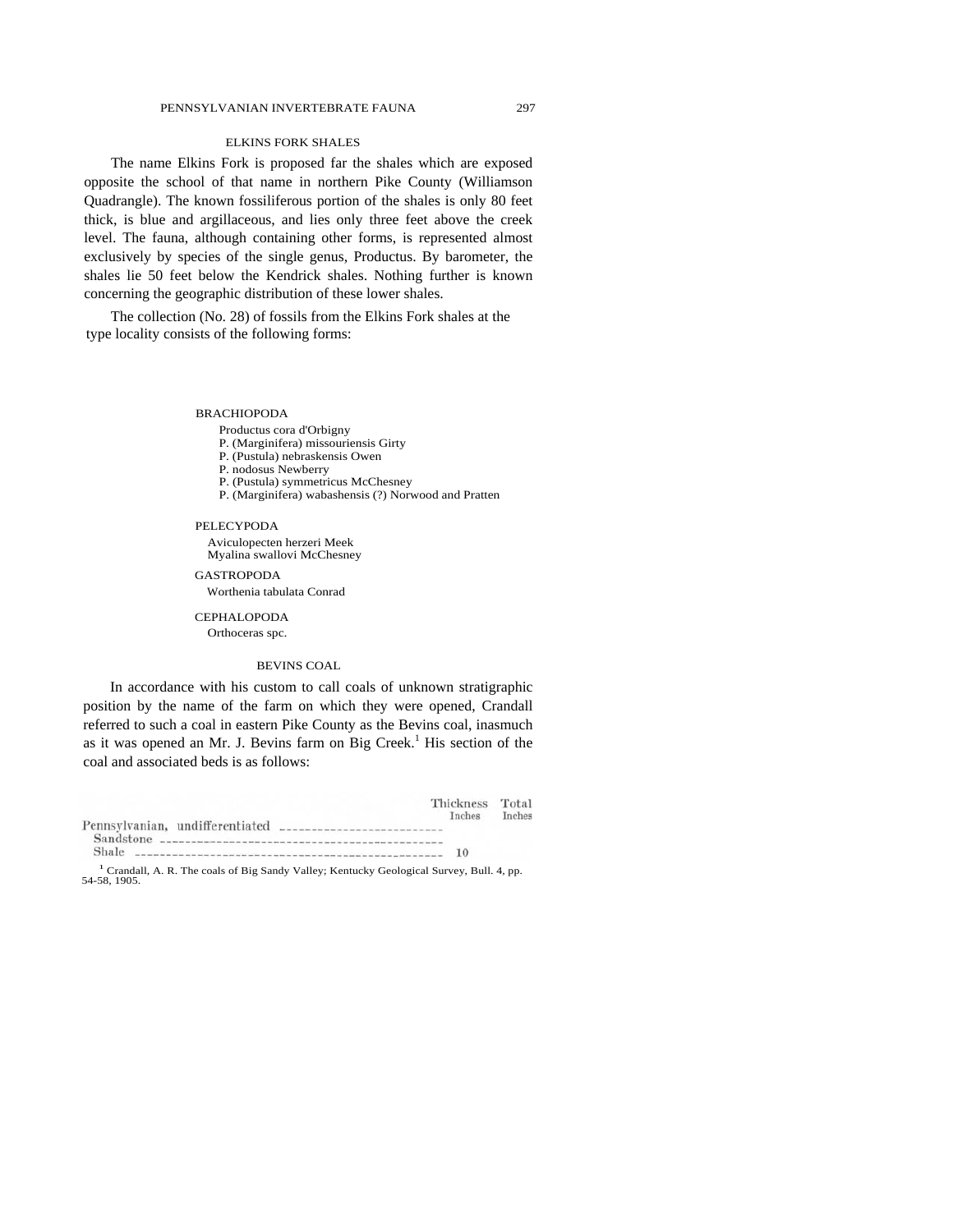## 298 THE PALEONTOLOGY OF KENTUCKY

|       | Thickness<br>Inches | Tota<br>nche |
|-------|---------------------|--------------|
|       |                     |              |
| Coal  |                     |              |
| Clay  |                     |              |
| Coal  |                     |              |
| Shale |                     |              |
| Coal  | 12                  |              |
|       |                     |              |
|       |                     |              |

Because the overlying Kendrick shales have not been found to contain characteristic fossils, or any for that matter, east of the Bevins locality, it becomes necessary to refer repeatedly to the underlying coal. The term Bevins has been revived, therefore, but in order that the name may conform to the standards of geologic nomenclature and be a geographic one, the type locality has been shifted slightly from Couder Post Office on Fraley Branch to Bevins Branch where the coal is opened on the farm of Mrs. G. M. D. Bevins. At this place the coal is five feet thick, is 755 feet above sea level, and is overlain by a black carbonaceous shale filled with typical Kendrick fossils.

## KENDRICK SHALES

The Kendrick shales were so named by State Geologist Jillson<sup>2</sup> from exposures at the Dr. Kendrick homestead near the headwaters of Cow Creek in Floyd County, Kentucky. They are also well developed on Sugarloaf Branch the next creek to the north of Cow Creek where they are present in both the fossiliferous and nonfossiliferous phases in the upper and lower stretches of the branch.

The Kendrick shales are largely bluish and black carbonaceous shales which contain considerable calcareous material. They vary considerably in lithology from place to place as well as in invertebrate fossil content, being very fossiliferous in places and barren in others. Contemporaneous erosion or local unconformity erosion has removed part or all of them in places, so that their position in such places is occupied by younger beds, the unconformable relation thus represented not always being apparent in many of the poor exposures, unless the younger unconformable beds should be of marked lithologic

<sup>&</sup>lt;sup>2</sup> Jillson, W. R. The Kendrick shale-A new calcareous fossil horizon in the Coal Measures of eastern Kentucky—The Mineral and Forest Resources of Kentucky, Ser. V, Vol. I. No. 2, pp. 96-104, 1919.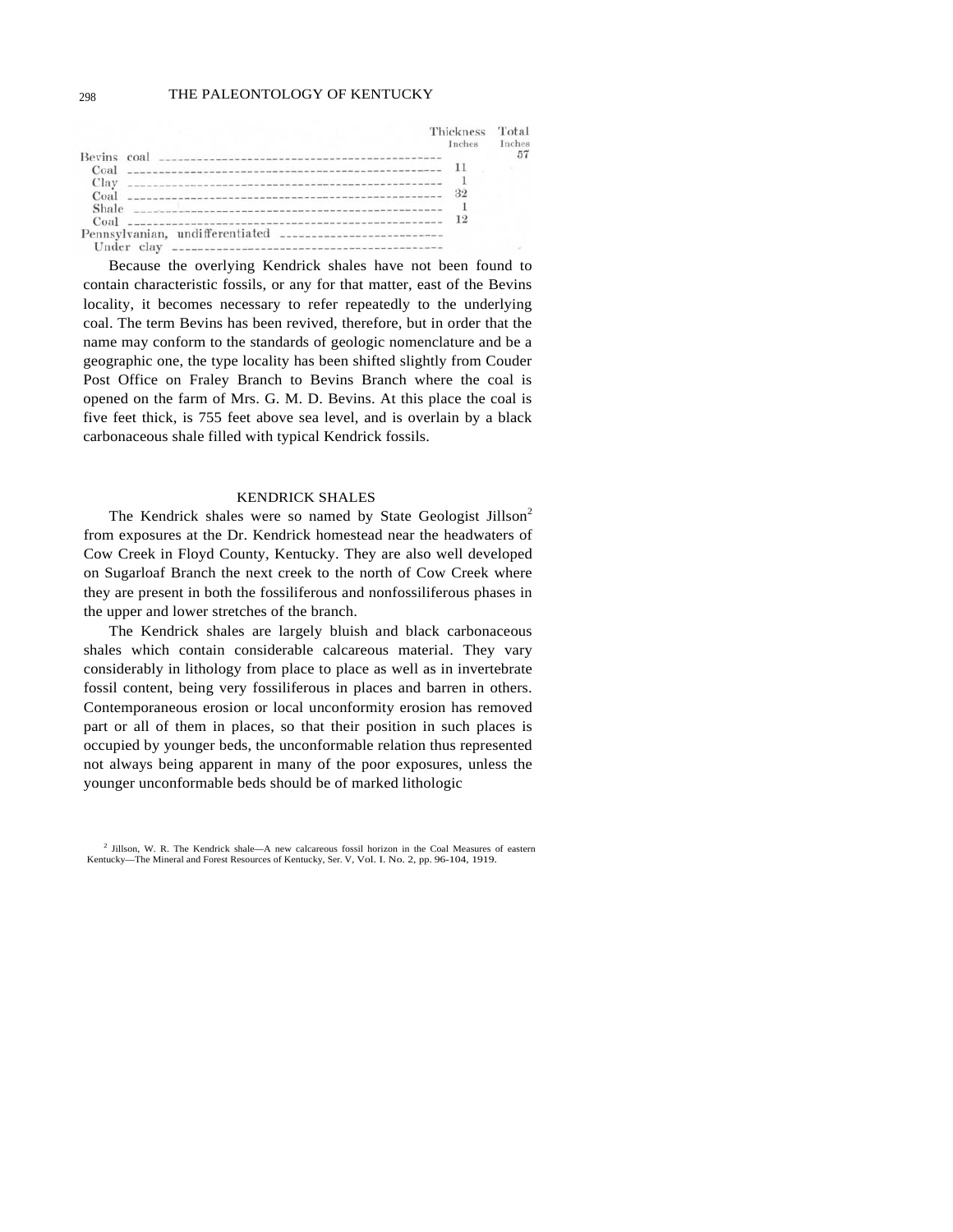difference, as sandstones for example. At the type locality they have the composition shown in the next section. Their variation is shown in subsequent sections.

Section (No.7) of Cow Creek at the Second House below the Kendrick Homestead.

|                                                                                                                                                                                                                                                                                                                                                                                              | Thickness<br>Feet | Total<br>Feet |
|----------------------------------------------------------------------------------------------------------------------------------------------------------------------------------------------------------------------------------------------------------------------------------------------------------------------------------------------------------------------------------------------|-------------------|---------------|
|                                                                                                                                                                                                                                                                                                                                                                                              |                   | 12.0          |
|                                                                                                                                                                                                                                                                                                                                                                                              |                   |               |
|                                                                                                                                                                                                                                                                                                                                                                                              |                   | 19.5          |
|                                                                                                                                                                                                                                                                                                                                                                                              |                   |               |
|                                                                                                                                                                                                                                                                                                                                                                                              |                   |               |
|                                                                                                                                                                                                                                                                                                                                                                                              |                   |               |
| Shales, dark bluish-black and black, carbonaceous.                                                                                                                                                                                                                                                                                                                                           |                   |               |
| They are slightly fossiliferous at the top; more so in the                                                                                                                                                                                                                                                                                                                                   |                   |               |
| middle; and slightly so at the base, the basal                                                                                                                                                                                                                                                                                                                                               |                   |               |
|                                                                                                                                                                                                                                                                                                                                                                                              |                   |               |
| Sandstone, bluish-black, micaceous. Contains Productus 1.0                                                                                                                                                                                                                                                                                                                                   |                   |               |
|                                                                                                                                                                                                                                                                                                                                                                                              |                   |               |
|                                                                                                                                                                                                                                                                                                                                                                                              |                   | 5.5           |
|                                                                                                                                                                                                                                                                                                                                                                                              |                   |               |
| Covered (said to be bluish fire clay) $\frac{1}{\sqrt{1-\frac{1}{2}}}\frac{1}{\sqrt{1-\frac{1}{2}}}\frac{1}{\sqrt{1-\frac{1}{2}}}\frac{1}{\sqrt{1-\frac{1}{2}}}\frac{1}{\sqrt{1-\frac{1}{2}}}\frac{1}{\sqrt{1-\frac{1}{2}}}\frac{1}{\sqrt{1-\frac{1}{2}}}\frac{1}{\sqrt{1-\frac{1}{2}}}\frac{1}{\sqrt{1-\frac{1}{2}}}\frac{1}{\sqrt{1-\frac{1}{2}}}\frac{1}{\sqrt{1-\frac{1}{2}}}\frac{1}{\$ |                   |               |
|                                                                                                                                                                                                                                                                                                                                                                                              |                   |               |
|                                                                                                                                                                                                                                                                                                                                                                                              | 3.0               |               |

The complete list of fossils from the Kendrick shales at and near the type locality (Collections 1,2,8,20,21,22, and 23) is as follows:

#### ANTHOZOA

Lophophyllum profundum Milne-Edwards and Haime **CRINOIDEA** Basal plates and stems Hydreionocrinus kansasensis Weller BRYOZOA Bryozoa undetermined BRACHIOPODA Ambocoelia planoconvexa Shumard Chonetes glaber Geinitz Cleiothyridina orbicularis McChesney Lingula umbonata Cox Lingulipora kentuckyensis Morse L. nebraskensis Meek Orbiculoidea (Roemerella) patula Girty Orbiculoidea sp. Productus cora d'Orbigny P. (Marginifera) missouriensis Girty P. nebraskensis Owen P. nodosus Newberry P. sp. Reticularia perplexa McChesney Spirifer rockymontanus Marcou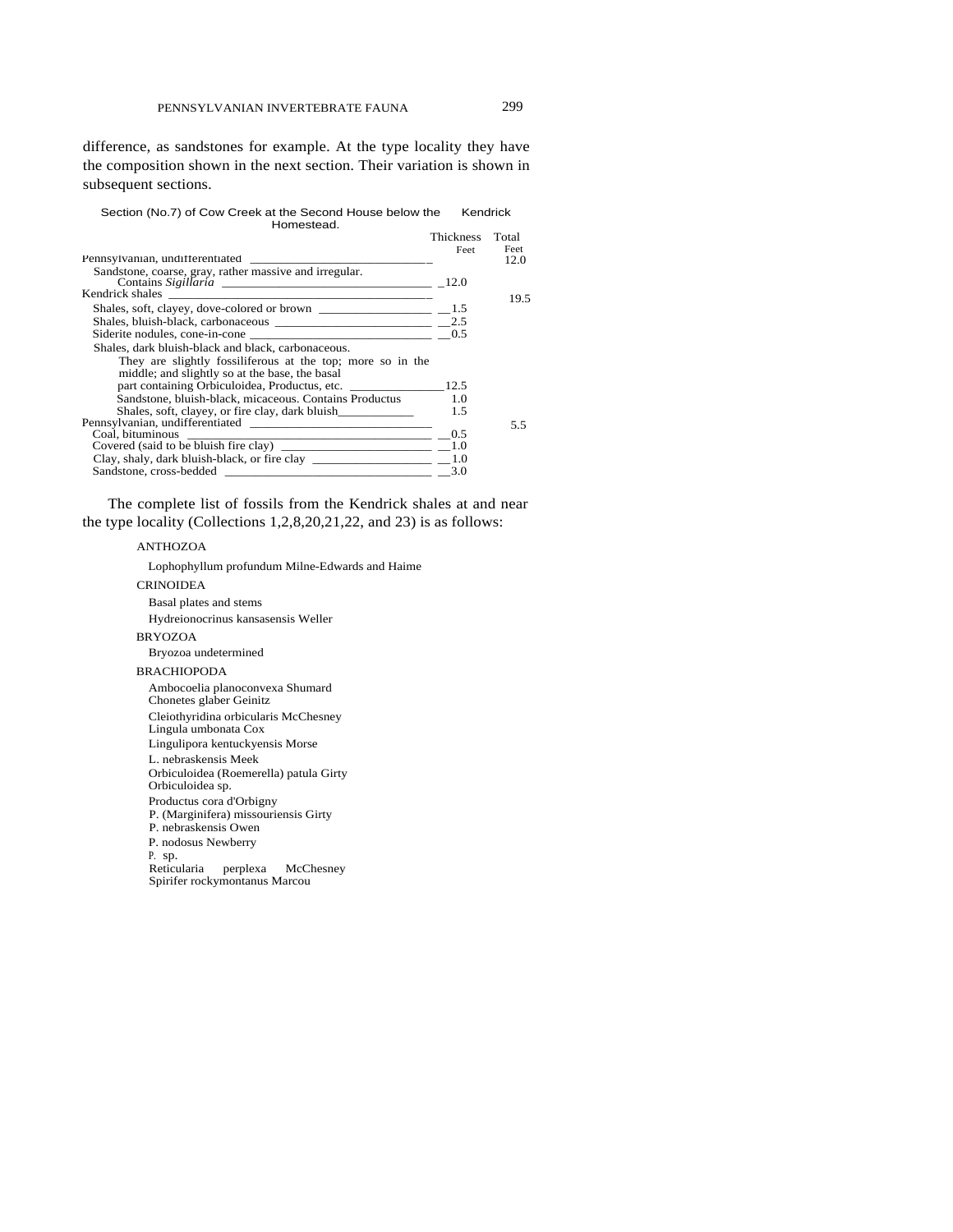## 300 THE PALEONTOLOGY OF KENTUCKY

PELECYPODA Anthraconeilo taffiana Girty Astartella arcuata Morse A. compacta Girty A. concentrica Conrad A. kentuckyensis Morse Avicula acosta Cox Aviculopinna sp. A. americana Meek Deltopecten texanus Girty Edmondia glabra Meek Entolium aviculatum Swallow Leda bellistriata Stevens L. jillsoni Morse Lima retifera Shumard Modiola sp. Monopteria sp. Nucula sp. N. anodontoides Meek Nuculopsis ventricosa Hall Pinna sp. Pleurophorus subcostatus Meek and Worthen Posidonomya fracta Meek Prothyris elegans Meek Schizodus affinis Herrick S. alpinus Hall Solenomya sp. Yoldia glabra Beede and Rogers **GASTROPODA** Aclisina stevensana Meek and Worthen Bellerophon sp. 1, sp. 2 B. crassus Meek and Worthen B. (Patellostium) montfortanus Norwood and Pratten B. (Bucanopsis) meekianus Swallow Bulimorphia minuta Stevens Meekospira peracuta Meek and Worthen Pleurotomaria new sp. Schizostoma catilloides Conrad Sphaerodoma brevis White S. primigenia Conrad Trepospira depressa Cox Worthenia new sp. 1 W. new sp. 2 W. tabulata Conrad Zygopleura plebeia Herrick SCAPHOPODA (Dentalium) Plagioglypta annulistriata Meek and Worthen **CEPHALOPODA** Cyrtoceras sp. Gastrioceras new sp. 1. sp. 2, and sp. 3 G. montgomeryense Miller and Gurley G. occidentale Miller and Faber Metacoceras scuptile Girty Orthoceras new sp. 1 and sp. 2 O. colletti Miller O. (Pseudorthoceras) knoxense McChesney **CRUSTACEA** Phillipsia trinucleata Herrick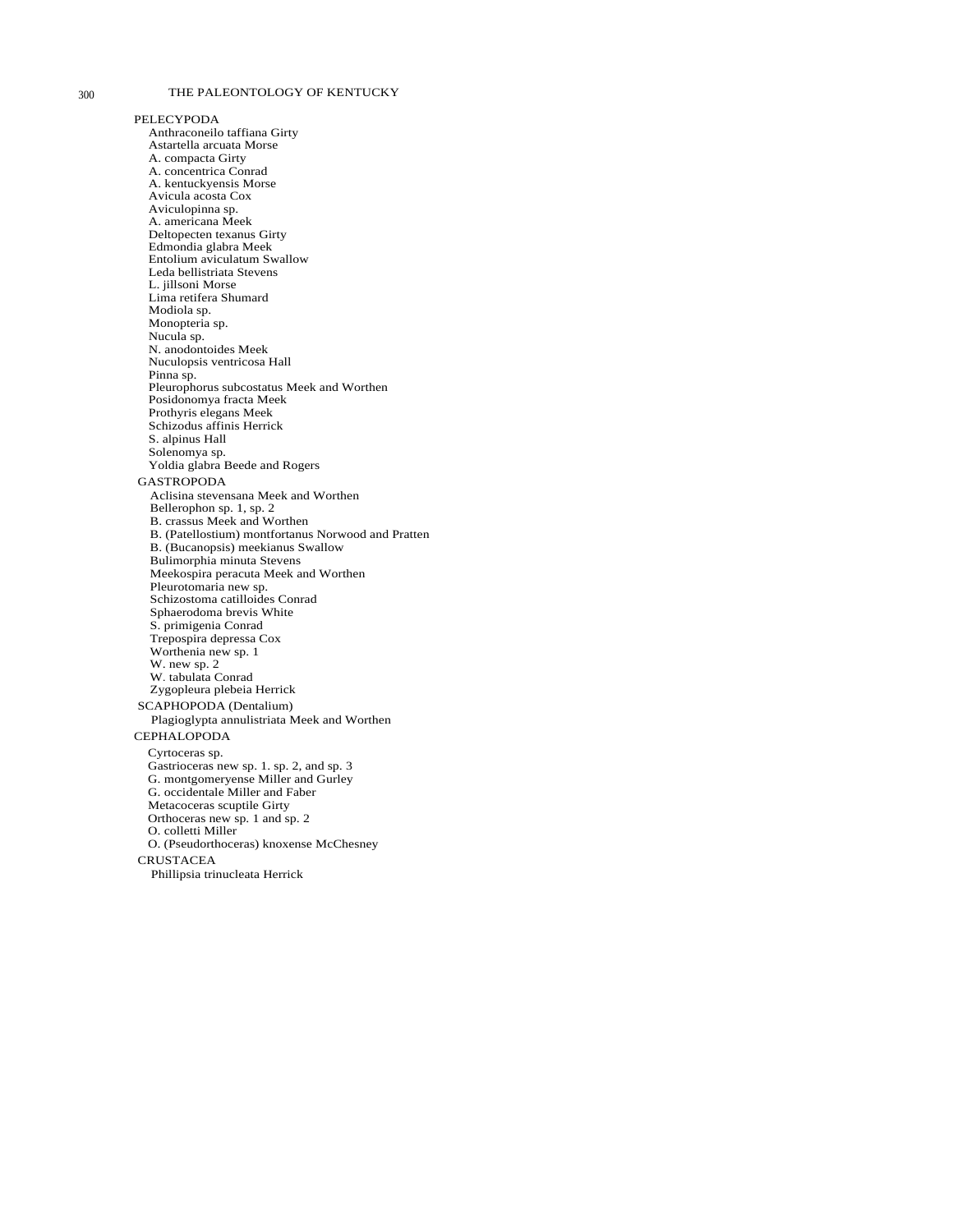The Kendrick shales lie 105 feet above the Prestonsburg coal. They form the roof shales of the lower coal (Thacker) of Tug Fork of Big Sandy River and of the tributaries of this fork, both in the vicinity of Borderland, W. Va.

The shales are exposed in the streams to the east of the type locality as far as Bevins Branch of Big Creek (Williamson quadrangle). From this point they have not been recognized, and their position was determined only by tracing the underlying coal from Bevins Branch down Big Creek and thence up Tug Fork to Hatfield and Borderland, where the coal proves to be the lower bed (Thacker). The shales are non-fossiliferous even as close to the type locality as the lower stretches of Sugarloaf Branch. Westward from this point they have not been recognized except at Copland on North Fork of Kentucky River (Buckhorn quadrangle), where they lie just above track level. A few hundred feet down stream the shales are largely or wholly replaced by sandstone, as a result of contemporaneous, or subsequent erosion and later deposition of younger beds.

#### MAGOFFIN BEDS

The name Magoffin is proposed for the shales and limestones so extensively developed in southern Magoffin County (Salyersville and Prestonsburg quadrangles). These beds are not limited to this county, but probably they have their most typical development here.

The beds consist of two thin layers of limestone, separated by a thin bed of shales, and all three underlain and overlain by thin beds of shales. In places the upper shales are fossiliferous; in other places the lower shales; and in still others, neither one is fossiliferous. In spite of the fact that the two layers of limestone and included shales are fossiliferous, the variation in the fossil content of the underlying and overlying shales makes the drawing of the lower and upper lines of contact an arbitrary matter. The total thickness assigned to the beds is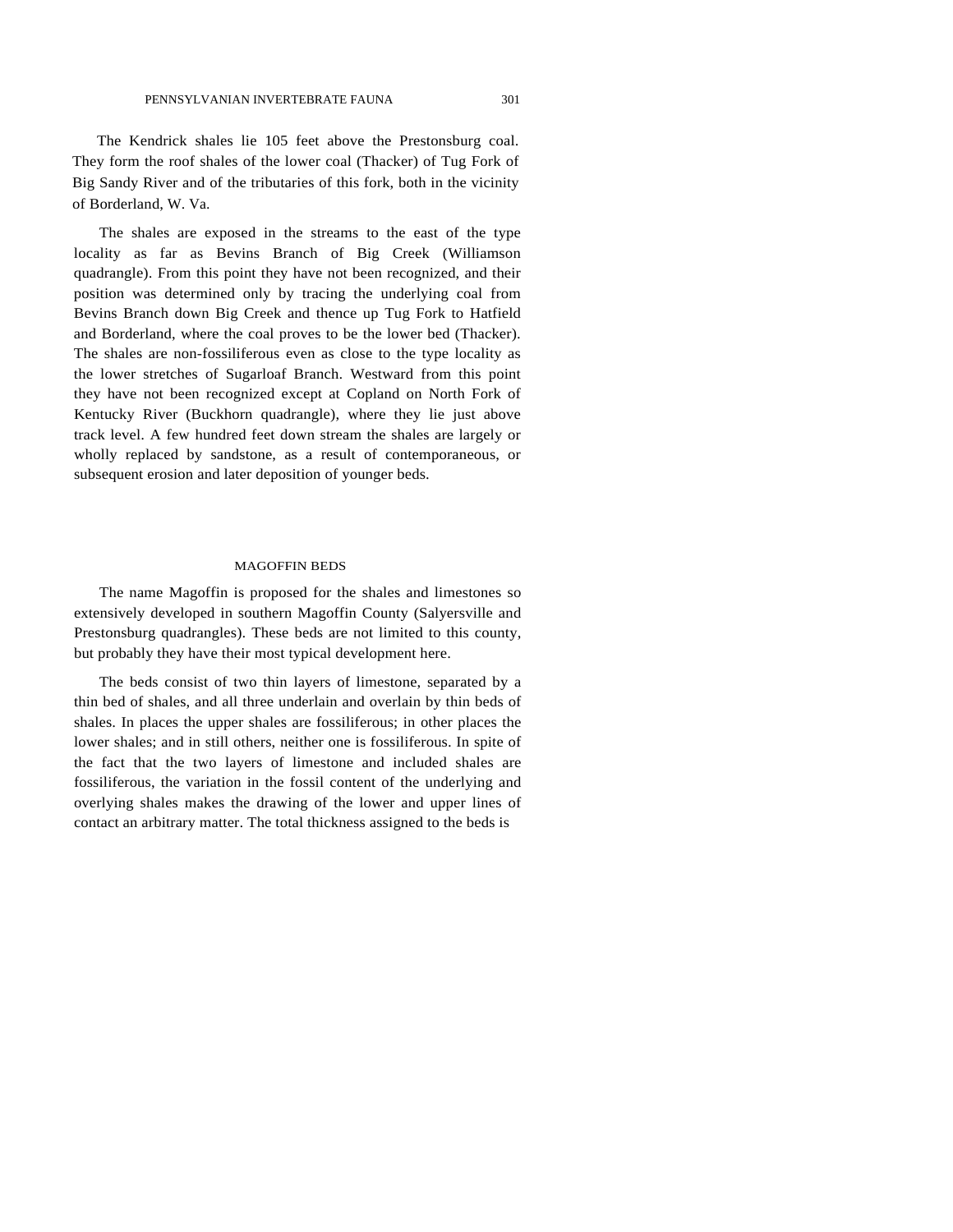likewise an arbitrary matter, but that shown in the following section is perhaps an average. The position of the beds above the thin coal is significant.

Section (No. 31) at the head of Sycamore Branch of Oakley Creek at the home of Mrs. Sarah Salyers (Salyersville quadrangle)

|                                                            | Thickness<br>Feet | Total<br>Feet |
|------------------------------------------------------------|-------------------|---------------|
|                                                            |                   | 18.0          |
| Sandstone, massive, some iron ore nodules ____________     | 18.0              |               |
|                                                            |                   | 9.4           |
| Shales, blue and black, clayey and carbonaceous. Basal     |                   |               |
|                                                            | 3.5               |               |
| Limestone, layer, dove-colored; fossiliferous ___________  | 1.0               |               |
| Shales, upper part calcareous and very fossiliferous ____  | 1.5               |               |
| Limestone, layer, impure and sandy; fossiliferous ______   | 0.4               |               |
| Shales, soft, blue, clayey, filled with plant fossils ____ | 3.0               |               |
|                                                            |                   | 1.2           |
|                                                            | 0.2               |               |
|                                                            | 1.0               |               |
|                                                            |                   | 7.0           |
| Sandstone above and shales below                           | 7.0               |               |

The collection (No. 31) of fossils from the Magoffin beds at the type locality contains the following forms:

> CRINOIDEA Crinoid stems and plates BRACHIOPODA Chonetes granulifer Owen Composita subtilita Hall Derbya crassa Meek and Hayden D. robusta (?) Hall Orbiculoidea spc. Productus (Marginifera) missouriensis Girty P. semireticulatus Martin Reticularia perplexa McChesney Spirifer opimus Hall S. rockymontanus Marcou PELECYPODA Astartella concentrica (?) Conrad Edmondia ovata Meek and Worthen Leda sp. Nuculopsis ventricosa Hall GASTROPODA Bellerophon (Euphemus) carbonarius Cox

The Magoffin beds lose their identity as limestone bearers east of the headwaters of Licking River. Their position is, therefore, difficult to determine, but they are computed to lie approximately 330 feet above the coal mined at Boscoe. This coal is said to be opened just above the railroad track at short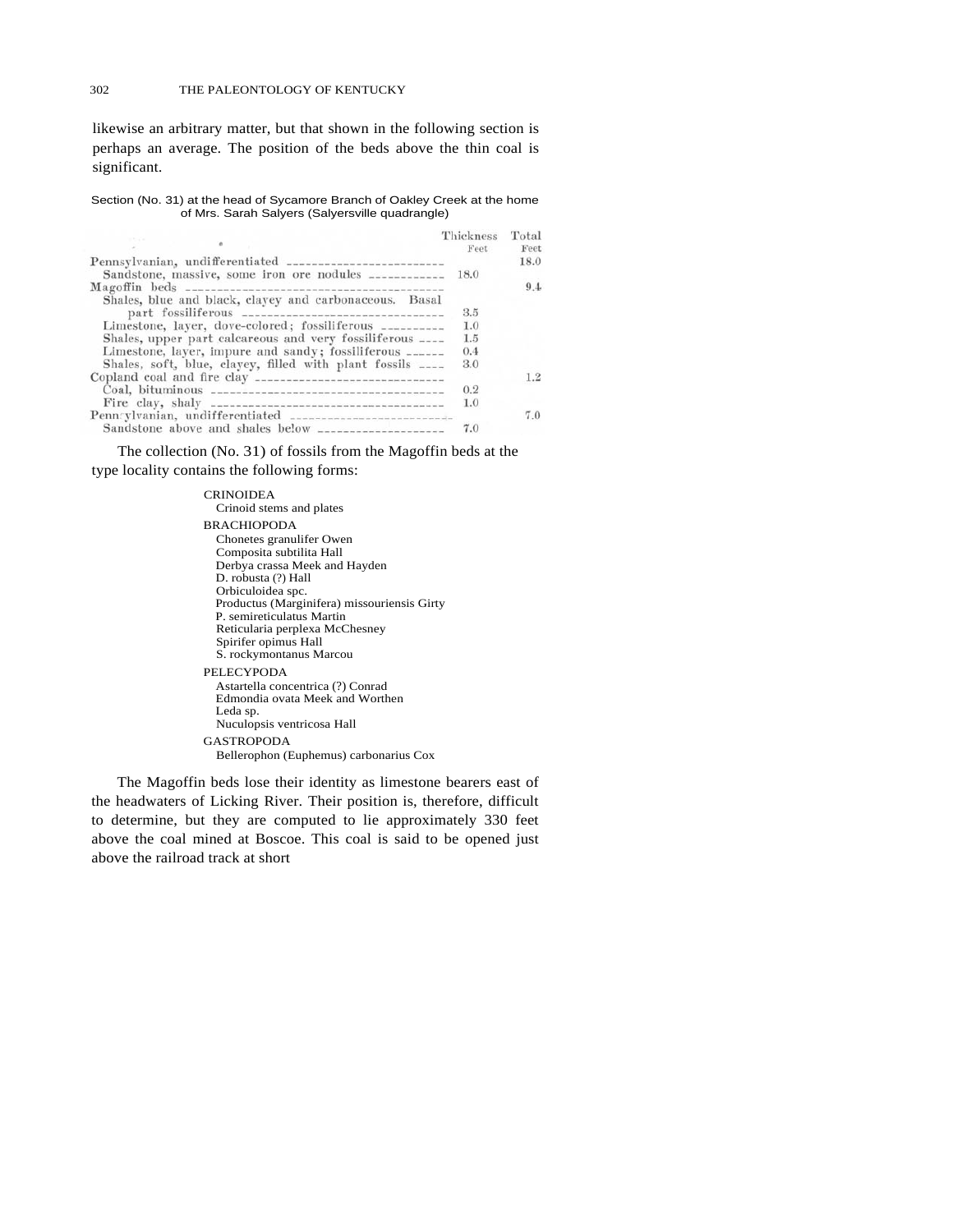intervals down Beaver Creek and Levisa Fork to Prestonsburg, where it is correlated with the Prestonsburg No. 1 coal. The coal was not traced from Boscoe to Dwale, but the above universal correlation by the coal men is accepted as correct or as essentially so. The Magoffin beds, accordingly, lie about 220 or 230 feet above the Kendrick shales, and are, therefore, the representatives of the roof shales of the middle, Taylor, coal, so extremely fossiliferous in the Kentucky mines opposite Borderland, West Virginia. Southward and westward from the type locality, the Magoffin shales and limestones can be traced through Knott and Breathitt counties to North Fork of Kentucky River at Copland (Buckhorn quadrangle), where they form the roof of the coal mined at Copland. The middle, Taylor, coal at Borderland is, therefore, the same bed of coal as the one mined at Copland.

#### SALTLICK BEDS

Just south of the gap between Grassy Creek and Raccoon Branch (Prestonsburg quadrangle) and just northeast of the one between Saltlick Creek and Quicksand Creek (Hindman quadrangle) are impure limestones, which might be mistaken easily for the Magoffin beds, because of their stratigraphic position so near the Magoffin beds and also because of their structure at the Saltlick-Quicksand gap, where the beds consist of two thin layers of limestone separated by a thin interval of shales. Careful measurements at this gap showed, however, that the beds under discussion lie 35 feet above the Magoffin beds, and careful study revealed that they are lithologically different from those beds. As the following section indicates, the beds are best exposed at the head of Saltlick Creek, after which stream it is proposed to name them.

Section (No. 36) in the highway at the head of Saltlick Creek.

|                                                                                            | Thickness Total |             |
|--------------------------------------------------------------------------------------------|-----------------|-------------|
|                                                                                            | Feet<br>75      | Feet<br>7.5 |
| Saltlick beds                                                                              |                 | 73          |
| Limestone, blue, impure, shaly at the top; fossiliferous_                                  | 1.3             |             |
| Shales, blue, carbonaceous. and sandy; fossiliferous_<br>Limestone, impure, sandy and blue | 5.5<br>0.5      |             |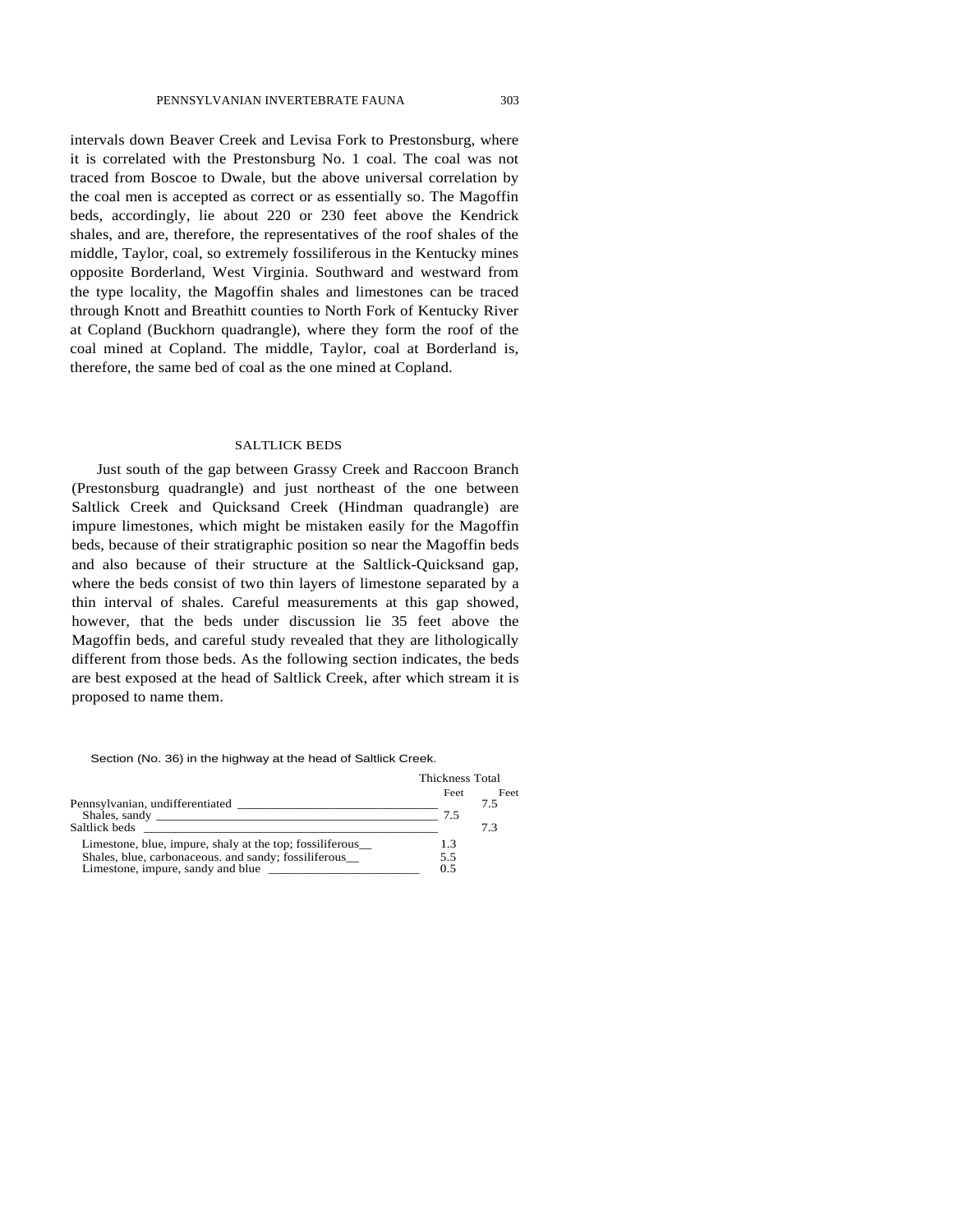The complete list of fossils from the Saltlick beds at the type locality (Collection 35) consists of the following:

> BRACHIOPODA Ambocoelia planoconvexa Shumard Chonetes granulifer Owen Derbya crassa Meek and Hayden Productus cora d'Orbigny P. (Marginifera) missouriensis Girty Spirifer opimus Hall GASTROPODA Schizostoma catilloides Conrad

The extent of the Saltlick beds is unknown. The loose blocks of limestone (Collection 19) in the gap between Mare Creek and Buffalo Creek (Harold quadrangle) may be Saltlick in age, because of their position and fossil content. Outside of the three gaps mentioned the Saltlick beds have not been recognized as such.

## LOST CREEK LIMESTONE

On the divide between Lost Creek and Big Branch of North Fork of Kentucky River (Buckhorn quadrangle), just north of the gap through which passes the road connecting these two streams, is a thin limestone which differs markedly from all the others of eastern Kentucky. Where exposed along the crest of the ridge, the limestone is rather badly broken, but large blocks show it to be at least three and one-half feet thick. The lower two-thirds is a fossiliferous dolomitic limestone, and the upper third is a blue shelly limestone. The limestone is very fossiliferous, Bryozoa being especially abundant. It lies, by barometric measurement, about 175 feet above the Magoffin beds and nearly 130 feet above the Saltlick beds. For more reasons than one, this dolomitic limestone is very appropriately named the Lost Creek limestone from the stream of that name.

The list of fossils (Collectian 37) from the Lost Creek limestone at the type locality is as follows:

> BRYOZOA Fenestelloid specimen BRACHIOPODA Chonetes granulifer Owen Composita subtilita Hall Derbya crassa Meek and Hayden Productus sp. Spirifer sp. Spiriferina kentuckyensis Shumard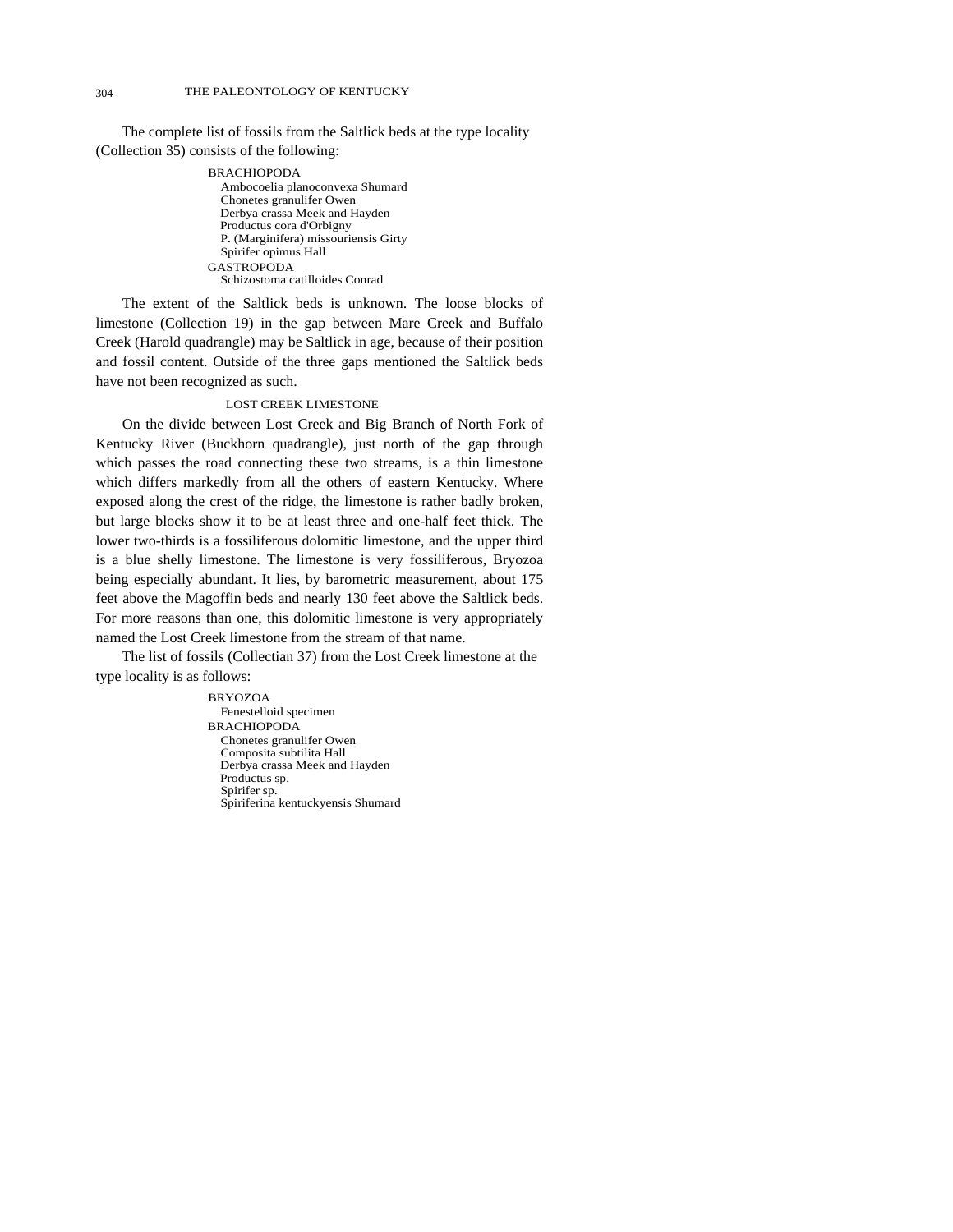#### FLINT RIDGE FLINT

On Flint Ridge at the head of Leatherwood Branch of South Quicksand Creek (Troublesome quadrangle), 30 feet from the top of the ridge and near the 1,500-foot contour line, and also 550 feet, by barometer, above the Magoffin beds, is a three-foot bed of flint, which is yellow in color and contains no fossils. Loose dolomitic or leached limestone blocks associated with the flint are very fossiliferous, however. The Flint Ridge flint which lies so near the top of the high ridge has not been recognized outside of this area.

The collection (No. 14) of fossils from the Flint Ridge flint at the type locality contains the following forms:

> **CRINOIDEA** Crinoid stems BRYOZOA Fenestelloid specimen BRACHIOPODA Orbiculoidea convexa Shumard Productus nebraskensis Owen Spirifer rockymontanus Marcou PELECYPODA Allerisma terminale Hall Lima retifera (?) Shumard Pseudomonotis kansasensis (?) Beede GASTROPODA Bellerophon (Bucanopsis) meekianus ? Swallow

#### DESCRIPTION OF SPECIES

## PHYLUM COELENTERATA

## CLASS ANTHOZOA

LOPHOPHYLLUM PROFUNDUM MILNE-EDWARDS AND HAIME Plate XLV, figs, 1-3a

*1851. Cyathaxonia profunda.* Milne-Edwards and Haime, Mon. des Polyp. Foss, p. 323. Carboniferous: Flint Ridge, Ohio.

The coralla are typical rather abruptly expanding cones which are but slightly curved. The surface is marked by rather prominent longitudinal ridges and a few transverse wrinkles and depressions. One of the two specimens has the characteristic columella or pseudocolumella as the case may be.

*Distribution.* Kendrick shales: Collections 3, 8, 21, 22, 18, 15.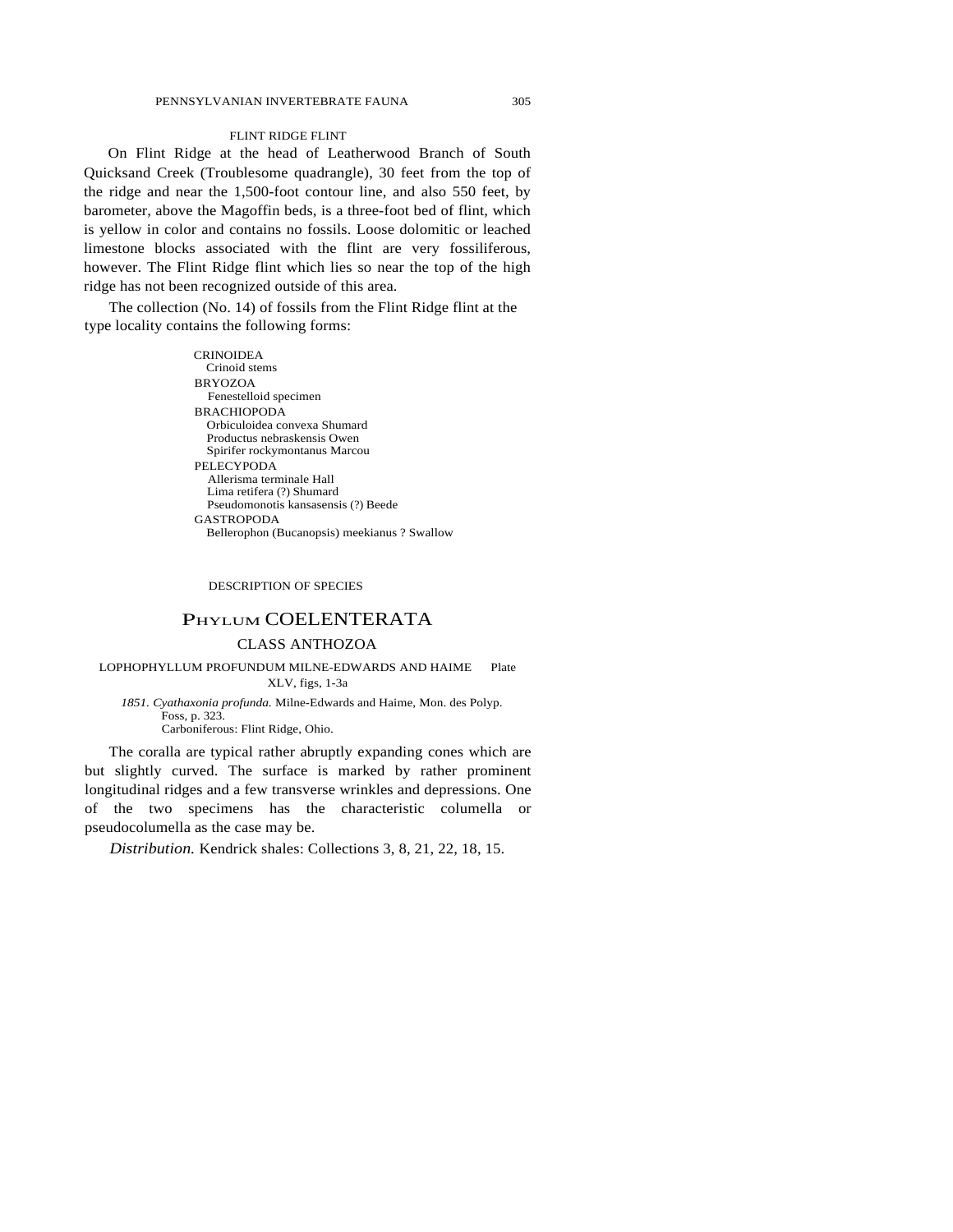## PHYLUM MOLLUSCOIDEA

## Class BRACHIOPODA

LINGULA CARBONARIA SHUMARD Plate

XLV, figs. 4-7

*1858. Lingula carbonaria.* Shumard, Trans. St. Louis Acad. Sci., Vol. 1, p. 215. Coal Measures: Clark County, Missouri.

*1922. Lingula carbonaria.* Morningstar, Geol. Surv. Ohio, Bull. 25, p. 166, pl. 7, figs. 1-3. Pottsville formation: Ohio.

Most of the shells of this species are of medium size, measuring 6 by 11 millimeters. In outline, they are distinctly subrectangular. The umbonal and middle portions of the valves are moderately convex; the sides and front, flattened. The surfaces of both valves are marked by fine concentric striae, which are decidedly grouped along the lateral and anterior margins, and by less distinct radiating striae.

The shells agree rather closely with those figured by Dr. Hellen Morningstar, being, perhaps, a trifle more rectangular. They differ from *L. kanawhensis* Price in their smaller size and especially in their rectangular rather than more transverse outline

*Distribution.* Dwale shales: Collection 4.

#### LINGULIPORA KENTUCKYENSIS N. Sp. Plate XLVI, figs. 1-4a

The shells are large, being twice the length of *L. nebraskensis.*  Like that species they are subtrigonal in outline and almost as wide as long, the greatest breadth being near the anterior margin. The front and anterolateral margins are, perhaps, more uniformly rounded; the sides are nearly straight, converging toward the beak at an angle of about ninety-two degrees.

The surface is lustrous and is ornamented by minute prominent sharp abrupt concentric ridges, which are separated from one to another by flat interspaces but two to three times as wide as the ridges. Accordingly the concentric ridges are approximately twice as numerous as on *L. nebraskensis.* 

Length 28 millimeters.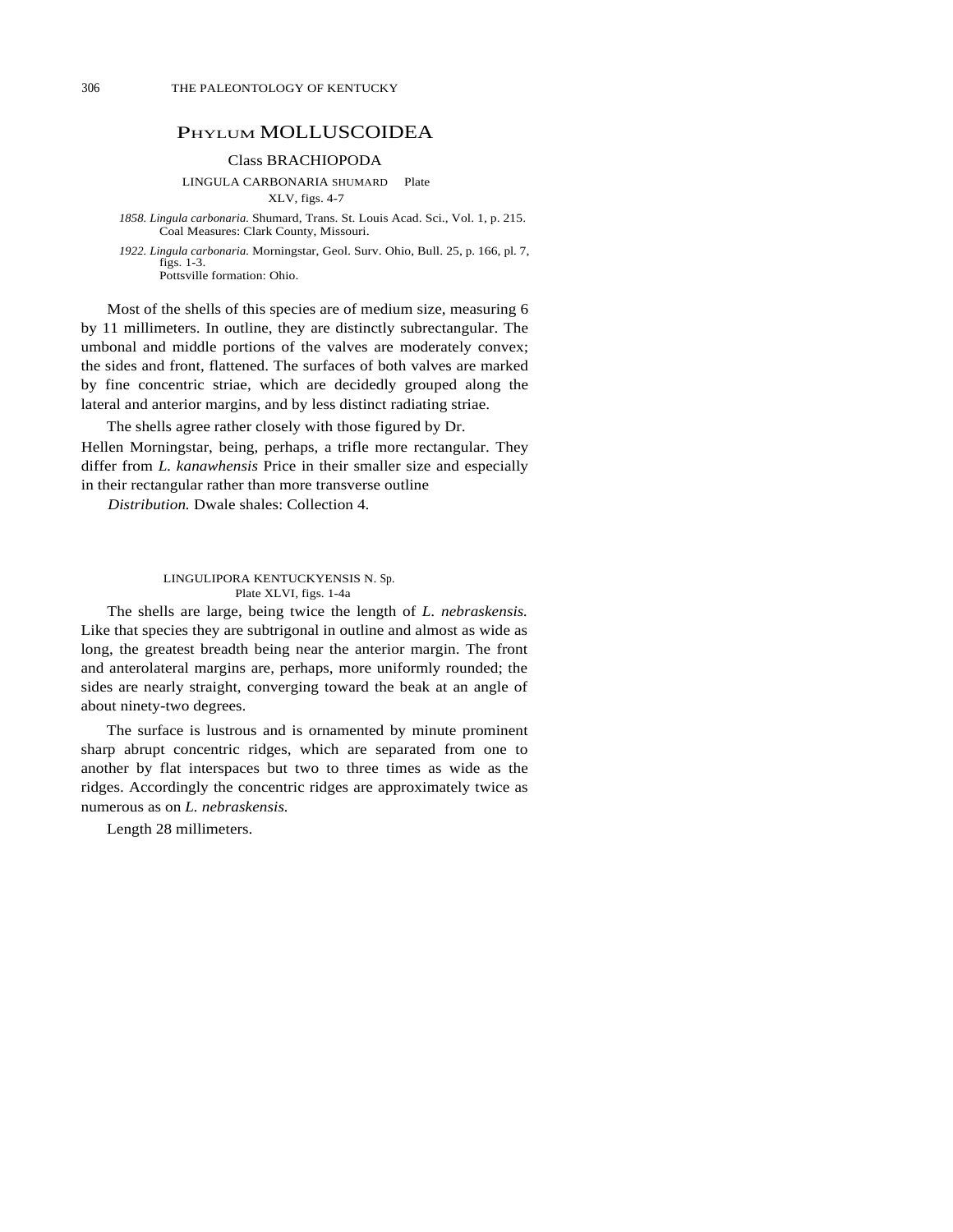The species resembles *L. nebraskensis* in its lingulate shape and sharp concentric ridges and differs from that species in having twelve ridges instead of only seven or eight to five millimeters of space. The difference in number cannot be attributed to the difference in size of the shells of the two species, for the larger species has the more closely spaced ridges

*Distribution.* Kendrick shales: Collections 1, 8, 21, 22, 7.

LINGULIPORA NEBRASKENSIS MEEK. Plate XLVI, figs. 5-6a

*1872. Lingula scotica* var. *nebrascensis.* Meek, U. S. Geol. Survey, Nebraska Final Rept., p. 158, pl. 8, figs. 3a, 3b. Upper Coal Measures, Nebraska City, Neb.

The shells range from small to medium in size. They are subtrigonal in outline and about as wide as long, the greatest breadth being near the anterior margin. The front is broadly rounded; the antero-lateral margins abruptly so; the sides are nearly straight, converging toward the beak at an angle of eighty to ninety degrees.

The surface is brilliant and is marked by minute but prominent, sharp, abrupt concentric ridges, which are separated from one another by flat interspaces four or five times as wide as the ridges.

Length 12 to 14 millimeters.

The species is characterized by its lingulate shape and sharp concentric ridges.

*Distribution.* Kendrick shales: Collections 8, 22.

## ORBICULOIDEA (ROEMERELLA) PATULA GIRTY Plate XL VII, figs. 1-4,

*1911. Roemerella patula.* Girty, New York Acad. Sci. Annals, Vol. 21, p. 125. Wewoka formation: Wewoka and Coalgate quadrangles, Okla.

The shells are of medium size, ranging from sixteen to eighteen millimeters in diameter.

The brachial valves are low and regularly convex. The apex or beak is small, eccentric, being about two-thirds of the distance from the posterior margin to the center.

The pedicle valve is not represented.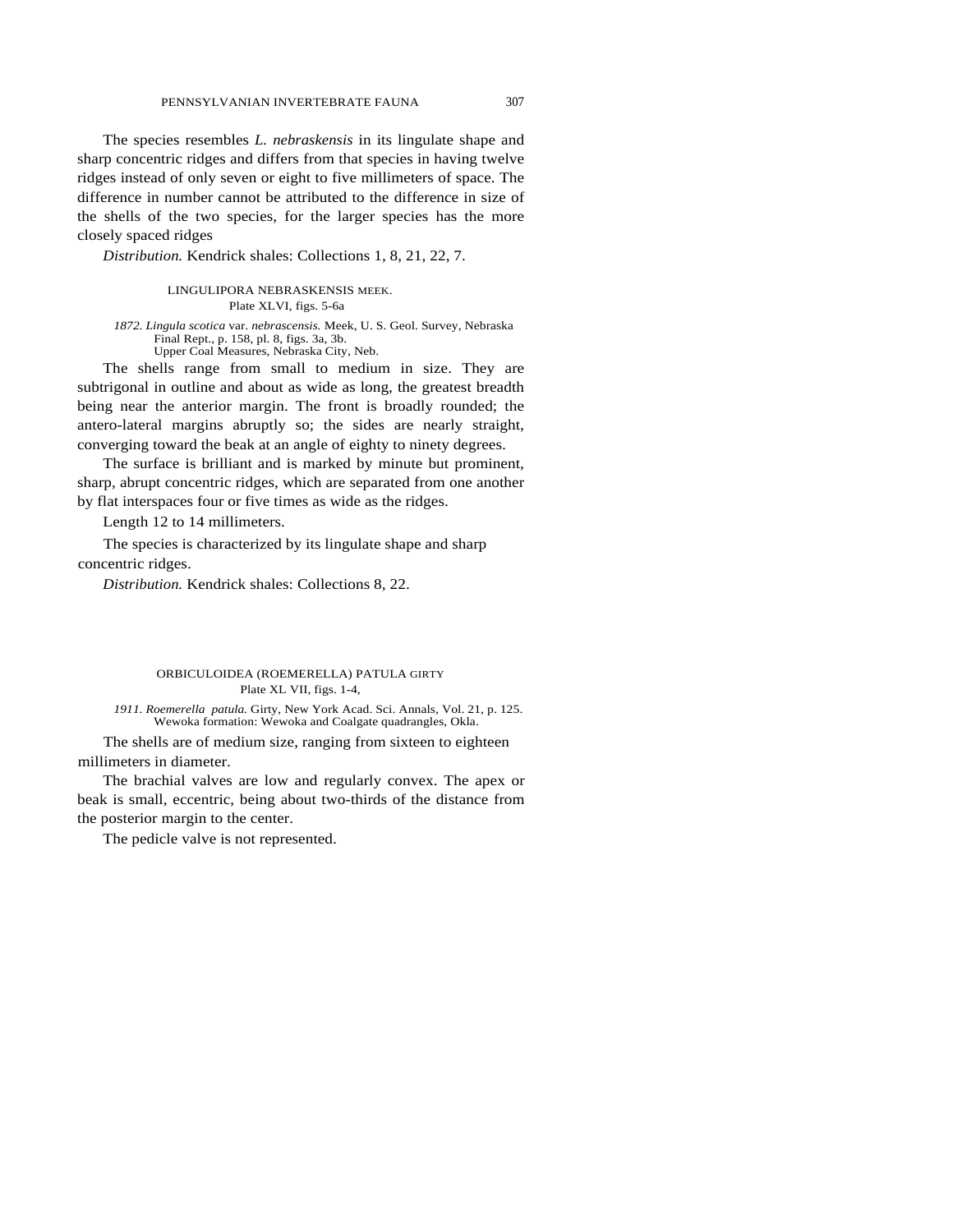## 308 THE PALEONTOLOGY OF KENTUCKY

The surface is marked by fine, abruptly raised concentric ridges, which are separated by broader flattened interspaces. As in Girty's type, the exfoliated portion of the shell is marked most conspicuously by very fine radiating plications and striae, the plications being slightly more prominent.

The specimens seem to agree exactly with the species *patula,*  which Girty referred to the subgenus *Roemerella* of Hall and Clarke, largely on the internal markings of the brachial (dorsal) valve, which markings those authors neither mention nor illustrate, though they do both with the subgenus *Lindstroemella.* In the absence of the pedicle valve, the concavity of which constitutes the subgeneric value of *Roemerella,* it is impossible to definitely refer the present forms to a subgenus of the genus *Orbiculoidea,* again illustrating the fact that it is often easier to identify a species than it is to identify a refined subgenus or genus, and illustrating the futility of such refinement in either practical paleontology or stratigraphy.

*Distribution.* Kendrick shales: Collections 2, 20, 1, 8, 21, 22, 23, 9, 18, 7, 29, 30, 15.

DERBYA CRASSA MEEK AND HAYDEN Plate XLVII, figs. 5, 5a *1858. Orthisina crassa.* Meek and Hayden, Proc. Acad. Nat. Sci. Phil., p. 261. Coal Measures: Leavenworth, Kans.

Though largely or exclusively fragmental the specimens of this species can readily be identified by their Strophomenoid outline and crenulated growth lines, produced by the concentric lines crossing two or more series of radiating costae, separated by wider interspace. The shells are doubly convex and subcircular, the hinge line being, therefore, much shorter than the width of the shell. In addition to the ornamentation mentioned, both valves are somewhat contorted and undulating, the concentric wrinkles being rather prominent in some specimens.

*Distribution.* Kendrick shales: Collections 9, 7, 24, 15; Magoffin beds: Collections 27, 26, 25, 31, 12, 32, 33, 16; Saltlick beds: Collection 35; Lost Creek limestone: Collection 37.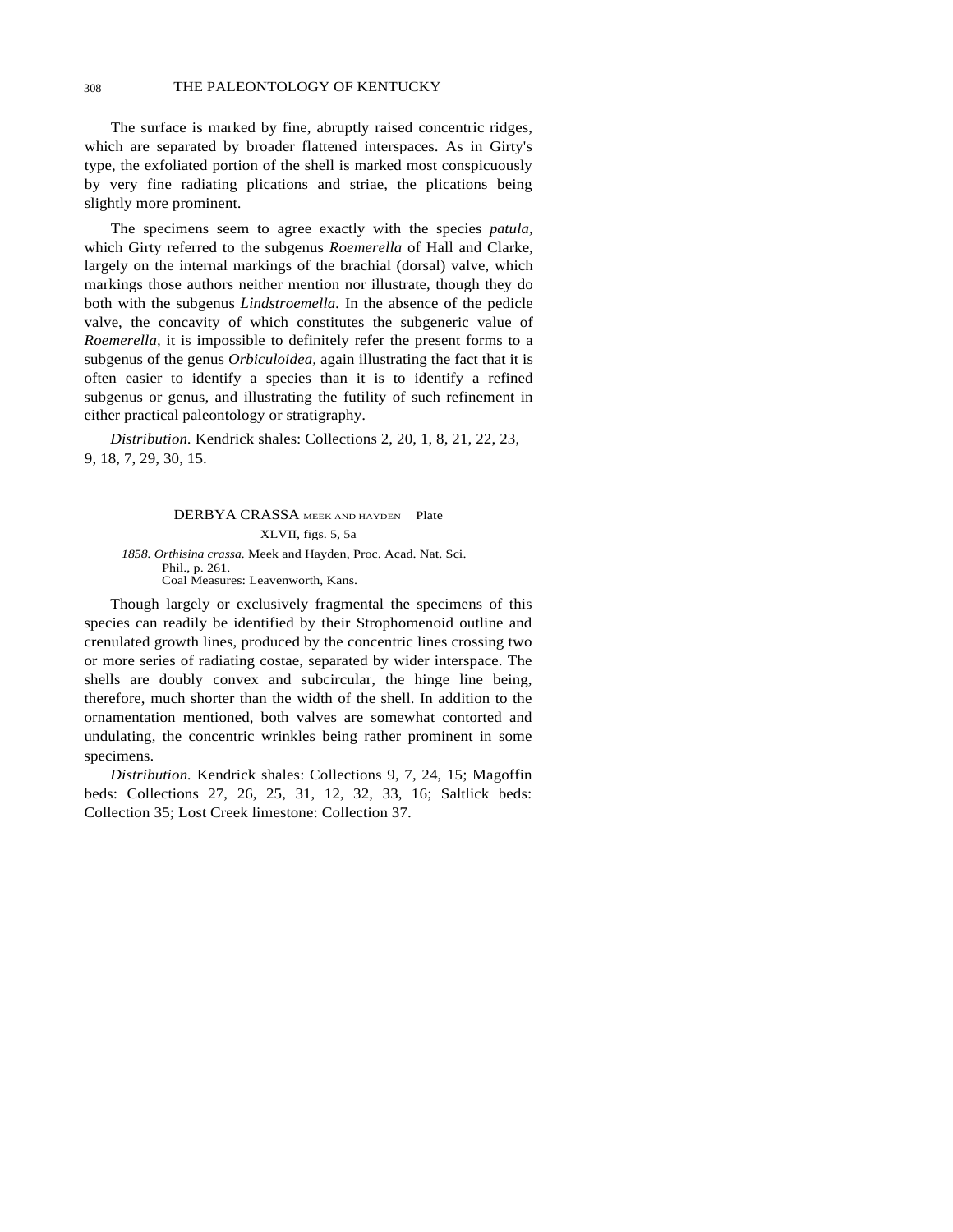#### CHONETES GLABER GEINITZ Plate XLVIII, figs. 1-10

*1866. Chonetes glabra.* Geinitz, Carb. und Dyas in Nebr., p. 60, Tab. 4, figs. 15-18. (Not *C. glaber* Hall, 1857). Dyas, Nebraska City, Nebr.

The shells are small, thin, concavo-convex, and sub-semicircular in outline.

The pedicle valve is but moderately convex. Its most distinctive features are two broad undefined prominences which diverge from the beak toward the antero-lateral margins, thus forming a triangular sinus between them. The hinge line bears six diverging prominent spines on each side of the beak.

The concave brachial valve conforms rather closely to the convex pedicle valve.

Scarcely less distinctive than the converging prominences of the pedicle valve is the smooth surface of both valves, save for a few indistinct concentric lines of growth.

*Distribution.* Kendrick shales: Collections 3, 2, 20, 1, 8, 21,22,23,9,18,6,7,24,30,15.

> CHONETES GRANULIFER OWEN Plate XLVIII, figs. 11-16a

*1852. Chonetes granulifera.* Owen, Rept. Geol. Survey Wisconsin, Iowa and Minnesota, p. 583, pl. 5, fig. 12. Carboniferous limestone: Near mouth of Keg Creek, Mo.

For *Chonetes* the shells are rather large, though not nearly so much so as some of the Mississippian species. In outline they are roughly semi-circular. As presented the shells are nearly plano-convex or but slightly concavo-convex. The pedicle valves are moderately and rather uniformly convex. The brachial valves are almost flat. Both valves are covered by fairly uniform, beautiful fine radiating costae, which are crossed by concentric growth lines, more conspicuous on the brachial valve.

*Chonetes granulifer* is distinguished from other Pennsylvanian species by the uniform convexity of the pedicle valve and the radiating costae.

*Distribution.* Magoffin beds: Collections 27, 25, 31, 12, 32, 33, 36, 16; Saltlick beds: Collections 19, 35; Lost Creek limestone: Collection 37.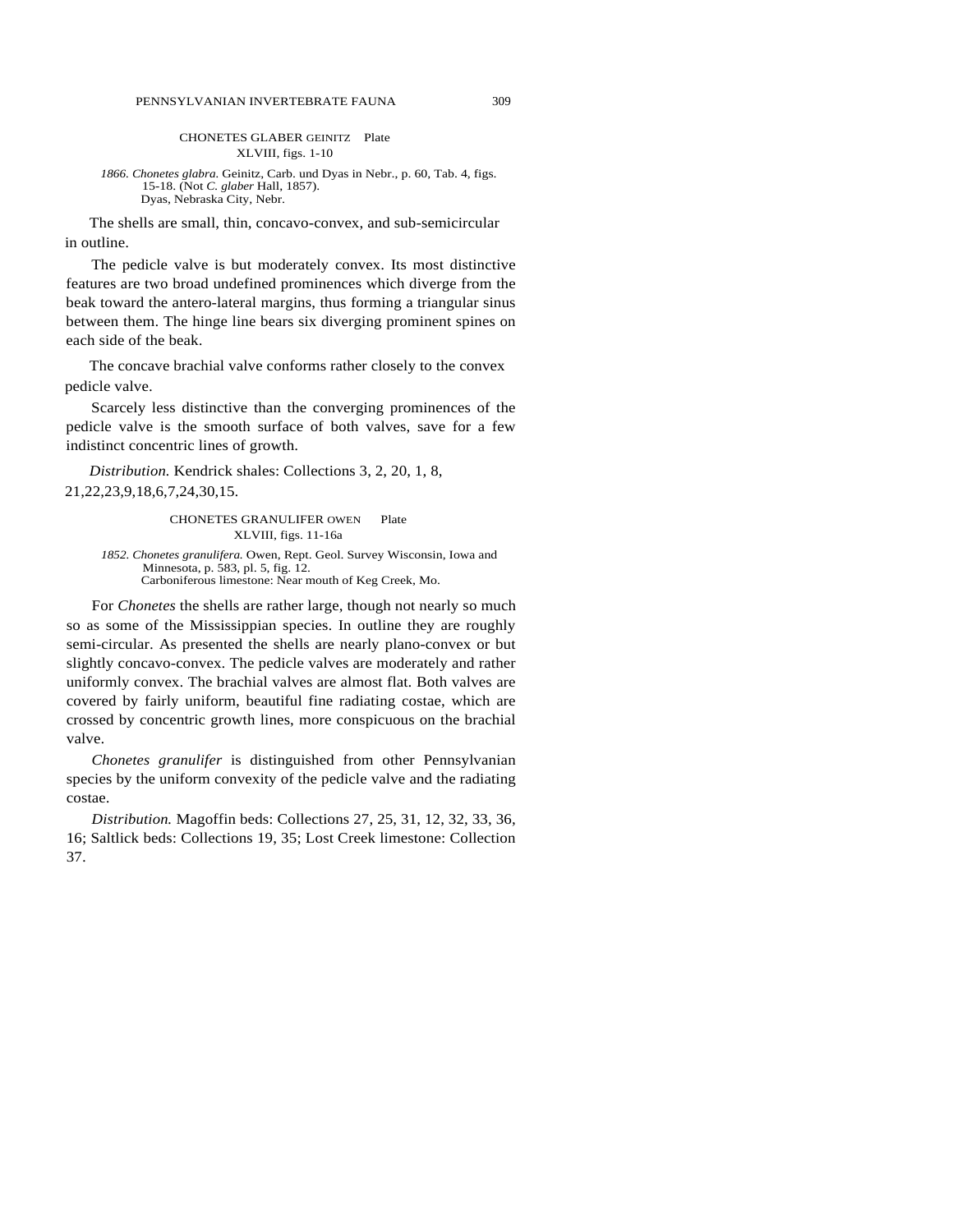## PRODUCTUS (MARGINIFERA) MISSOURIENSIS GIRTY Plate XL VII, figs. 6-11

1915. *Marginifera luricata var. missouriensis*. Girty, Missouri Bureau Geol. and Mines, Vol. 13, p. 350, pl. 30, figs. 2-5a. Cherokee shale: Mo.

The shells are small in size and typical productoid in form.

The pedicle valves are almost uniformly curved from the beak to the anterior edge and are approximately as broad as long. They are covered by small uniform ribs, which bear spine bases, especially in the umbonal region, and which in that region are crossed by a few less distant concentric wrinkles. Some of the specimens have a fairly well defined sinus.

The brachial valves are slightly concave. The interior surface of this valve has less regular ribs or costae than those of the pedicle valve, and in the visceral area these are crossed by more pronounced concentric wrinkles.

Although some of the specimens have a sinus on the pedicle valve, their shape otherwise and their fine regular costae agree very closely with the variety *missouriensis* of the species *muricata* which Girty doubtfully referred to the subgenus *Marginifera.* None of the present specimens show the internal ridge characteristic of *Marginifera.* It may be possible, therefore, to recognize this subgenus after the species has been definitely determined.

*Distribution.* Elkins Fork shales: Collection 28; Kendrick shales: Collections 3, 2, 20, 1, 8, 21, 22, 23, 9, 18, 7, 24, 29, 30, 15; Magoffin beds: Collections 27, 26, 25, 31, 12; Saltlick beds: Collections 19, 35.

#### PRODUCTUS NEBRASKENSIS OWEN Plate XLVII, figs. 12-16

*1852. Productus nebrascensis.* Owen, Rept. Geol. Survey Wisconsin, Iowa, and Minnesota, p. 584, Pl. 5, fig. 3. Carboniferous limestone: Bellevue, Missouri River, Nebr.

This species is represented by a brachial valve which is medium in size and slightly concave in the visceral area, though the remainder of the valve conforms to the contour of the pedicle valve. Both the interior of the valve (brachial) and the impression of the exterior reveal the short discontinuous ribs and the concentric undulations or wrinkles so characteristic of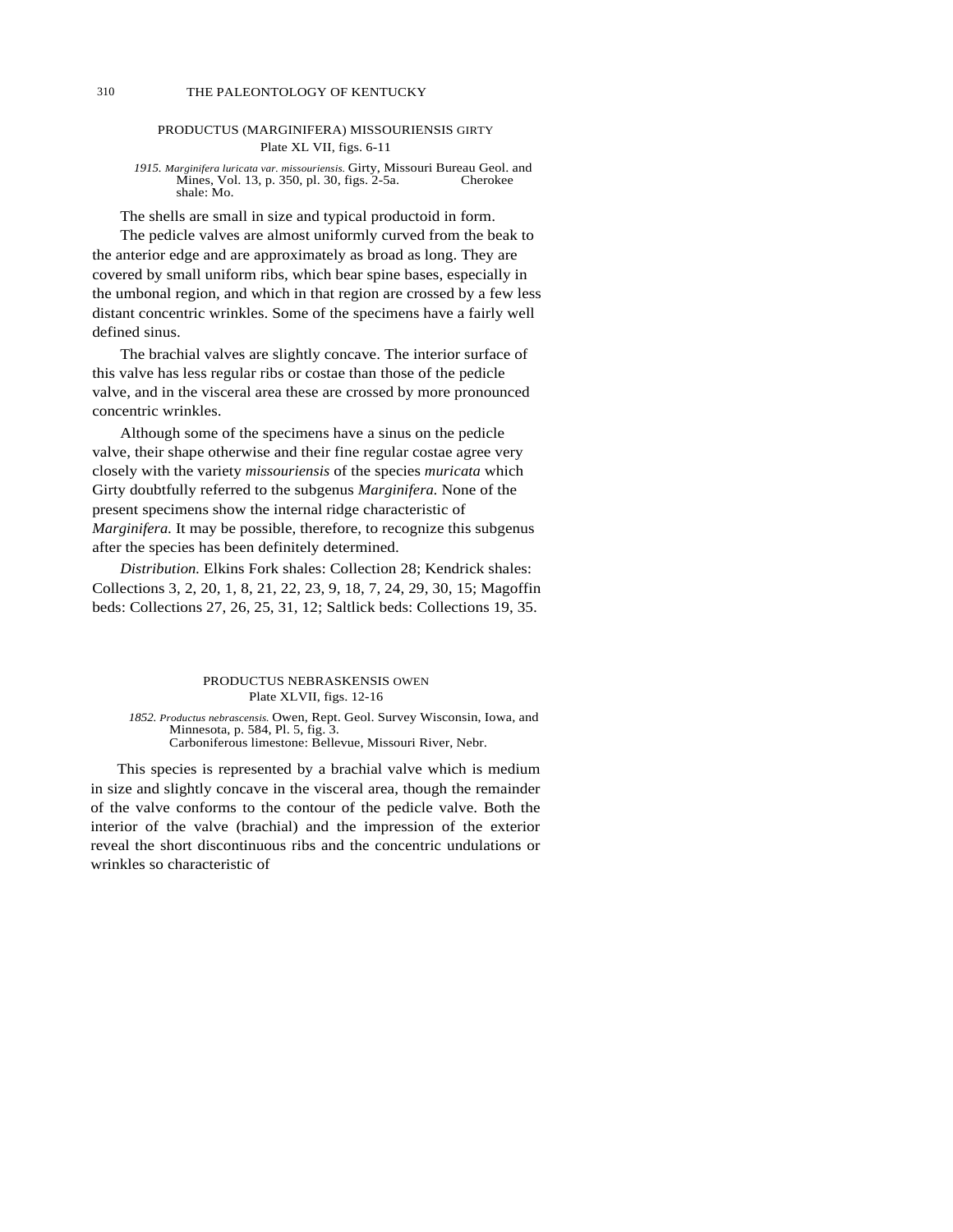the species when the shell and the numerous spines are exfoliated.

*Distribution.* Elkins Fork shales: Collection 28; Kendrick shales: Collections 22, 24, 15; Magoffin beds: Collection 12; Flint Ridge flint: Collection 14.

PRODUCTUS NODOSUS NEWBERRY

## Plate XLIX, figs. 1-4

*1861. Productns nodosus.* Newberry, Ives, Colorada Expl. Exped., p. 124, Pl. 1, figs. 7 -7b. Carboniferous limestone: Santa Fe, New Mex.

The shells are of medium size and typically productoid in form, though all of them have been more or less compressed or crushed in the compacting of the shales.

The pedicle valve is, of course, the more gibbous of the two. Like P. *cora* it is covered by fine closely arranged costae, some of which, along the median line, on converging toward the anterior end unite to form, or at least to support, the few large spine bases.

The brachial valves are slightly concave in the visceral area. They are covered by the same kind of costae, some of which converge and unite to form a median row of a few large spine bases, as on the pedicle valve. In the visceral area the costae are crossed by rather numerous concentric wrinkles.

*P. nodosus* is easily recognized by its productoid form, *P. cora* type of costae, and particularly by the converging and uniting of some of the costae to form the median line of a few large spine bases.

*Distribution.* Elkins Fork shales: Collection 28; Kendrick shales: Collections 3, 8, 21, 22, 23, 15.

#### PRODUCTUS SEMIRETICULATUS MARTIN Plate XLIX, figs. 5-8 *1847. Productus semireticulatus.* De Koninck, Mon. du Gen. Prod. et Chon., p. 83, Pl. 8, figs. 1a-h; Pl. 9, figs. 1a-m; Pl. 10, figs. la-d.

Carboniferous: Ohio, Mo., Ind., Ill., Ky., South America. The shells are of medium size and wider than long. All the specimens are more or less crushed. The pedicle valve is convex, and,

in most forms, it has a more or less definite sinus, which the crushing of the shells commonly accentuates. Though the surfaces of most specimens are covered with rather regular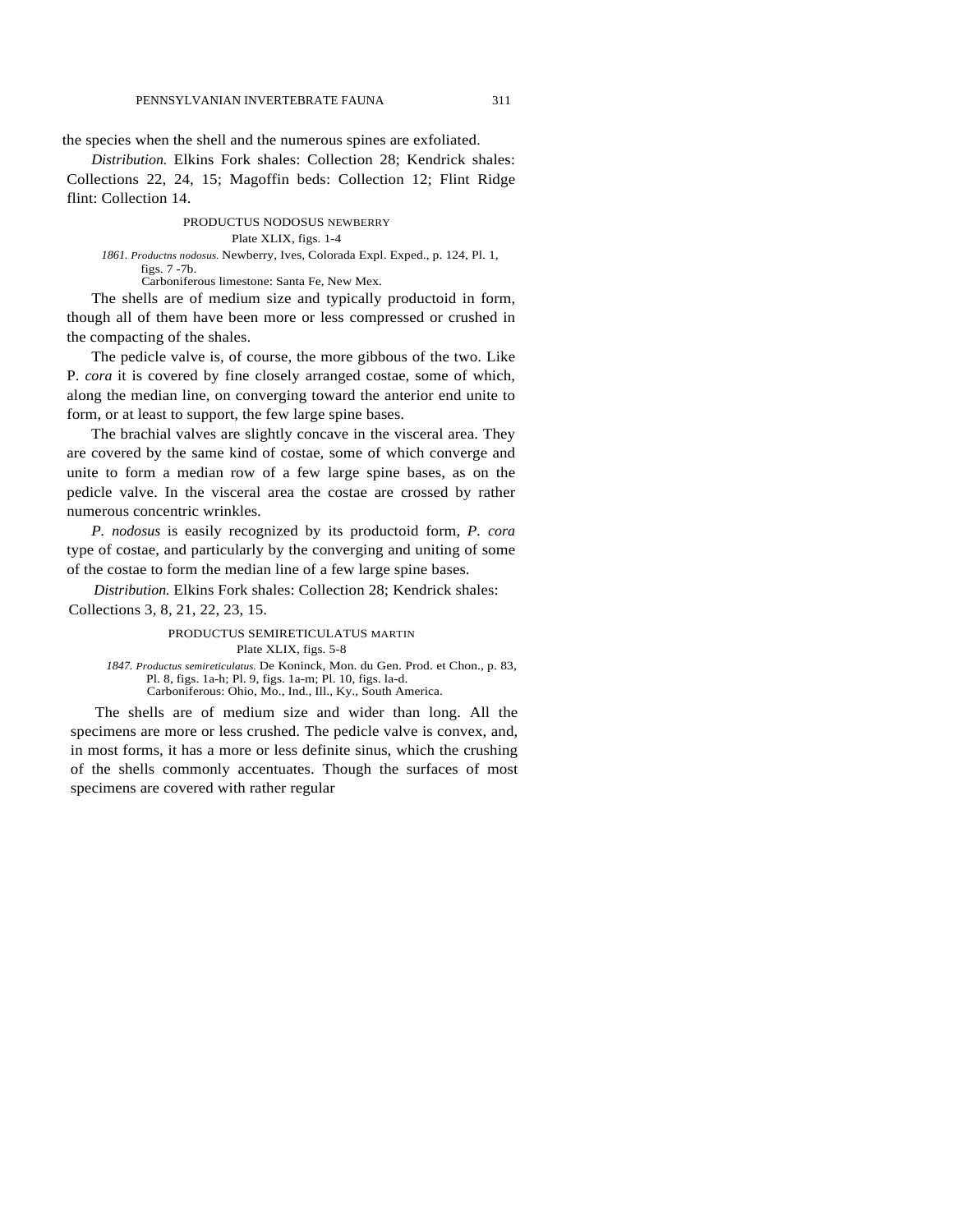## 312 THE PALEONTOLOGY OF KENTUCKY

medium costae, still the costae vary somewhat in size on some of the forms. In the posterior part, the radiating costae are crossed by concentric striae in such a manner as to develop distinct concentric costae, hence, the reticulate ornamentation so characteristic of this half or part of the shell. The brachial valve is flattened in the visceral region, but in the remaining portion conforms to the pedicle valve into which it fits. Its ornamentation is virtually the same as that of the pedicle.

Perchance some of these specimens are *P. costatus-*like forms similar to the ones Meek submitted long ago (before 1872) to Mr. Davidson, the English authority on Brachiopoda, who considered them small *P. semireticulatus* (U. S. G. S. of Nebraska, p. 160.)

*Distribution.* Kendrick shales: Collection 15; Magoffin beds: Collections 31, 12, 32, 33, 16.

SPIRIFER CAMERATUS MORTON Plate XLIX, figs. 9-10 *1836. Spirifer cameratus.* Morton, Am. Jour. Sci., Vol. 29, pp. 32, 150, Pl. 2, fig. 3. Coal Measures: Putnam Hill, Zanesville, Ohio.

The shells are large and transverse, incomplete pedicle valves measuring fifty-four millimeters in breadth at the hinge line and thirty-four millimeters in length. The pedicle valve is moderately convex. Its medium sinus is conspicuous, being an abrupt groove at the beak and broader and less abrupt at the anterior end. The cardinal area is arched and is bounded by two nearly parallel margins. The beak is small and incurved. The surface of the sides and of the sinus is covered with medium rounded costae separated from each other by grooves of smaller size. The costae are typically arranged in bundles so characteristic of the species. The brachial valve was not secured.

*Distribution.* Kendrick shales: Collection 18.

SPIRIFER ROCKYMONTANUS MARCOU Plate L, figs. 1-3 *1858. Spirifer rocky-montana.* Marcou, Geol. North America, p. 50, pl. 7, figs. 4-4e. Mountain limestone: Tigerus, New Mex.

The shells are small, slightly wider than long. Both valves are strongly and almost equally convex.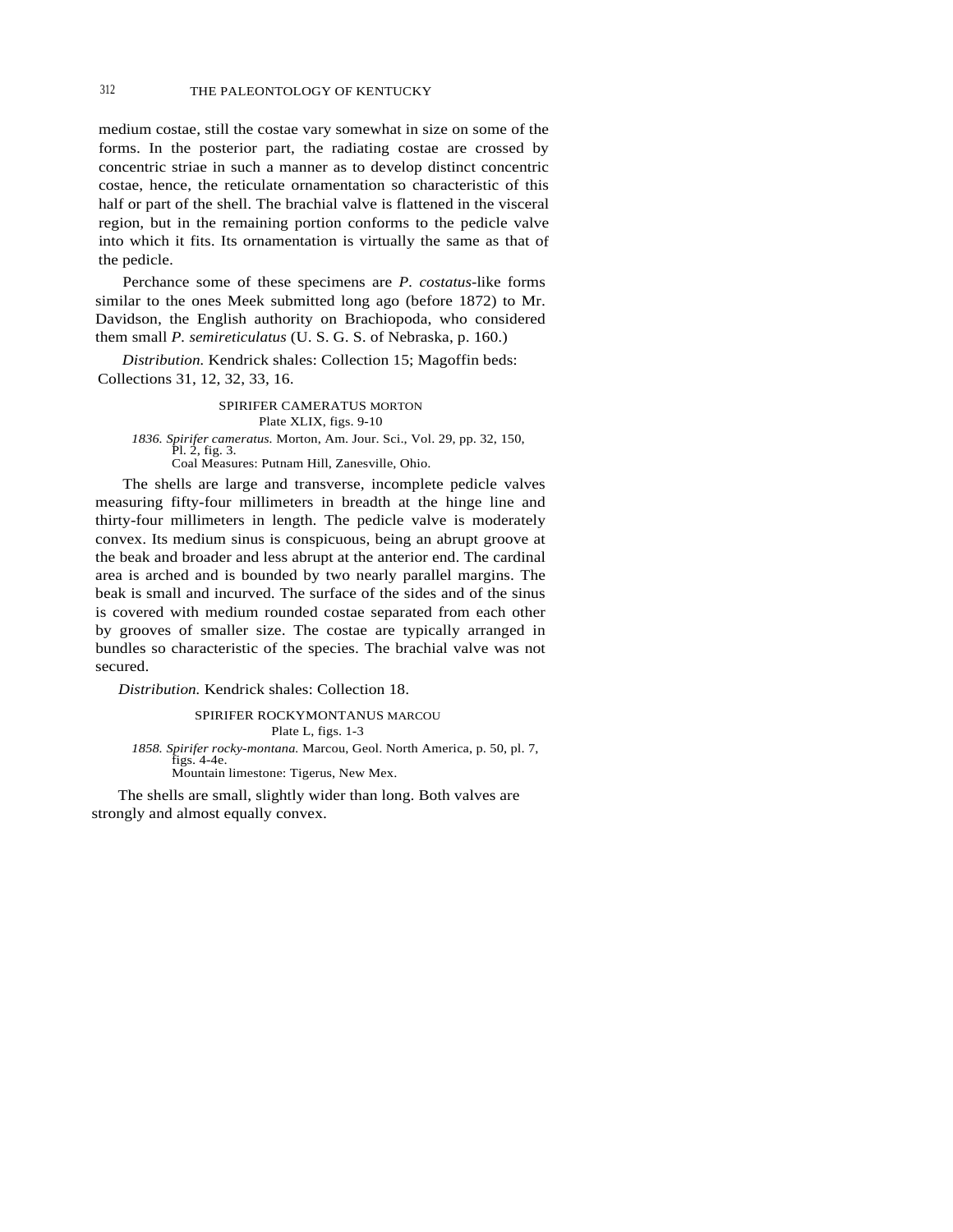The pedicle valve is strongly convex and has an elevated pointed beak. The mesial sinus is well defined at the beak and gradually increases in depth and width toward the anterior. It contains distinct ribs which are not so stout as those on the sides of the valve which are about eight in number.

The brachial valve is slightly less convex. It is marked by a prominent mesial fold which originates as a sharp plication, the two branches of which anterior to the point of bifurcation are not so curved as the ribs on the side of the valve.

The surfaces of both valves are further ornamented by fine radiating striae and concentric growth lines of which the striae are the more prominent.

*Distribution.* Kendrick shales: Collections 8, 21, 22, 18; Magoffin beds: Collections 27, 31, 12, 32; Saltlick beds: Collection 19; Flint Ridge flint: Collection 14.

## RETICULARIA (SQUAMULARIA) PERPLEXA MCCHESNEY Plate L, fig. 4

1860. *Spirifer perplexa.* McChesney, Desc. New Pal. Foss., p. 43. Upper Coal Measures: Almost every part of the country where rocks of that age occur.

1899. *Reticularia perplexa.* Girty, U. S. Geol. Surv., Nineteenth Ann. Rept., Pt. 3, p. 577, Pl. 72, fig. la. Upper Coal Measures: McAlester quadrangle, Ind. Ter.

This species is represented by a brachial valve which is convex and has a slightly elevated beak. The surface bears evidence of the concentric rows of fine spines, which form the reticulate ornamentation so characteristic of the genus.

This species was long referred to the genus *Spirifer* and then in 1899 to *Reticularia* (McCoy 1844) by Girty. *Reticularia* has become a well established genus for a number of Mississippian species by virtue of its easily recognized reticulate surface. Though not considered distinctive by its creator, Gemmellaro, in 1899, the genus *Squamularia,* according to Girty in 1903 is a non-septate form of the reticulate type to which *perplexa* should be referred. Weller showed in 1914 that even in some of the specimens of true *Reticularia* the median septum of the brachial valve has become almost obsolete, though they are septate forms. As early as 1903 Girty found, "in practice", difficulty in distinguishing poorly preserved or imperfect forms of *Squamnlaria perplexa* from *Seminula sub-*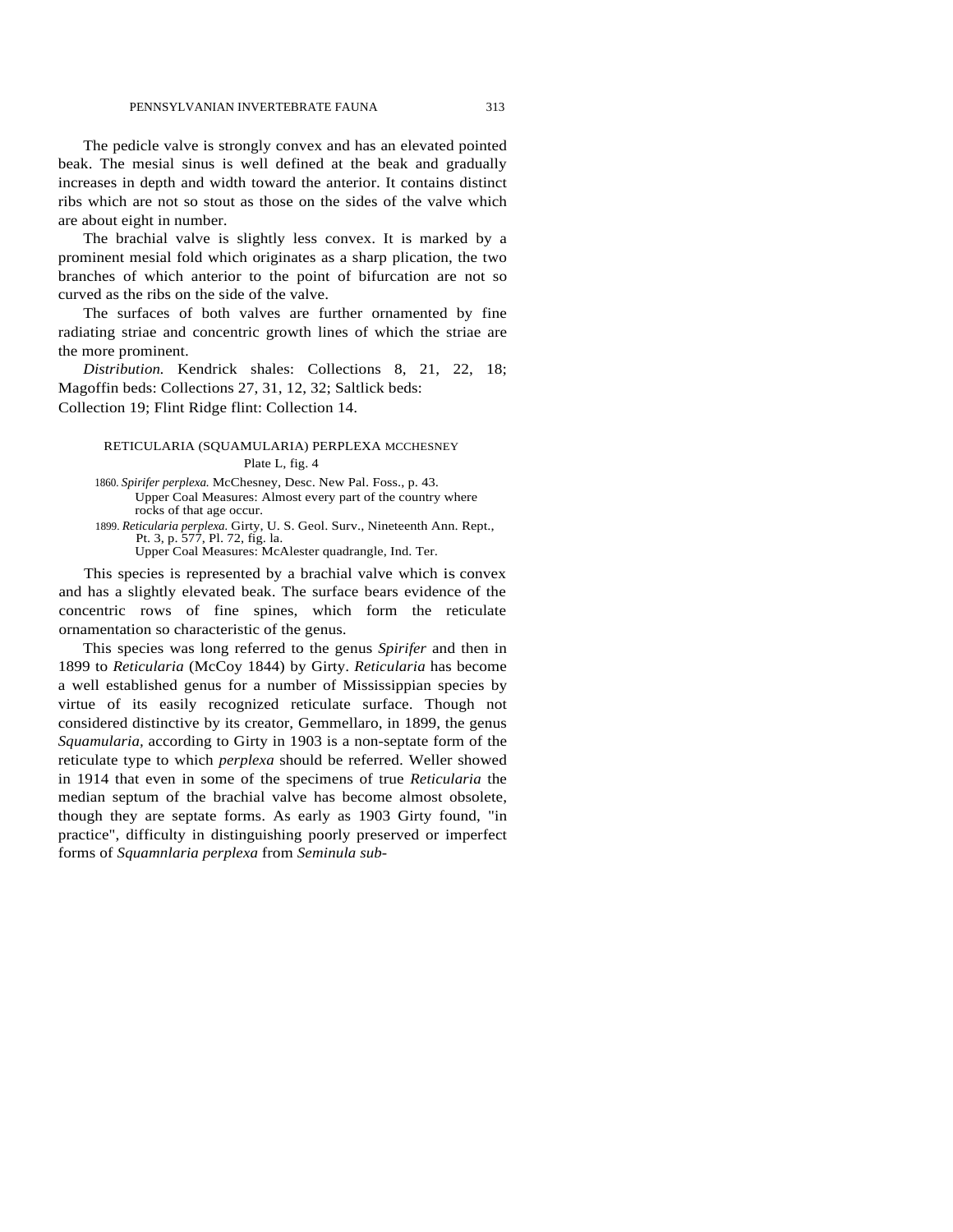*tilita* and *Ambocoelia planoconvexa.* Now in 1927 it is possible to refer doubtfully to the genus *Squamularia* those specimens not preserving or showing the obsolescent median septum provided the paleonlotogist has determined them to belong to the species *perplexa*  or the stratigrapher has shown them to come from Pennsylvanian or Permian beds, another striking example of the futulity of basing generic differentiation on minor concealed features or of establishing subgeneric differentiation on scarcely specific values.

*Distribution.* Kendrick shales: Collection 22; Magoffin beds: Collections 27, 31.

> AMBOCOELIA PLANOCONVEXA SHUMARD Plate L, fig. 5

1855. *Spirifer planoconvexa.* Shumard, Missouri Geol. Survey, Second Ann. Rept., p. 202.

Upper Coal Measures: On Missouri River, near mouth of Platte River. The shells are small and plano-convex.

The convex pedicle valve has the stout beak projecting beyond the shoulders of the valve in typical *Ambocoelia* fashion. A small but distinct mesial sinus extends from the beak to the anterior end.

The brachial valve is nearly flat and decidedly transverse. In some specimens it is marked by an indistinct sinus.

The surface is practically smooth.

*Distribution.* Kendrick shales: Collections 3, 2, 1, 8, 22, 9, 18, 6, 24, 15; Magoffin beds: Collection 27; Saltlick beds: Collection 35.

## COMPOSITA SUBTILITA HALL Plate L, fig. 6

1852. *Terebratula subtilita.* Hall, Stansbury's Exped. Great Salt Lake of Utah, p. 409, Pl. 4, figs. 1, 2. Carboniferous: Missouri River, near Weston.

The shells are medium in size and subovoid in shape. Both valves are nearly equal and convex. The pedicle valve is rather uniformly convex, save for the mesial sinus which begins as an indistinct line and gradually increases in depth and breadth to the anterior margin. The beak is small, incurved, and obliquely truncated to form the foramen. The brachial valve is slightly more convex along a median line, but it has no distinct mesial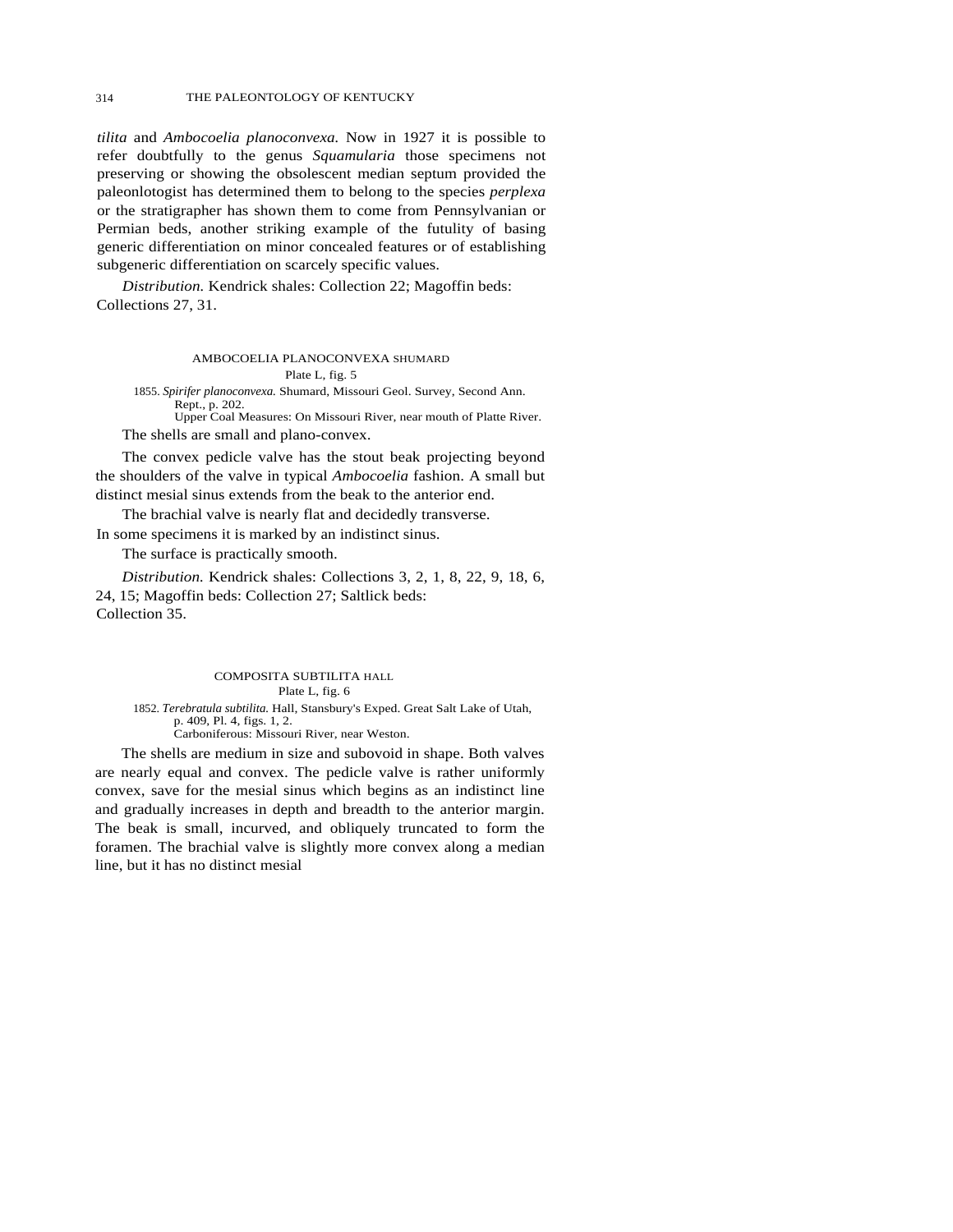fold, a curved notch in the margin accommodating the sinus of the pedicle valve. Both valves have their surface marked by distinct growth lines.

*Distribution.* Kendrick shales: Collection 15; Magoffin beds: Collections 27, 31, 12, 32, 16; Lost Creek limestone: Collection 37.

#### CLEIOTHYRIDINA ORBICULARIS MCCHESNEY

Plate L, fig. 7

1860. *Athyrus orbicularis.* McChesney, Desc. New Spec. Foss., p. 47. Coal Measures: Western States.

The shells are medium to large in size. Although the specimens are crushed, they seem to agree with the usual descriptions. They are subcircular in outline; approximately as wide as long; their pedicle valve is convex and has but an indistinct mesial sinus; their brachial valve is less convex and may have a less distinct sinus. In those specimens having the numerous spines broken away, the shell is decidedly lamellose in appearance.

*Distribution.* Kendrick shales: Collections 8, 22; Magoffin beds: Collection 12.

## PHYLUM MOLLUSCA CLASS PELECYPODA LEDA BELLISTRIATA STEVENS Plate L, figs. 8-15

1858. *Leda bellistriata.* Stevens, Am. Jour. Sci., Vol. 25, p. 261.

Coal Measures: Danville, Ill.; Summit, Ohio.

For members of this species, the shells are rather large, ranging from eighteen to twenty-eight millimeters in length. The ventral margin can, perhaps, be likened to a slightly concave sled runner, a considerable portion of which bends upward in a graceful curve at the anterior end. Here the cardinal margin is a continuation in about the same curvature backward toward the beak, posterior of which it is a somewhat smaller replica of the ventral margin. The lunule is an extremely narrow arrow-like triangular area, bordered by umbonal ridge margins which diverge slightly toward the anterior and gradually fade away in this direction. The escutcheon is more distinct and lanceolate in outline.

The surface of this prim little shell, as the name suggested, is ornamented with beautiful concentric striae, which alternate with fine sharp concentric ridges.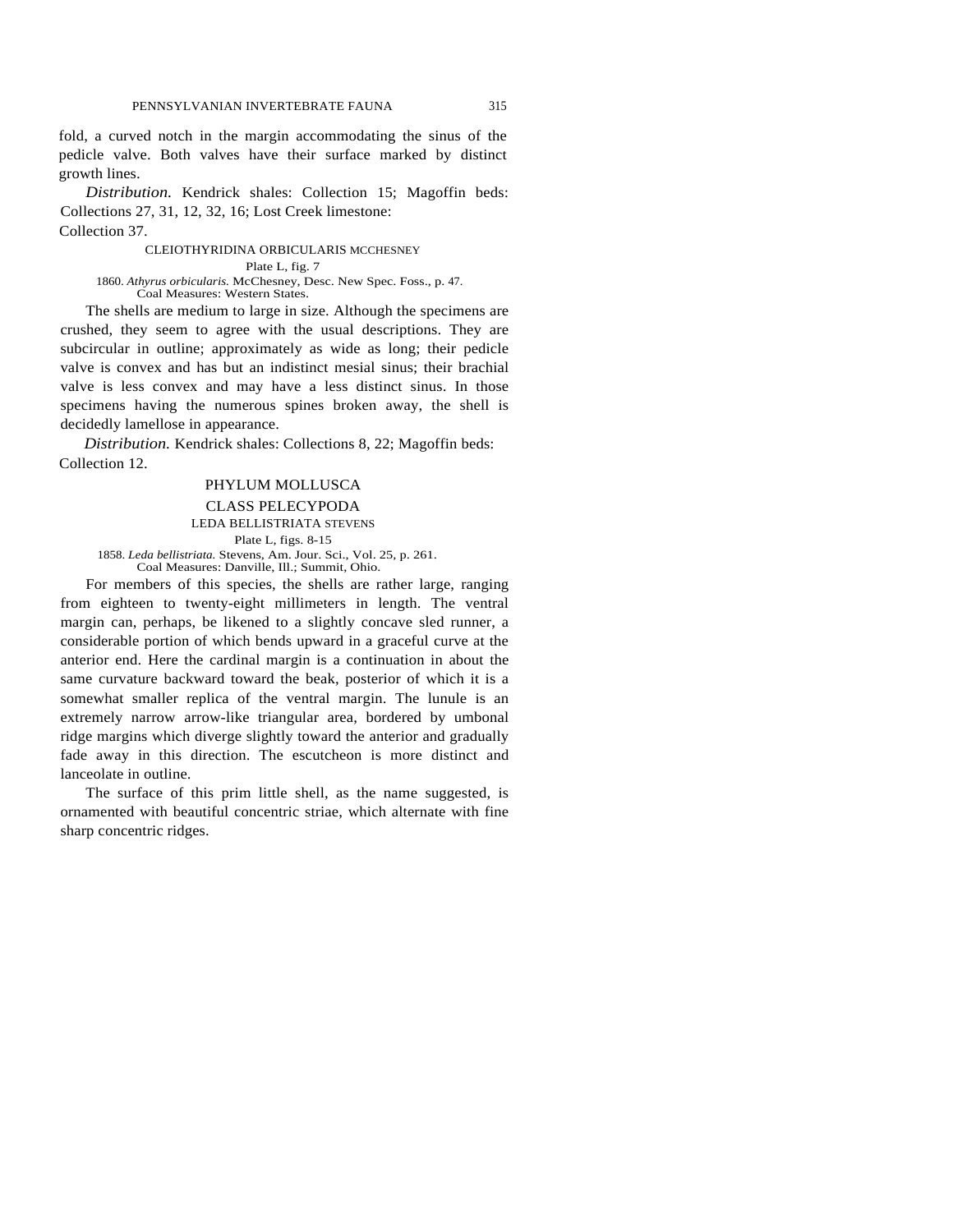## 316 THE PALEONTOLOGY OF KENTUCKY

The sculpture of the internal impression, the so-called cast, is distinctive. Two or more broad shallow grooves extend obliquely from the umbonal region toward the ventral margin. The dentition is represented by a zigzag line, not unlike the suture lines of the brain.

Specimens of this beautiful and characteristic Pennsylvanian Pelecyod form a perfect series, ranging from typical normal-sized *Leda bellistriata* without a beak to typical L. *bellistriata* var *attenuata* Meek, approximately twice the normal size.

*Distribution.* Kendrick shales: Collections 1, 8, 22, 18, 6; Magoffin beds: Collections 27, 12.

## LEDA JILLSONI N. SP.

## Plate L, figs. 16, 16a

Externally this beautiful little shell differs from the more attenuate *L. bellistriata,* elsewhere described in this report, only by its smaller size and the greater coarseness of its configuration. The specimen is small, attaining, perhaps, in its unbroken condition a length of fifteen millimeters. The surface is marked by narrow sharp abruptly raised concentric ridges separated by flat interspaces six to eight times as broad as the ridges. The ridges are 0.5 millimeter apart and total approximately fifteen on each valve, a number surpassed on the beak itself of *L. bellistriata.* In outline and sharpness of concentric ridges *L. jillsoni* resembles *L. arata* Hall, but Hall's form must have been almost twice as large and must have had less sharp and more numerous concentric ridges.

This species is named after the Director and State Geologist of Kentucky, Dr. Willard Rouse Jillson, who has shown a keen interest in these fossiliferous beds. The species can be distinguished at a glance by its ornamentation.

*Distribution.* Kendrick shales: Collections 1, 8, 22, 23, 6, 7, 30.

## AVICULOPINNA AMERICANA MEEK

Plate L, fig. 18

1867. *Aviculopinna americana.* Meek, Am. Jour. Sci., Vol. 44, p. 282. The shells are small, ranging from twenty-five millimeters to thirty-five millimeters in length. The dorsal and ventral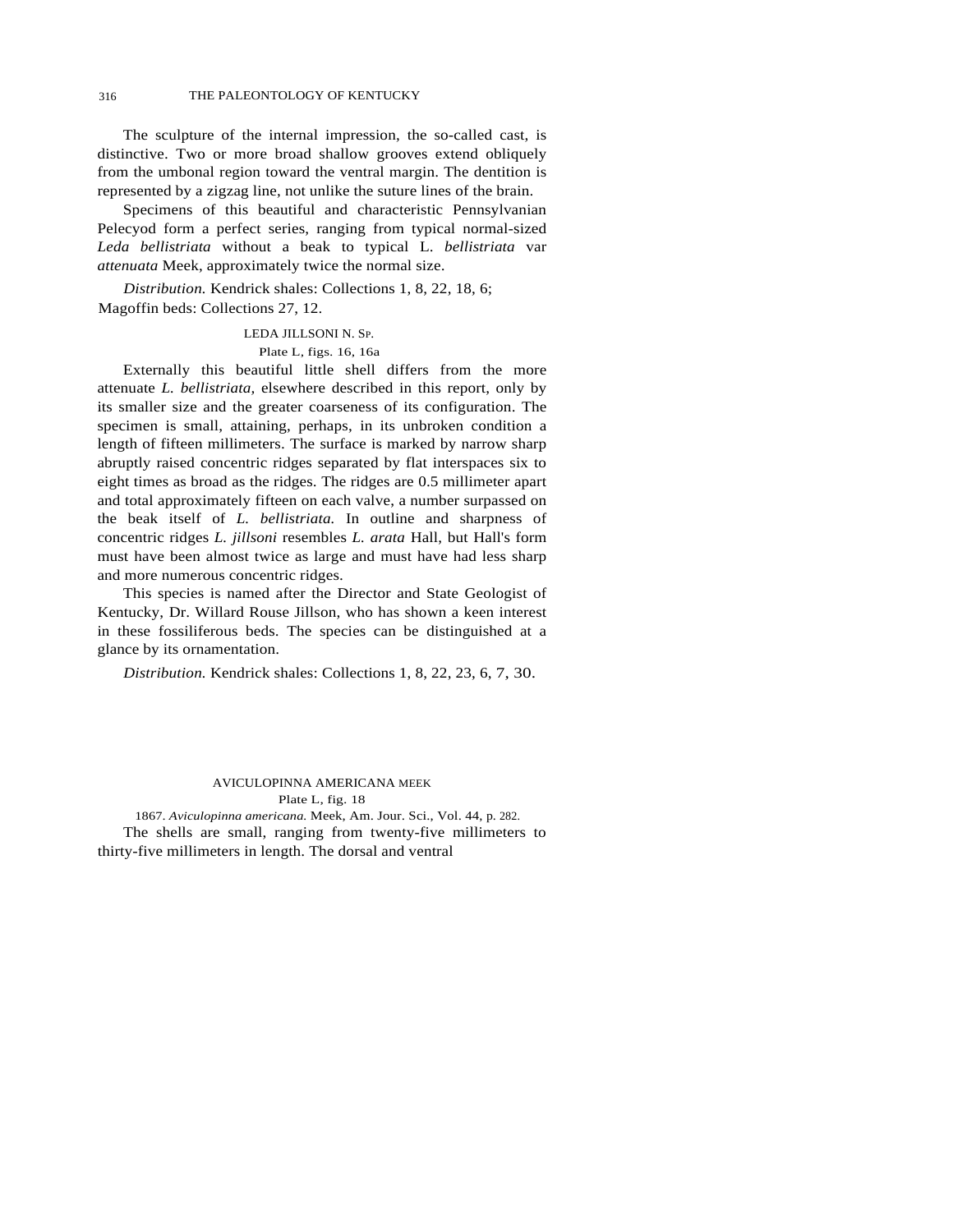margins are nearly straight and gradually converge toward the anterior end. Although both specimens are imperfect they seem to agree further with Meek's description.

The surface is ornamented by numerous sharp regularly disposed concentric ridges which are much narrower than the nearly flat interspaces. In curvature they conform to the posterior margin of the shell.

*Distribution.* Kendrick shales: Collections 22, 7, 15; Magoffin beds: Collection 25.

#### SCHIZODUS ALPINUS HALL

Plate LII, fig. 1

#### *1858, Dolabra? alpina,* Hall Rept. Geol. Survey Iowa, Vol. 1, Pt. 2, p. 716, Pl. 29, fig. 2. Lower Coal Measures: Alpine Dam, Iowa.

The shells are of medium size and are slightly higher than long. They are commonly described as having curved anterior and ventral margins and an obliquely truncated posterior margin and subcentral beaks. Once gained the conception of the outline of the shell suffices to identify it at once.

*Distribution.* Kendrick shales: Collections 2, 1, 8, 21, 22, 9, 18, 7, 29, 30, 15; Magoffin beds: Collection 16.

> DELTOPECTEN TEXANUS GIRTY Plate LI, fig. 1

*1904. Limipecten texanus.* Girty, U. S. Nat. Mus. Proc., Vol. 27, p. 722. Pl. 45, figs. 1, 2, 3; Pl. 46, figs. 4?; Pl. 47, figs. 1, 2, 3. Pennsylvanian (Cisco): Graham, Young County, Texas.

The shell is large, being at least ninety by ninety millimeters and therefore about as long as high.

The left valve is moderately and rather uniformly convex.

Both the anterior and the posterior wings are large; the anterior wing is set off from the shell proper by an abrupt change in slope. The surface is covered with rather widely spaced radiating ribs, "which are more or less regularly unequal in size" (Girty). Crossing the ribs on well preserved forms are irregular concentric scalloped lamellae.

Though imperfectly preserved the right valve is much flatter than the left. The surface has the same radial and concentric ornamentation as the left valve, but the radiating ribs are so much smaller and so much more closely spaced as to suggest another species were the valve not attached to the left one.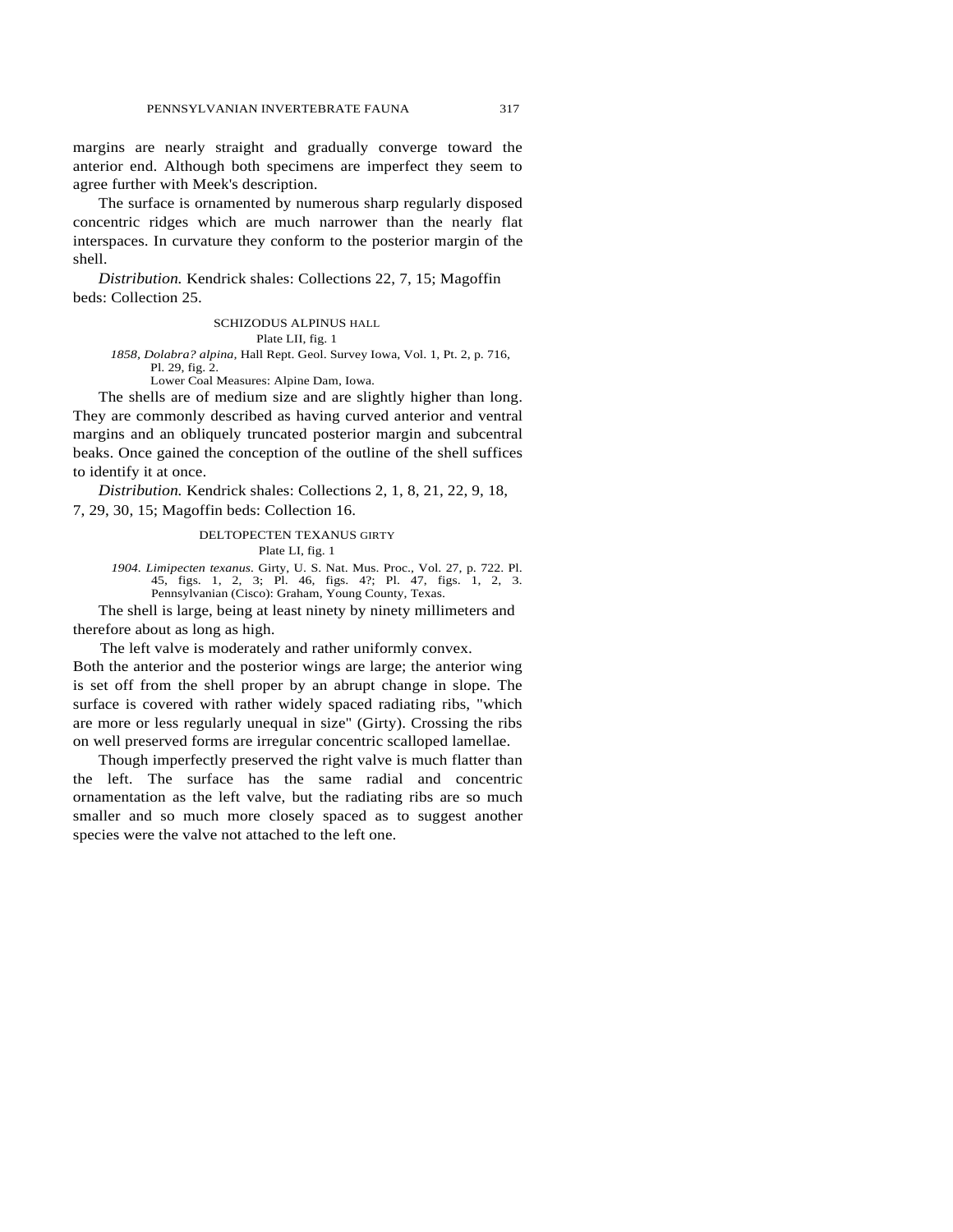318 THE PALEONTOLOGY OF KENTUCKY

As observed by Girty, the shell consists of two conspicuous layers, but in the Kendrick form the outer layer is dark and earthy, whereas the inner is light and pearly.

*Distribution.* Kendrick shales: Collections 8, 23.

## ALLERISMA TERMINALE HALL

## Plate LI, fig. 2

1852. *Allorisma terminalis.* Hall, Stansbury's Exped. to Great Salt Lake, p. 413, Pl. 2, figs. 4a, b.

Carboniferous: Big Blue River.

The shells are large and elongate, from two to three times as long as high. The dorsal and ventral margins are nearly parallel, being nearly straight or respectively slightly concave and convex. The beaks are near the anterior end. The surface is marked by strong concentric rounded ridges which are separated by narrower grooves. Though commonly compressed and represented only by external and internal impressions, this splendid Pennsylvanian form can be readily recognized by its large size, subcuneate shape, and prominent concentric ridges.

*Distribution.* Magoffin beds: Collections 12, 16; Flint Ridge flint: Collection 14.

#### PROTHYRIS ELEGANS MEEK

Plate LII, fig. 2

1871. *Prothyris elegans.* Meek, Am. Jour. Conch., Vol. 7, p. 8, Pl. 1, fig. 3. Coal Measures: Nebraska City, Nebraska; Ohio; Illinois, Michigan.

The shell is subrectangular in outline and about four times as long as high. The ventral and dorsal margins are nearly straight and parallel. The beaks are not distinct and are located near the anterodorsal angle at which is the well defined notch. The surface is marked by fine concentric growth lines or striae which are more conspicuous along the ventral and posterior portions.

*Distribution.* Kendrick shales: Collection 22.

## ASTARTELLA ARCUATA N. SP.

#### Plate LII, figs. 4-5a

Associated with other *Astartella,* particularly with *A. kentuckyensis,* are some rare specimens which, from the "swing"' of the shell and the nature of the sculpture, obviously belong to a species not yet described. The shells are medium in size. In profile the dorsal concave line is parallel with the ventral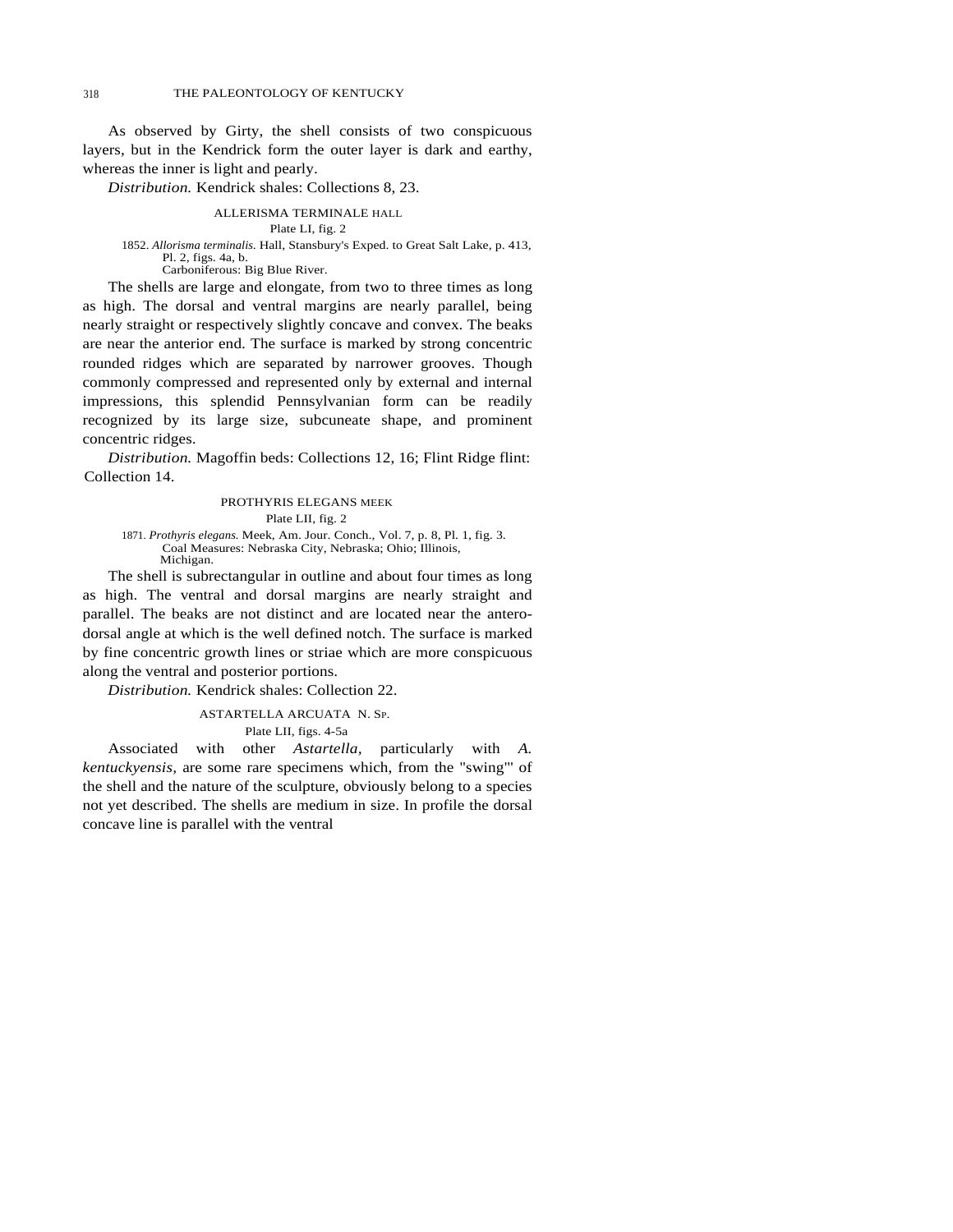convex line in such a manner as always to suggest the Hollander's wooden shoe. Though imperfect specimens, the ventral line seems to be very convex, bending abruptly upward into the rather straight anterior line and likewise into the curved posterior margin. There is no well delimited umbonal ridge, but the greatest convexity of the shell passes downward and backward in a curve somewhat parallel with the concave dorsal and convex ventral margins thus accentuating this peculiar outline or "swing" of the shell.

The surface is covered with rather fine concentric ridges and furrows, of about equal size, which have the characteristic curvature or "swing" of the shell. The species can be thus be differentiated at a glance from the other species of the genus.

*Distribution.* Kendrick shale: Collections 8, 22.

#### ASTARTELLA CONCENTRICA CONRAD

Plate LII, fig. 3 1842. *Nuculites concentricus.* Conrad, Acad. Nat. Sci. Phil. Jour. Vol. 8, Pt. 2, p. 248. Coal Measures: Pennsylvania.

The shell is small in size and subquadrilateral in outline.

The dorsal border is nearly straight. The ventral border is likewise nearly straight or but slightly convex, curving strongly toward the front and more so toward the rear. The rear slope makes an obtuse angle with the dorsal border.

The valves are fairly convex, being most so in the umbonal region. The umbonal ridge is broad and is not sharply differentiated.

The surface is marked by sharp angular concentric ridges and broad shallow interspaces, resembling respectively the crests and troughs of waves.

*Distribution.* Kendrick shales: Collections 3, 8, 22, 9; Magoffin beds: Collections 31?, 12.

#### ASTARTELLA KENTUCKYENSIS N. SP.

Plate LII, figs. 6-9a

The shells are stout and medium in size; they commonly attain a length of twenty-five millimeters. The ventral margin and the hinge line are nearly parallel, though the umbos rise above the upper line. The ventral margin is but slightly convex, except in those specimens which have been compressed with the induration of the inclosing shale. Anteriorly it bends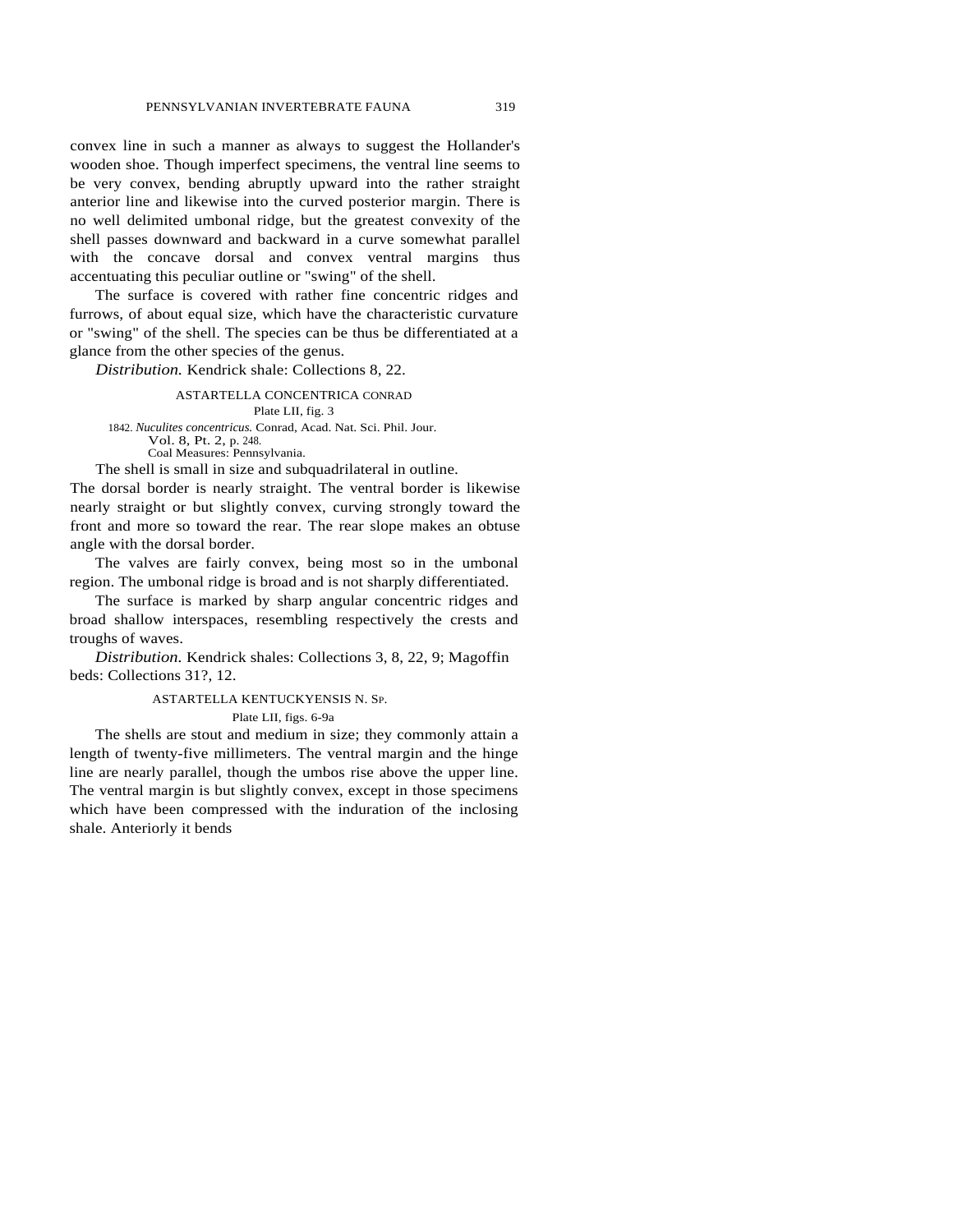abruptly upward in a pronounced curve; posteriorly, in a sharp angular curve. The lunule is heart-shaped; the escutcheon, an elongated oval; both are but slightly differentiated, the escutcheon the more so by an indistinct groove parallel to the posterior margin of the umbonal ridge.

In most specimens the umbonal ridge as such is not conspicious, being so embracing. It includes the whole triangular area between the antero-ventral and the postero-ventral angles and the beak, thus constituting almost the whole of each valve. Longitudinally the triangle is nearly a plane surface, but vertically it is a gently curved surface, becoming progressively more curved towards the beaks. Few specimens show even a trace of sinus.

The internal structure has not been observed.

The whole surface is marked by pronounced concentric ridges and grooves, which are approximately the reverse complements of each other. Near the line extending from the beak to the antero-ventral angle, the concentric ridges increase by division or implantation, thus giving a saucy tilt to the sculpture, perhaps the most distinctive feature of the shell.

This species seems to be confiined to the Kendrick shales, and it is, therefore, one of the most diagnostic in the Pennsylvanian system of Kentucky.

*Distribution.* Kendrick shales: Collections 3, 2, 20, 1, 8, 21, 22, 23, 9, 18, 6, 7, 24, 29, 30.

#### CLASS SCAPHOPODA

#### PLAGIOGLYPTA ANNULISTRIATA. MEEK AND WORTHEN Plate LIII, fig. 1

1870. *Dentalium annulostriatum.* Meek and Worthen, Acad. Nat. Sci. Philadelphia Proc., p. 45. Coal Measures: Danville, Ill.

The collection contains one imperfect specimen which seems to belong to this species which Meek and Worthen described in the following terms: "Shell very small, rather distinctly tapering, and slightly arched; aperture and section circular; surface ornamented by regular, distinct, annular costae, which pass around a little obliquely, and are separated by rounded furrows of the same breadth as the costae themselves" (1873).

*Distribution.* Kendrick shales: Collection 22.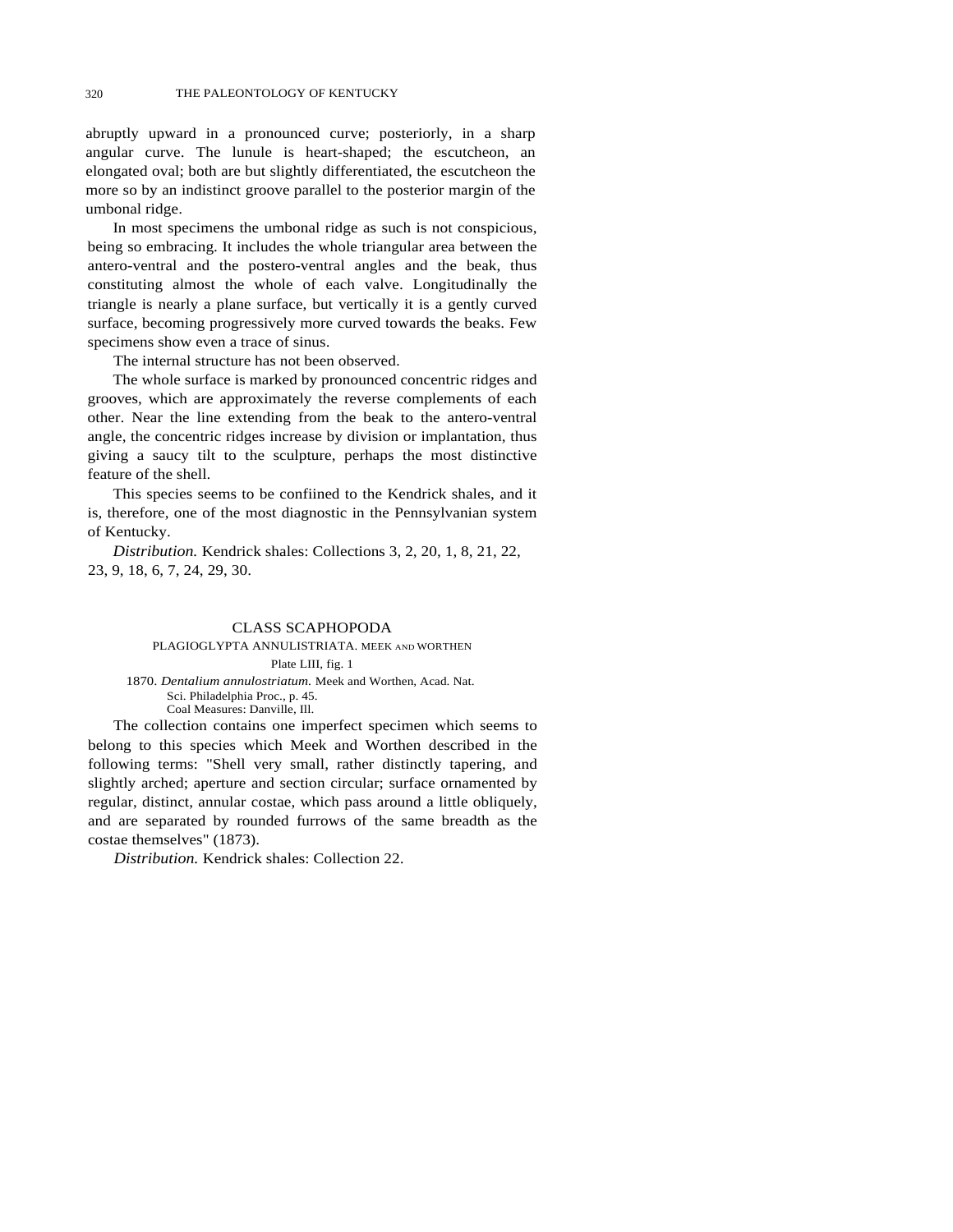## CLASS GASTROPODA

## WORTHENIA TABULATA CONRAD

#### Plate LIII, fig. 2

#### 1835. *Turbo tabulatus.* Conrad, Pennsylvania Geol. Soc. Trans. Vol. 1, Pt. 2, p. 267, Pl. 12, fig. 1.

The specimens range in size from minute shells to large ones more than twenty millimeters in length. The prominent nodose carina, bounded by two lesser carinae, divides the volutions into subequal halves. The flattened sloping upper half of each whorl is conical in profile whereas the exposed portion of the lower half is cylindrical.

The surface is marked by revolving and transverse striae, which give to the shell a reticulate sculpture.

Perhaps the most characteristic feature of the shell is the resemblance of the profile of the spire to a graded series of cylinders. Into the truncated conical cap of each larger form almost the whole cylinder of the next size has been thrust.

*Distribution.* Elkins Fork shales: Collection 28; Kendrick shales: Collections 22, 18; Magoffin beds: Collections 27, 25.

#### TREPOSPIRA DEPRESSA COX

Plate LIII, figs. 14.-21

1857. *Pleurotomaria depressa.* Cox, Kentucky Geol. Survey Rept., Vol. 3, p. 569, Pl. 8, figs. 10, l0a. (Not *P. depressa* Phillips, 1836). Coal Measures: Bonharbour, Davies County and Airdrie, Muhlenberg County, Ky.

The shells of this species range in size from small to medium, the largest shells attaining a diameter of only nineteen millimeters. They are discoidal or rather lens-shaped. Accordingly, the spire is low, and, save for the sculpture, each volution joins without a break the preceding one in such a way as to maintain the lens shape of the entire shell. The peripheral portion of the whorl consists of a sharp edge above which is a slight groove into which fits the inner portion of the succeeding whorl. The inner edge of the whorl is marked by a slightly elevated belt on which are developed the single spiral row of nodes, which, with the lens shape of the shell, form such a characteristic feature of the species. The slit band lies just above the carina. The umbilicus is broad and shallow.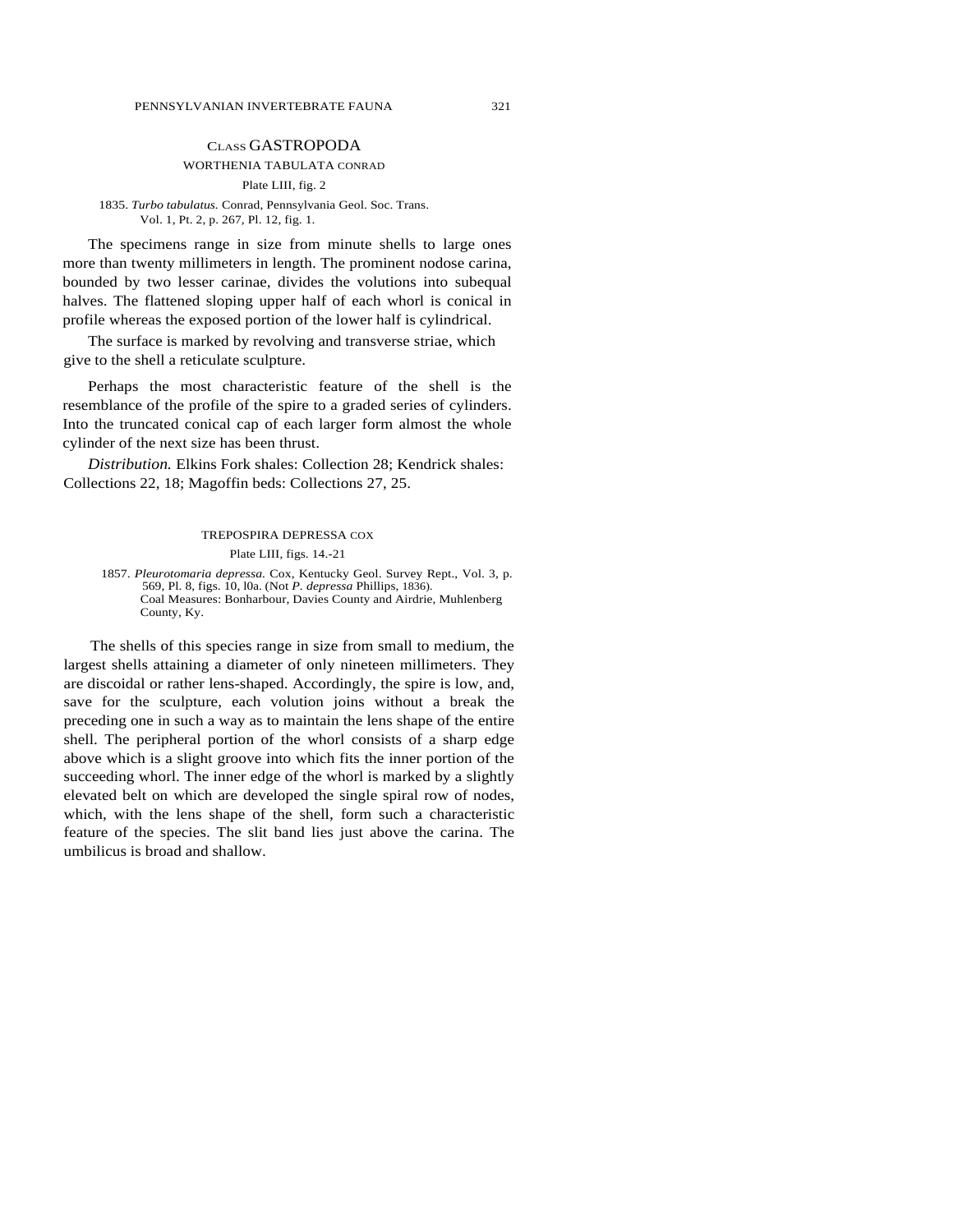## 322 THE PALEONTOLOGY OF KENTUCKY

The lower surface is beautifully marked by fine growth lines, each of which bends forward in a graceful curve. The upper surface is similarly marked, but it is not so commonly preserved.

As previously stated, the characteristic features of the shell are the lens shape and spiral row of nodes.

*Distribution.* Kendrick shales: Collections 3, 2, 1, 8, 21, 22,9,18,7,24,29,30; Magoffin beds: Collections 27, 25, 12.

## BELLEROPHON (EUPHEMUS) CARBONARIUS COX

Plate LIII, fig. 3 1857. *Bellerophon carbonarius.* Cox, Kentucky Geo. Survey Rept., Vol. 3, p. 562. Coal Measures: Kentucky.

The shells are small, the larger of them attaining a diameter of only ten millimeters. In outline they are subspherical. The whorls are embracing. There is no umbilicus. The anterior or apertural portion of the shell is smooth; the posterior portion, in the preserved forms, is marked by the characteristic revolving ridges, which are narrow and sharp and which project abruptly from the flat interspaces.

*Distribution.* Kendrick shales: Collections 18, 30, 15; Magoffin beds: Collections 27, 25, 31, 12.

BELLEROPHON CRASSUS MEEK AND WORTHEN

Plate LIII, figs. 4-10 1860. *Bellerophon crassus.* Meek and Worthen, Proc. Acad. Nat. Sci. Philadelphia, p. 458.

Lower Coal Measures: Pittsburg, St. Clair County, Ill.

The shells are mostly small, a few, however, attain a diameter of fifteen millimeters. In shape they are typical Bellerophons, being subspherical in outline. The outer whorl is all embracing. Transversely the aperture is almost a perfect oval. In most specimens there is but a faint suggestion of an umbilicus. The columnella is both prominent and stout. The surface is faintly marked by somewhat imbricating growth lines which bend gently forward except in the median portion where they bend abruptly backwards to cross the slit band.

The shell is characterized by its Bellerophon shape and its plainness, most specimens scarcely showing the fine lines of growth.

*Distribution.* Kendrick shales: Collections 3, 2, 20, 1, 8, 21, 22, 23, 9, 18, 7; Magoffin beds: Collections 27, 36.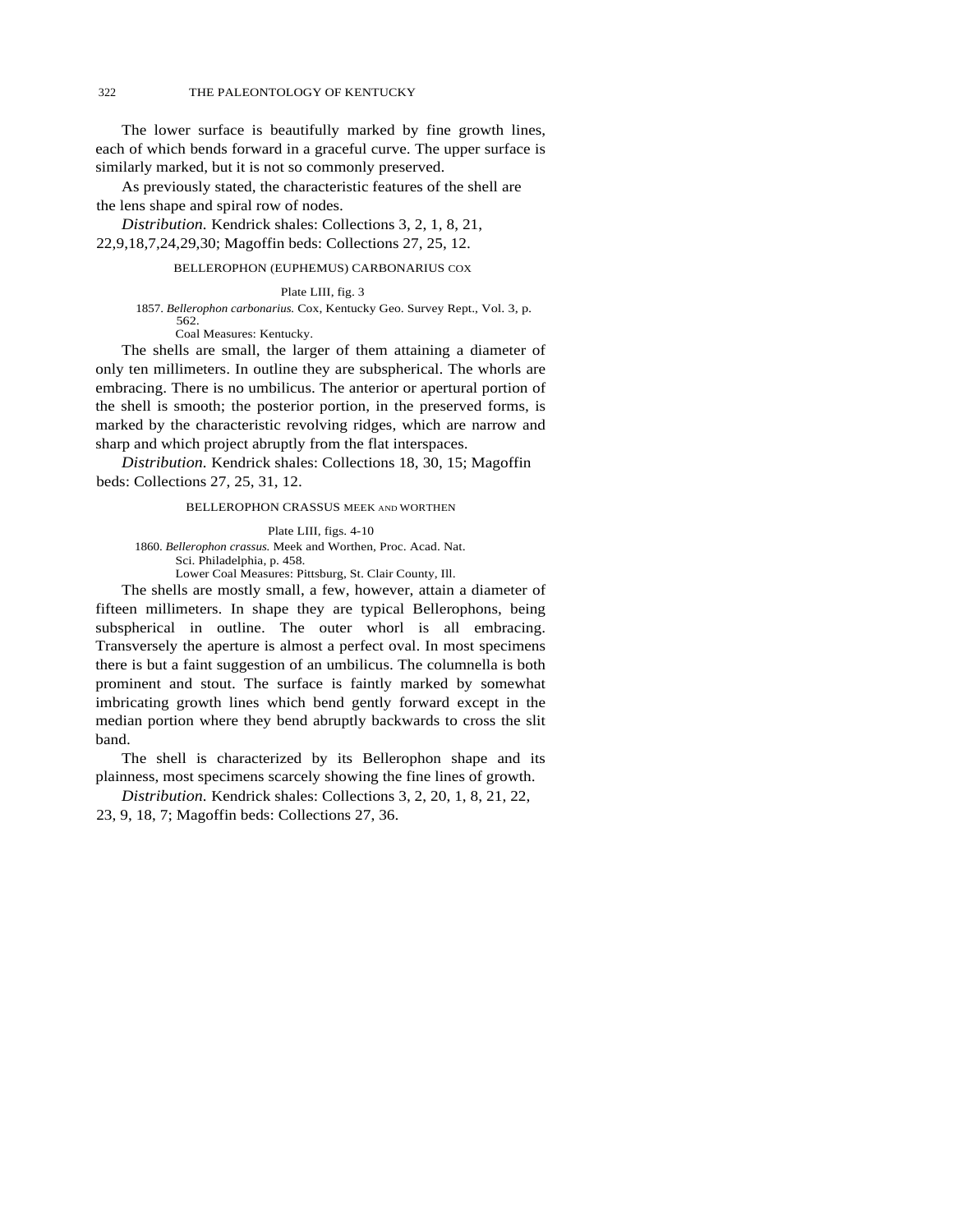#### BELLEROPHON (BUCANOPSIS) MEEKIANUS SWALLOW Plate LIII, figs. ll-lla

1858. *Bellerphon Meekianus.* Swallow, St. Louis Acad. Sci. Trans., Vol. 1, p. 204. Middle Coal Measures: Lexington, Mo. Lower Coal Measures: Howard County, Mo.

The shell is small and subglobose. The body whorl expands gently, giving the shell a very prim appearance. The slit band is not well differentiated from the rest of the shell. In fact it does not rise above the general surface of the shell, but is set off on each side by a groove which is slightly larger than the other revolving striae.

Under the magnifying glass, the conspicuous surface features are not the longitudinal striae but the longitudinal plications which alternate in size. The transverse striae are so grouped as to give the surface a somewhat wrinkled appearance.

Besides its Bellerophon outline, the other characteristic feature of the shell is its cancellate surface by means of which alone Ulrich separated the genus *Bucanopsis* from the genus *Bellerophon,* although he was in doubt that *B. meekianus* belonged to *Bucanopsis* (Op. cit. pp. 853, 854). Obviously an exfoliated specimen could be referred either to *Bellerophon* or *Bucanopsis;* hence the writer's serious objection to generic classification so refined as to be practically useless to the stratigrapher. Furthermore it may well be questioned whether

or not the revolving striae are of generic value.

*Distribution.* Kendrick shales: Collections 22, 9, 18; Magoffin beds: Collection 27; Flint Ridge flint: Collection 14.

> SCHIZOSTOMA CATILLOIDES CONRAD Plate LIII, figs. 12-13

1842. *Inachus catilloides.* Conrad, Acad. Nat. Sci. Philadelphia Jour., Vol. 8, Pt. 2, p. 273, Pl. 15, fig. 3,

Carboniferous: Inclined plane of the Alleghany Mountain, Pa.

The shells are small and discoidal in outline. Both sides of the disk are either flat or concave. In the concave specimens the upper side is commonly the more so. Sections of the volutions are more or less quadrate, though the concavity of the two sides of the disk causes somewhat of a departure from this feature. Inasmuch as the volutions are not indented by their contact, the internal surface of the volutions are not affected,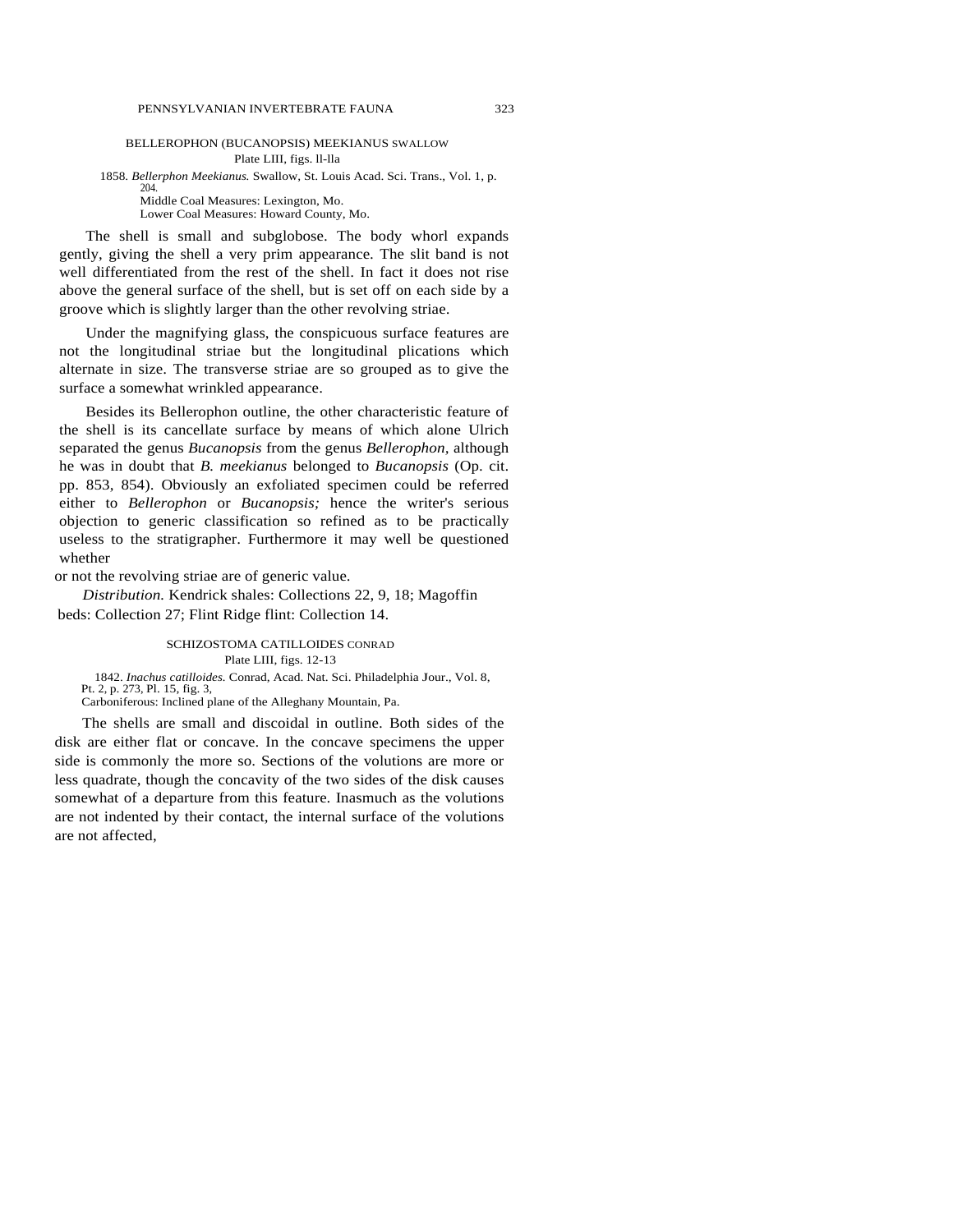being practically circular in cross section. Two pairs of grooves accentuate the two carinae, one of which is situated along the top edge of the periphery and the other along the bottom edge.

The surface is crossed by fine transverse striae, the arrangement of which in some specimens produced transverse or oblique ridges and in others node-like protuberances.

The most characteristic features are the discoidal shape and the flat or concave sides.

*Distribution.* Kendrick shales: Collections 3, 1, 8, 21, 22, 6, 15; Magoffin beds: Collection 12; Saltlick beds: Collection 35.

## ZYGOPLEURA PLEBEIA HERRICK Plate LIII, fig. 22

1887. *Loxonema sp.* Herrick, Denison Univ. Sci. Lab. Bull. Vol. 2. p. 147, Pl. 14, fig. 8. *(L. plebium* in explanation of plate). Measures: Flint Ridge, Ohio.

The shell is a small gently tapering cone. In spite of the flattened sides of the volutions, the suture is rather prominent. The ornamentation of the shell consists of small transverse plications, those of the successive whorls opposing each other in such a manner as to form a series of nearly straight but broken ridges extending from the apex to the base of the shell.

The shell is readily recognized by its gently tapering cone and the prominent plications already described.

*Distribution.* Kendrick shales: Collection 22.

## SPHAERODOMA BREVIS WHITE Plate LIII, fig. 23

1881. *Soleniscus brevis.* White, U. S. Geog. Survey, W. 100 Mer. Rept., Vol. 3, Supp., Appendix p. 28, Pl. 4, figs. 5a-c. Carboniferous: Coyote Creek; north of Black Lake; and near Taos, N. Mex.

The shell is small and subglobose in outline. Perhaps the most distinctive feature of the species is the concave profile of the spire, due to the abrupt and unequal increase of the volutions. As a result of this manner of growth, the subglobose body whorl is surmounted by a minute sharply pointed spire.

*Distribution.* Kendrick shales: Collections 8, 22, 15.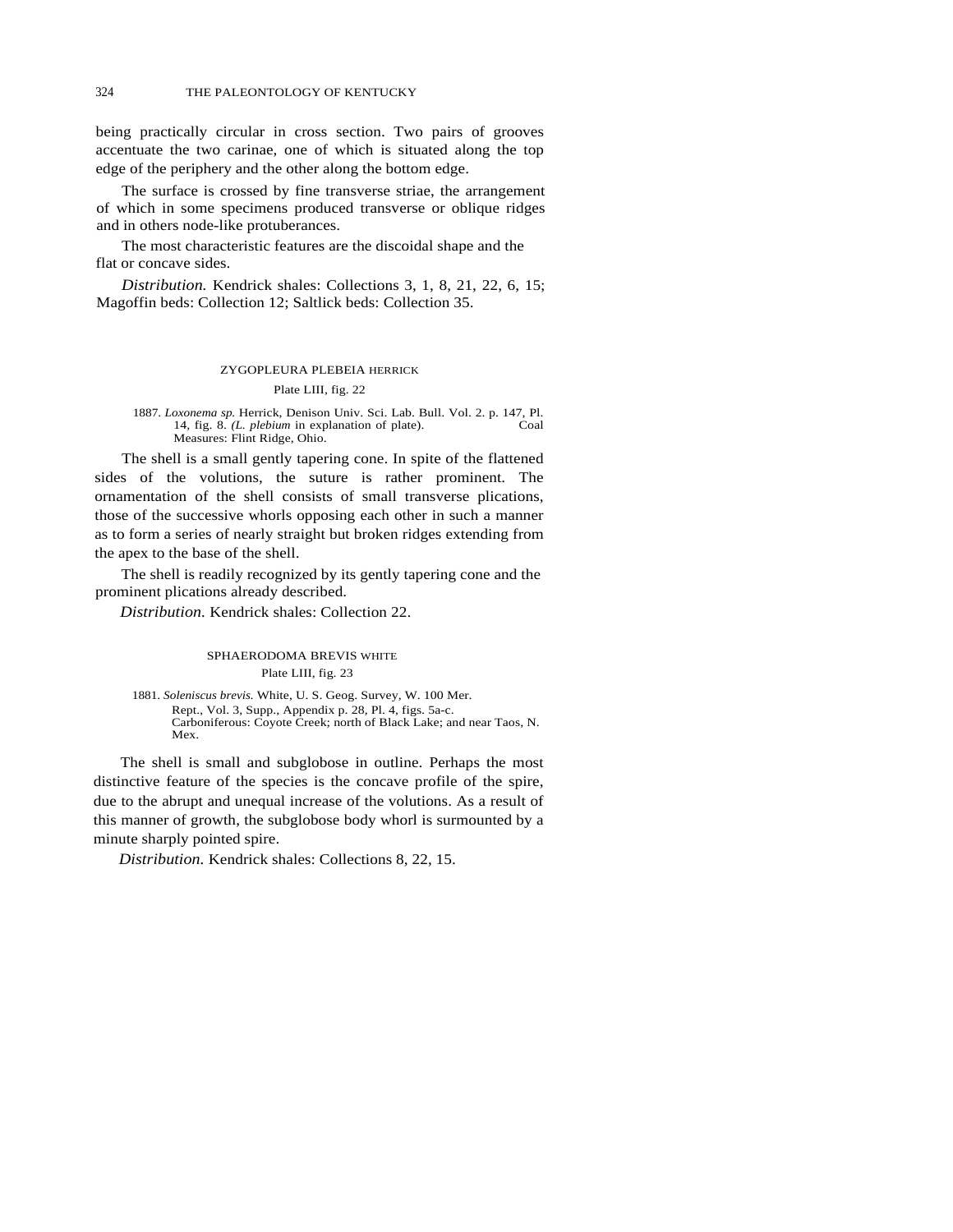## SPHAERODOMA PRIMIGENIA CONRAD

Plate LIII, fig. 24,

1835. *Stylifer primogenia.* Conrad, Geol. Soc. Pennsylvania Trans., Vol. 1, Pt. 2, p. 267, Pl. 12, fig. 2.

The shell is subglobose in outline. Like *S. brevis,* it has a small low spire, but the well rounded volutions give to the spire an altogether different aspect. Due to the rounded volutions, the suture is, of course, well defined.

*Distribution.* Kendrick shales: Collections 8, 21, 22, 18.

BULIMORPHA MINUTA STEVENS Plate LIII, figs. 25-26

1858. *Loxonema minuta.* Stevens, Am. Jour. Sci., Vol. 25, p. 260. Coal Measures: Sangamon County and Danville,. Ill.

The shells are small. They are best described as subfusiform. Though incomplete they are perhaps four times as long as wide. All have a long slender tapering conical spire. The upper edge of each whorl laps over the lower edge of the preceding whorl in such a manner as to produce a nearly vertical suture. In spite of this well developed suture the whorls are so nearly flat as scarcely to break the continuity of the general conical slope.

In addition to its small size the most characteristic feature of the shell is the continuity of the conical slope of the spire.

*Distribution.* Kendrick shales: Collections 1, 22, 18.

## CLASS CEPHALOPODA

ORTHOCERAS COLLETTI MILLER Plate LIV, figs. 1-2 1892. *0rthoceras colletti.* Miller, Adv. Sheets, 18th Rept. Geol. Survey Indiana, p. 67, Pl. 10, fig. 1. Upper Coal Measures: Kansas City, Mo.

The shells are very thick and, for Pennsylvanian forms, they are very large. The septa are abruptly and deeply concave, the concavity exceeding the depth of the chamber. Though the specimens are crushed, the septa seem to agree with the original description in being circular in outline and distant from each other about one-fourth their diameter. Extending from septum to septum along one side of the shell, where completely exfoliated, is the small narrow longitudinal ridge, so characteristic of this Pennsylvanian species and the representative, perhaps, of the siphuncle.

The surface seems to lack ornamentation.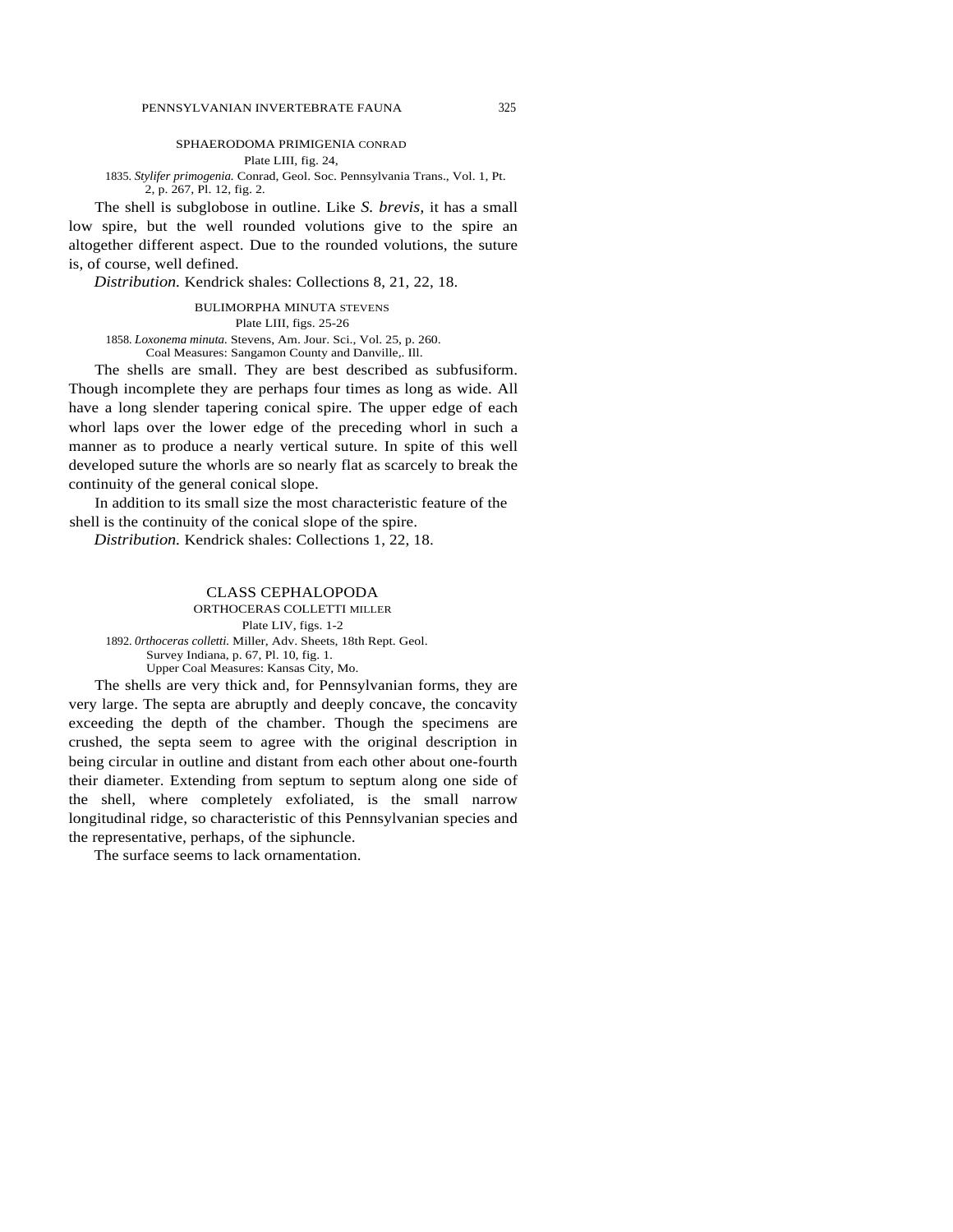## *Distribution.* Kendrick shales: Collections 2, 1, 8, 22, 23?

ORTHOCERAS (PSEUDORTHOCERAS) KNOXENSE MCCHESNEY

Plate LIV, figs. 3-6a 1860. *Orthoceras knoxensis.* McChesney, Des. New Spec. Foss, p. 69. Coal Measures: Danville, Springfield, Peoria and Dr. E. Hall's mill, Knox County, Ill.

The shells are small and but slightly tapering. The septa are circular, regularly and moderately concave, distant from each other about one-third of their diameter. The siphuncle is small and approximately circular in cross section and central in position.

The surface is without ornamentation.

Without questioning the validity of the genus *Pseudorthoceras,*  based, however, on the internal secondary deposit, the present forms are retained in the *Orthoceras* for the convenience of the stratigrapher.

*Distribution.* Kendrick shales: Collections 3, 2, 20, 8, 21, 22, 23, 9, 18, 30; Magoffin beds: Collections 27, 26?, 25, 12, 13, 33, 36?

## GASTRIOCERAS MONTGOMERYENSE MILLER AND GURLEY Plate LIV, figs. 7-9a

1896. *Goniatites montgomeryensis.* Miller and Gurley, Bull. No. 11, Illinois State Mus. Nat. Hist., p. 38, Pl. 4, figs. 12-14. Coal Measures: Montgomery County, Ill.

Though small the shell is robust in that the breadth nearly equals

the greatest diameter. In spite of the fact that the whorls are deeply embracing, the shoulders of the inner whorls are exposed in the deep funnel-shaped umbilici. The angular nodose shoulders of the successive whorls form step-like descents into the umbilici, which are deep and wide, being one-half of the total diameter of the shell.

"There are six constrictions to a revolution, beginning at the umbilical border, curving abruptly forward on the sides and then backward on the abdomen in a broad, gentle series.

"Septa consisting of a pair of narrow tongue-shaped ventral lobes, separated by a short siphonal saddle, deeply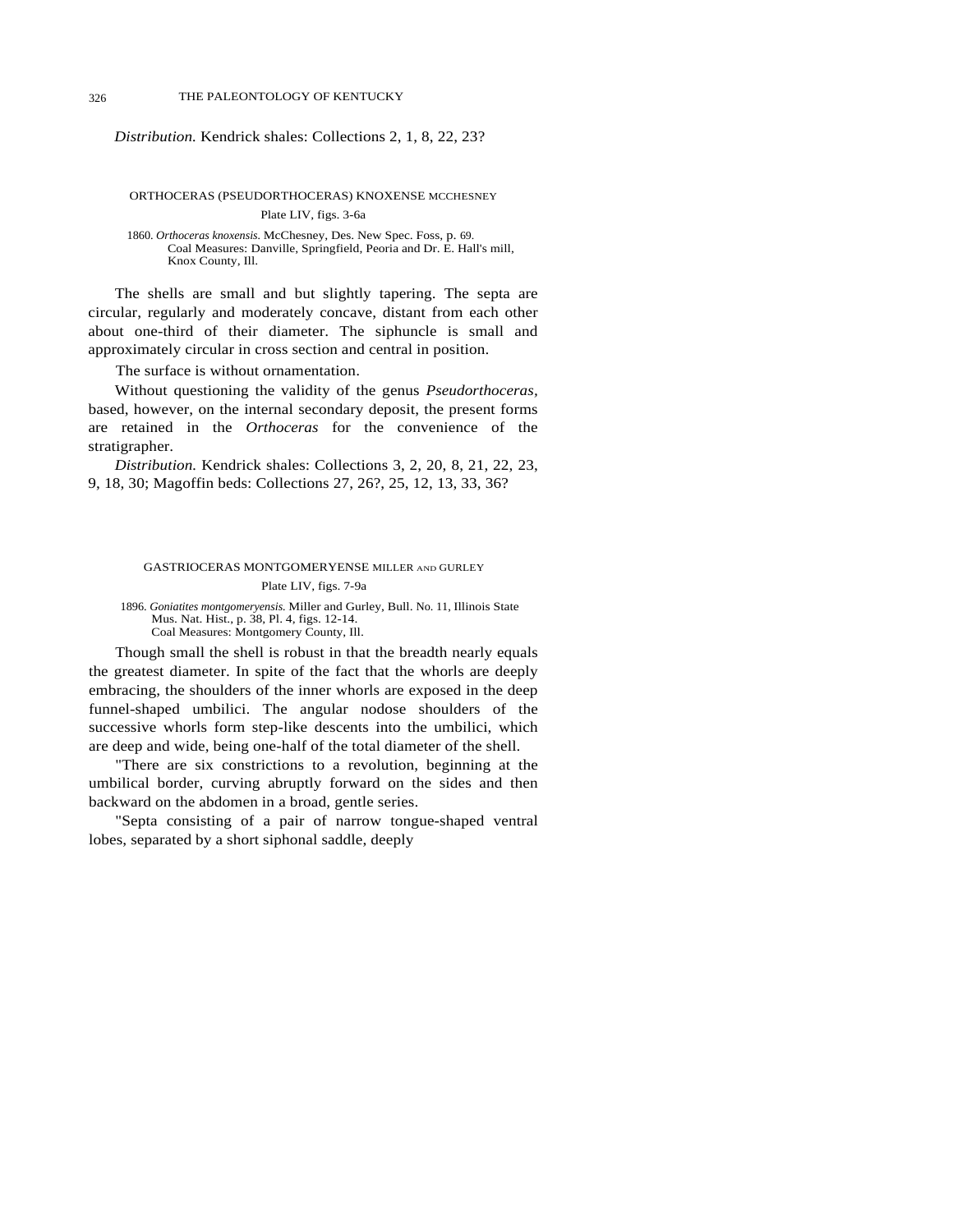incised by a secondary notch or lobe; a broad, short, lateral lobe on the sides halfway between the siphon and the umbilical shoulders." (Smith, 1903).

*Distribution.* Kendrick shales: Collections 3, 2, 20, 1, 8, 22, 18, 6, 7, 29; Magoffin beds: Collection 27.

#### Register of Localities

#### DWALE SHALES

- Harold quadrangle
	- 4. Dwale

#### ELKINS FORK SHALES

- Williamson quadrangle
- 28. Elkins Fork School
- KENDRICK SHALES

- Harold quadrangle
	- 3. Head of Goebel Branch of Cow Creek 2.
- Tom Sellers Branch of Cow Creek<br>20. Branch of Cow Creek below Scl
- Branch of Cow Creek below School No. 23
- 1, 8, 21, 22, 23, Kendrick homestead at head of Cow Creek<br>
9. Head of Sugarloaf Branch of Levisa Fork
- 9. Head of Sugarloaf Branch of Levisa Fork<br>18. Forks of Home Branch of Buffalo Creek Forks of Home Branch of Buffalo Creek
- 6. Daves Branch of Buffalo Creek
- 7. Head of Missouri Branch of Johns Creek
- Williamson quadrangle

#### 24. Jarad

- 
- 29. Burris Mine on Rockhouse Fork one mile above Elkins Fork School
- 30. Bevins Mine at head of Bevins Branch
- Buckhorn quadrangle
- 15. Shale near L. & N. Ry. track level at Copland

## MAGOFFIN BEDS

- Williamson quadrangle<br>27. Middle coal room
	- Middle coal roof opposite Borderland 26.?
	- Caney Fork of Pigeonroost Fork
- 25.? Fall Branch (edge of sheet) of Pigeon roost Creek

#### Salyersville quadrangle

- 31. Sycamore Branch of Oakley Creek
- 12. Head of Right Fork of Middle Fork of Licking River
- 13. Leatherwood Creek two miles above its confluence with South Quicksand Creek
- Prestonsburg quadrangle
	- 32. Long Branch one mile above its confluence with Licking River
	- 33. Bate Lick Branch of Jake Wireman Fork of Licking River
	- Grassy Creek one mile above its confluence with Straight Fork of Licking River
	-
- Hindman quadrangle
	- 36. Mouth of small tributary of Quicksand Creek one-half mile above Lick Branch
- Buckhorn quadrangle
	- 16. Roof shales of abandoned mine at Copland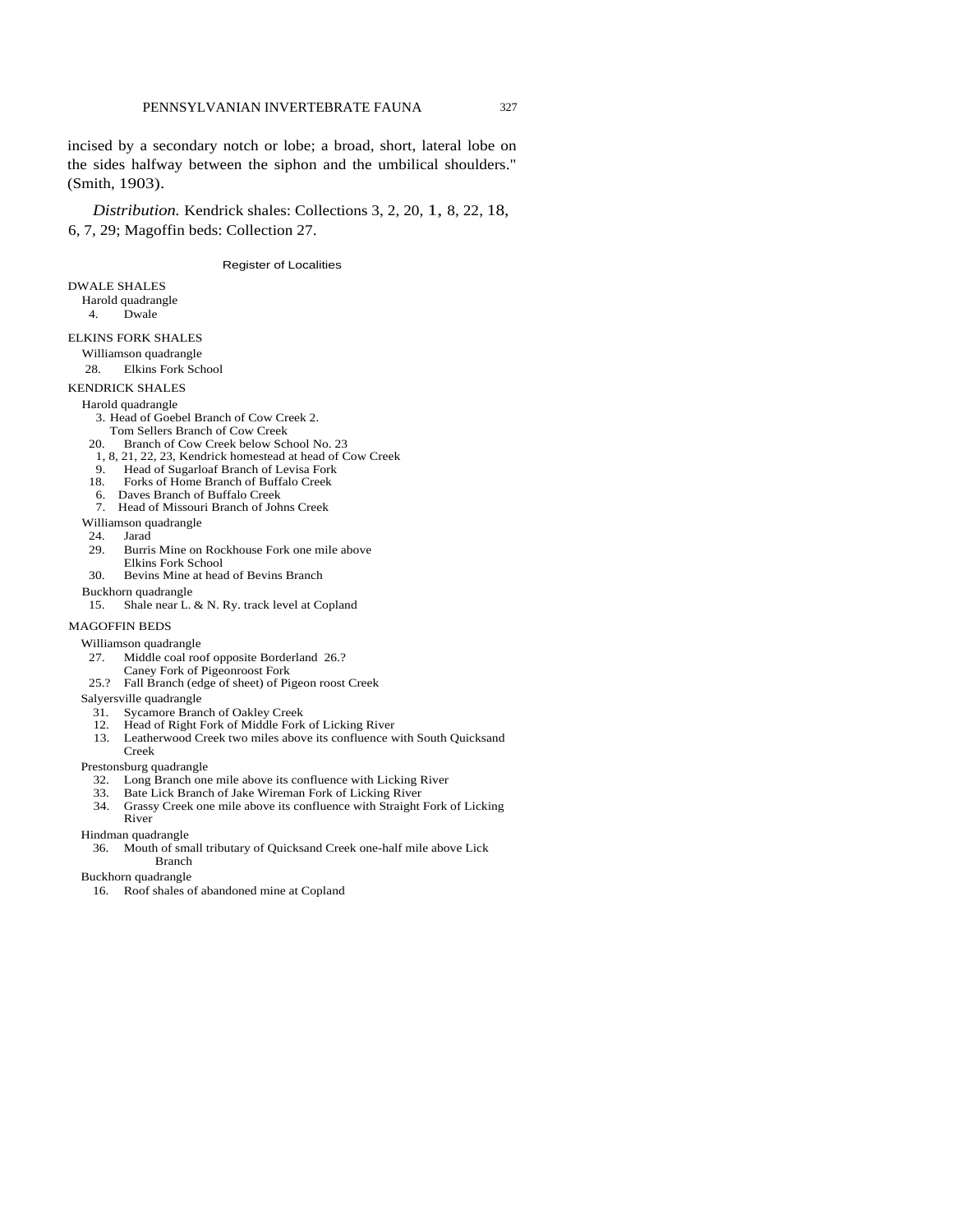## SALTLICK BEDS

Harold quadrangle

19.? Limestone gap between Mare and Buffalo Creeks

Hindman quadrangle

35. Highway gap between Saltlick and Quicksand Creeks

## LOST CREEK LIMESTONE

Buckhorn quadrangle

37. One-half mile north of byway across divide between Lost Creek and Big Branch of North Fork of Kentucky River

## FLINT RIDGE FLINT

Troublesome quadrangle

14. One-fourth mile north of byway across divide between Leatherwood Branch and Fugate Fork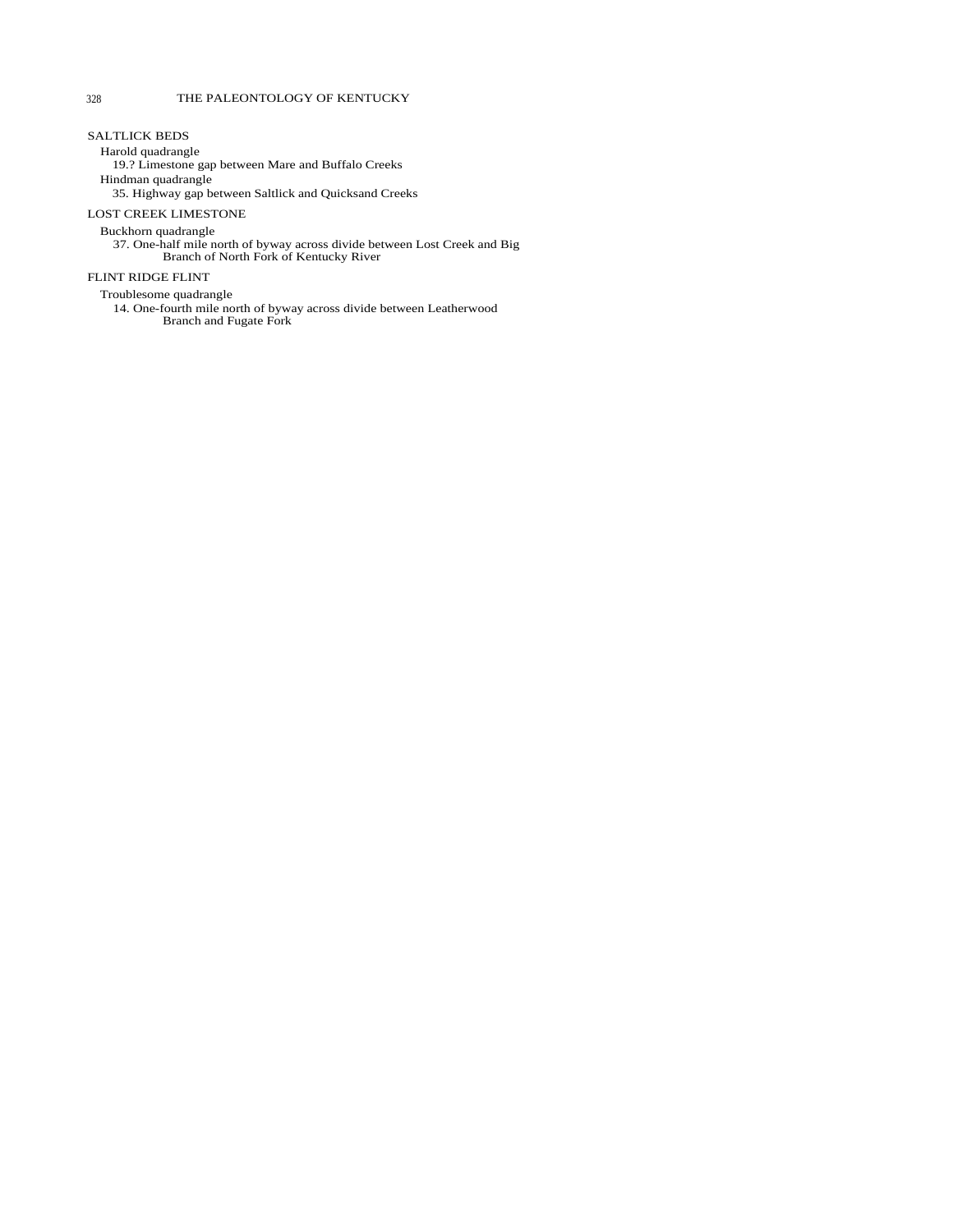PENNSYLVANIAN INVERTEBRATE FOSSILS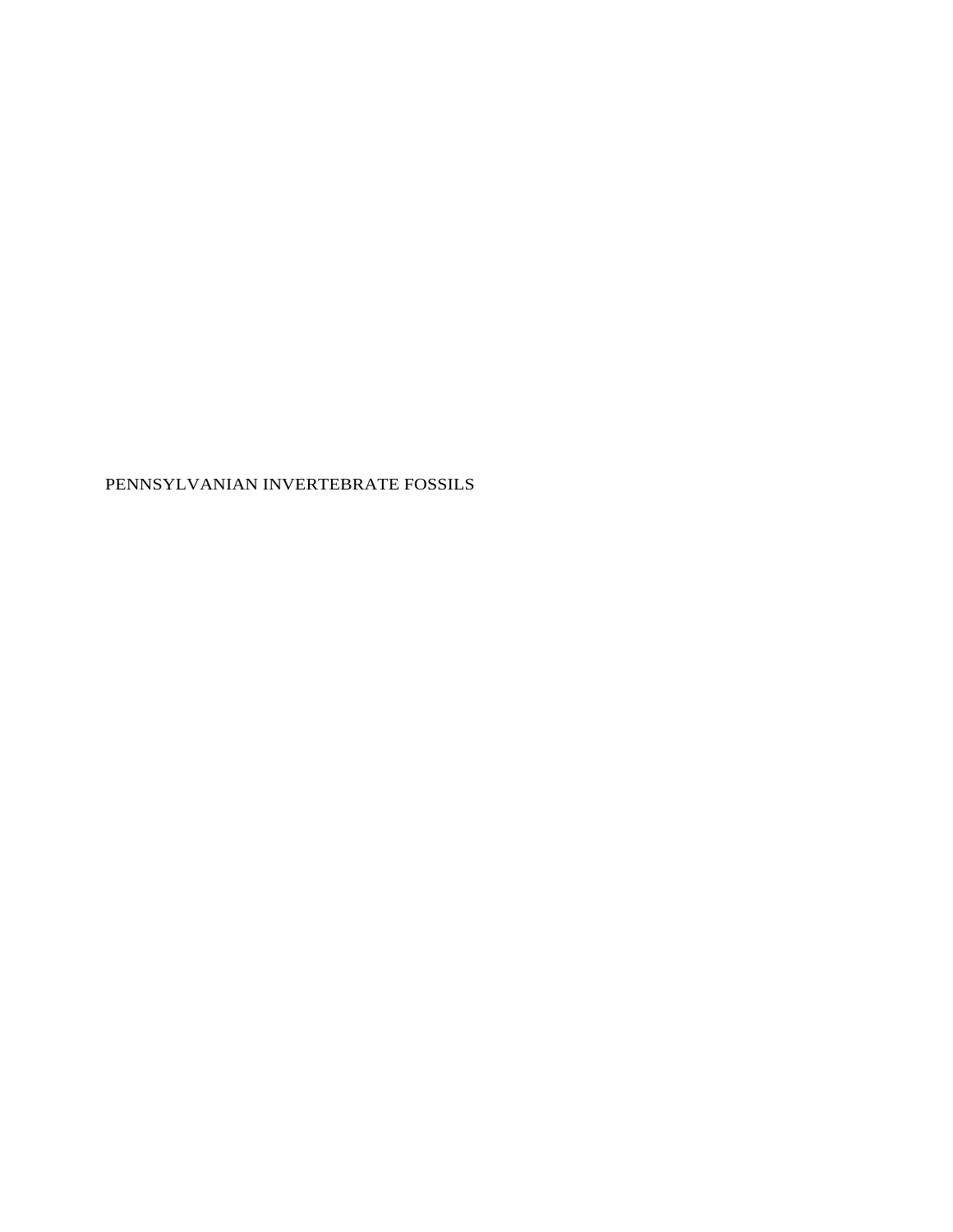#### **Explanation of Plate XLV**

Figures

## 1-3a. *Lophophyllum profundum.*

- 1. Side view of a nearly perfect specimen.
- la. The same specimen enlarged twice.
- 2. The same specimen enlarged twice.<br>
2. Side view of a specimen showing part of the calice.<br>
2a. The same specimen enlarged twice.
- 2a. The same specimen enlarged twice.<br>3. View of a smaller specimen.
- View of a smaller specimen.
- 3a. The same specimen enlarged twice.
- Kendrick shales: Collection 18.

#### 4- 7. *Lingula carbonaria.*

- 4. A slab showing the impressions of two specimens.<br>4a. The slab enlarged twice.
- 
- 4a. The slab enlarged twice. 5. A slab showing the impressions of two overlapping specimens.
- 5a. The slab enlarged twice.
- 6. A slab showing the impression of one specimen.
- 6a. The slab enlarged twice.
- 7. An excellent slab, enlarged twice, showing abundance of forms. Dwale shales: Collection 4.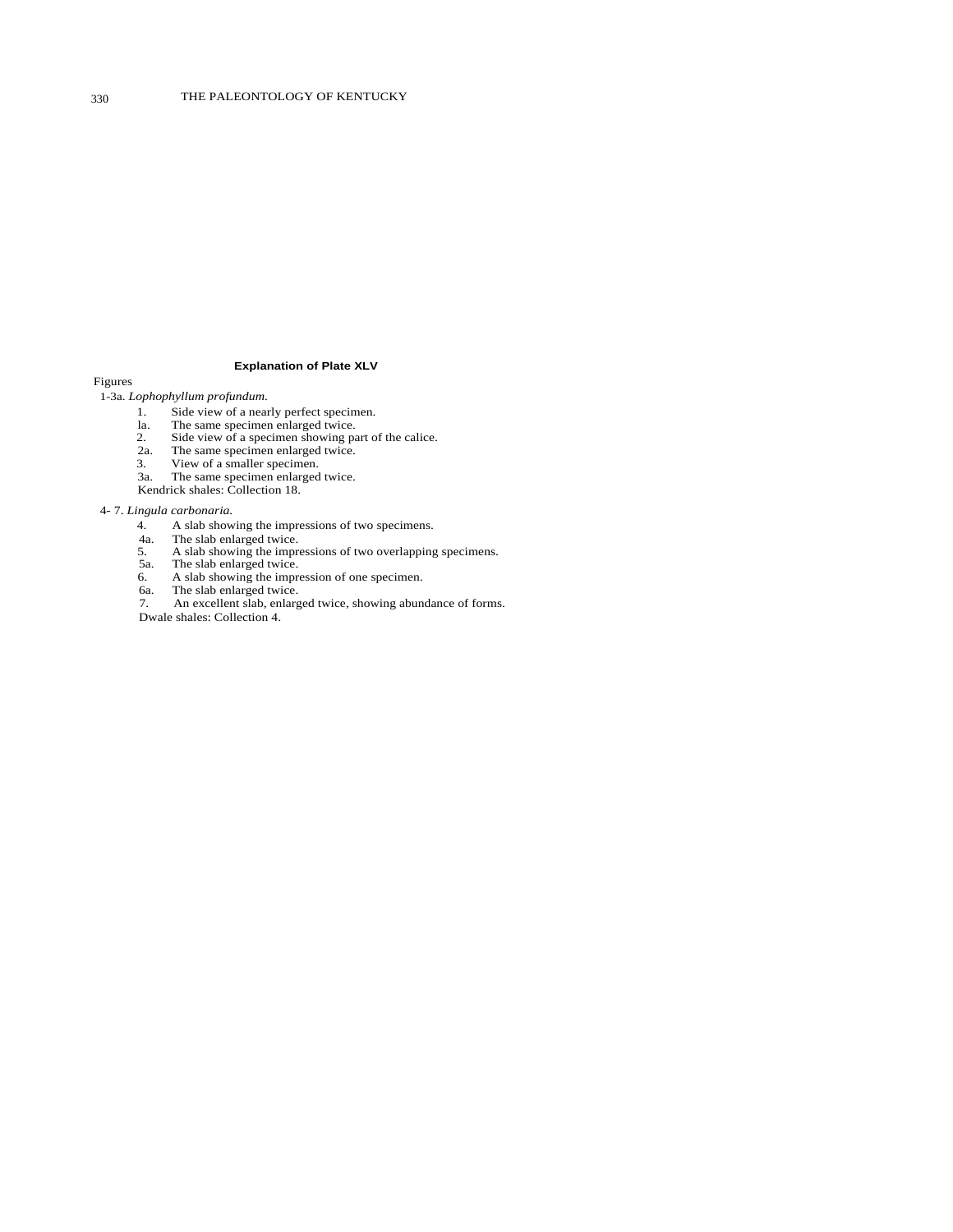**PLATE XLV** 



Fossils from the Kendrick and Dwale shales—Pennsylvanian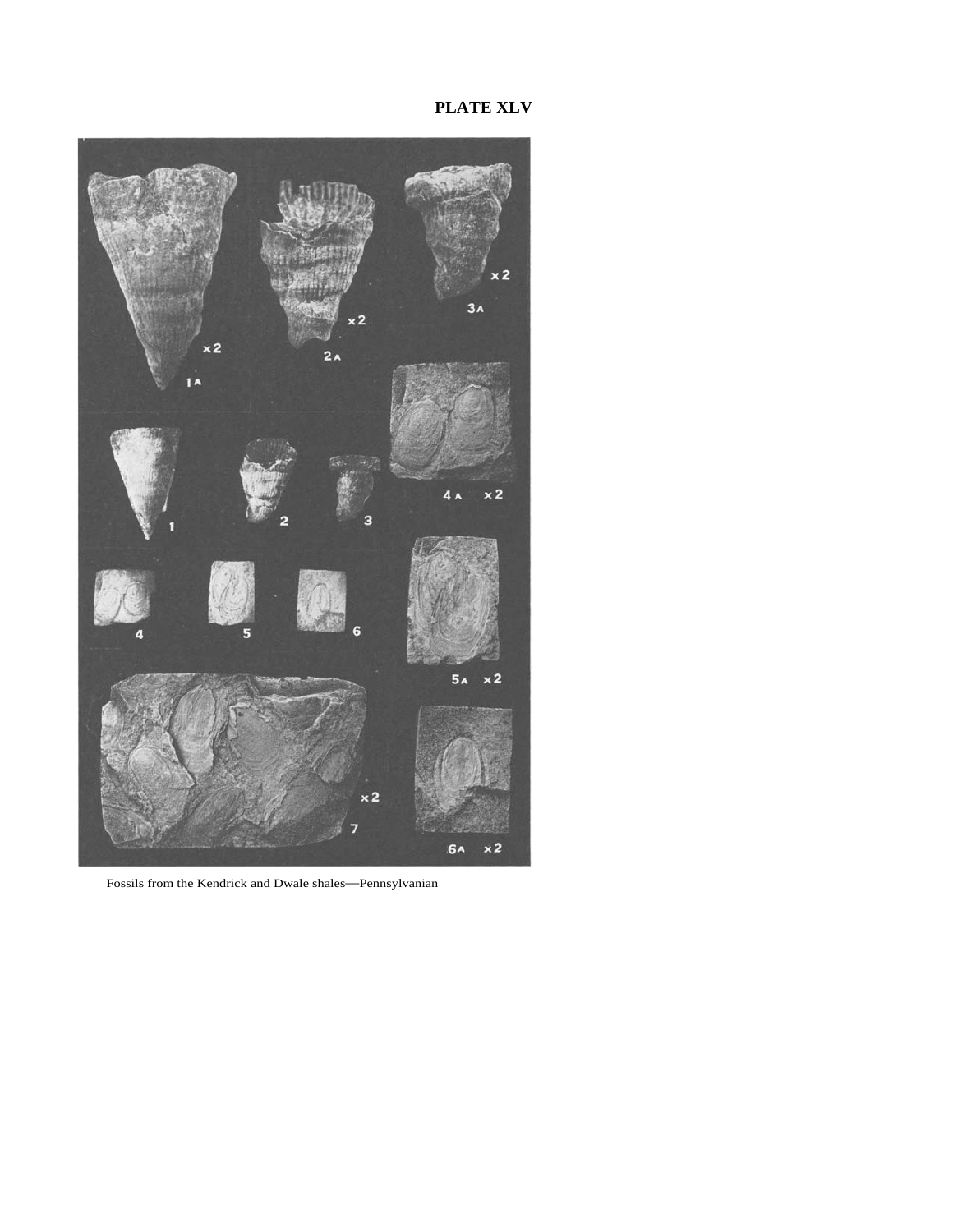## **Explanation of Plate XLVI**

Figures 1**-** 4a. *Lingulipora kentuckyensis.* 

- 1. View of a nearly perfect specimen.
	- Kendrick shales: Collection 22.
- 2, 3,4. Views of three nearly perfect specimens.
- 4a. Specimen 4 enlarged twice to show the closely spaced concentric ridges.

Kendrick shales: Collection 8.

5- 6a. *Lingulipora nebraskensis.* 

- 5, 5a. A nearly perfect specimen and a double enlargement of it. Note the widely spaced concentric ridges. Kendrick shale: Collection 22.
- 6, 6a. A specimen having a slightly broken beak and a double enlargement of it.

Kendrick shales: Collection 8.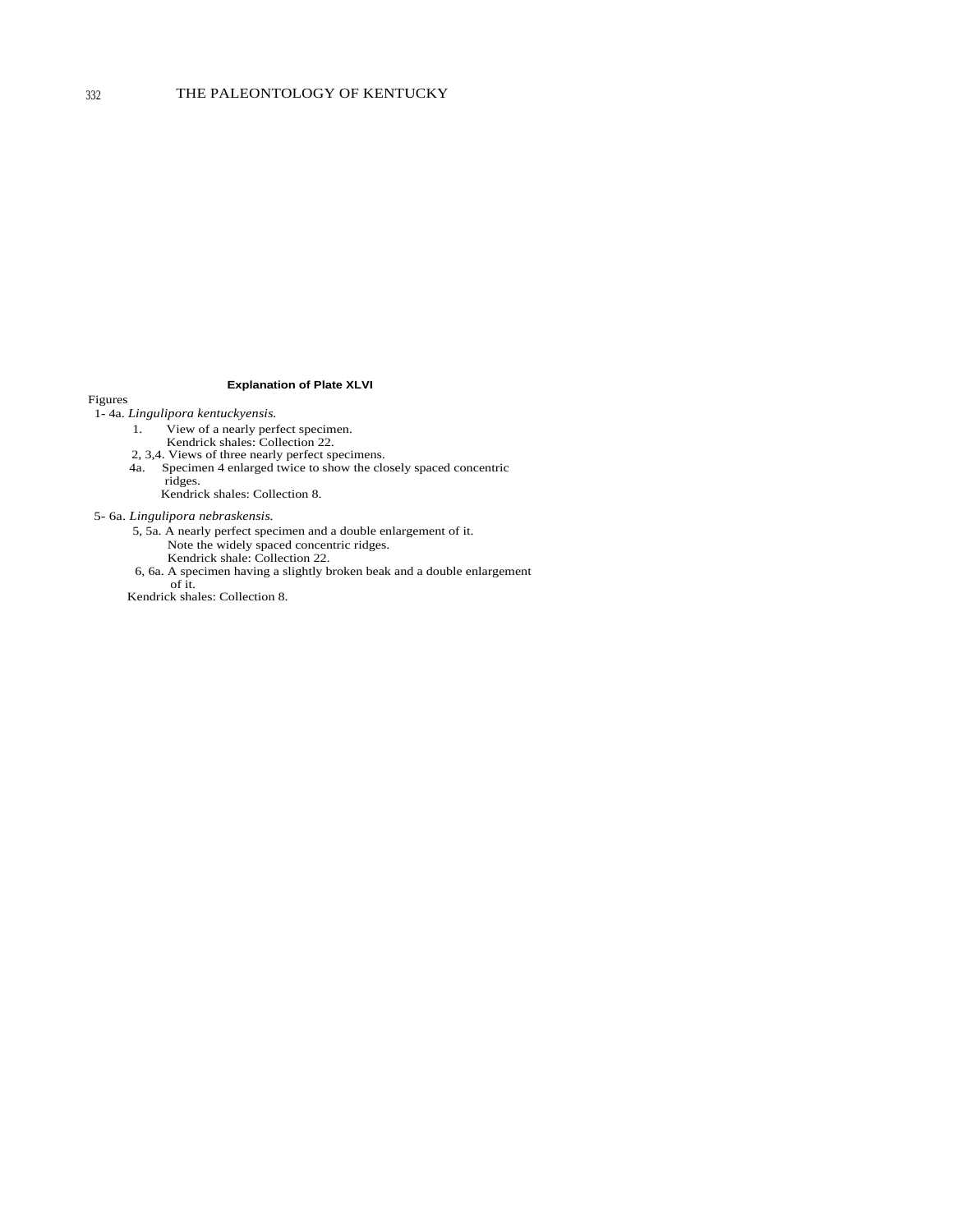**PLATE XLVI** 



Fossils from the Kendrick shales—Pennsylvanian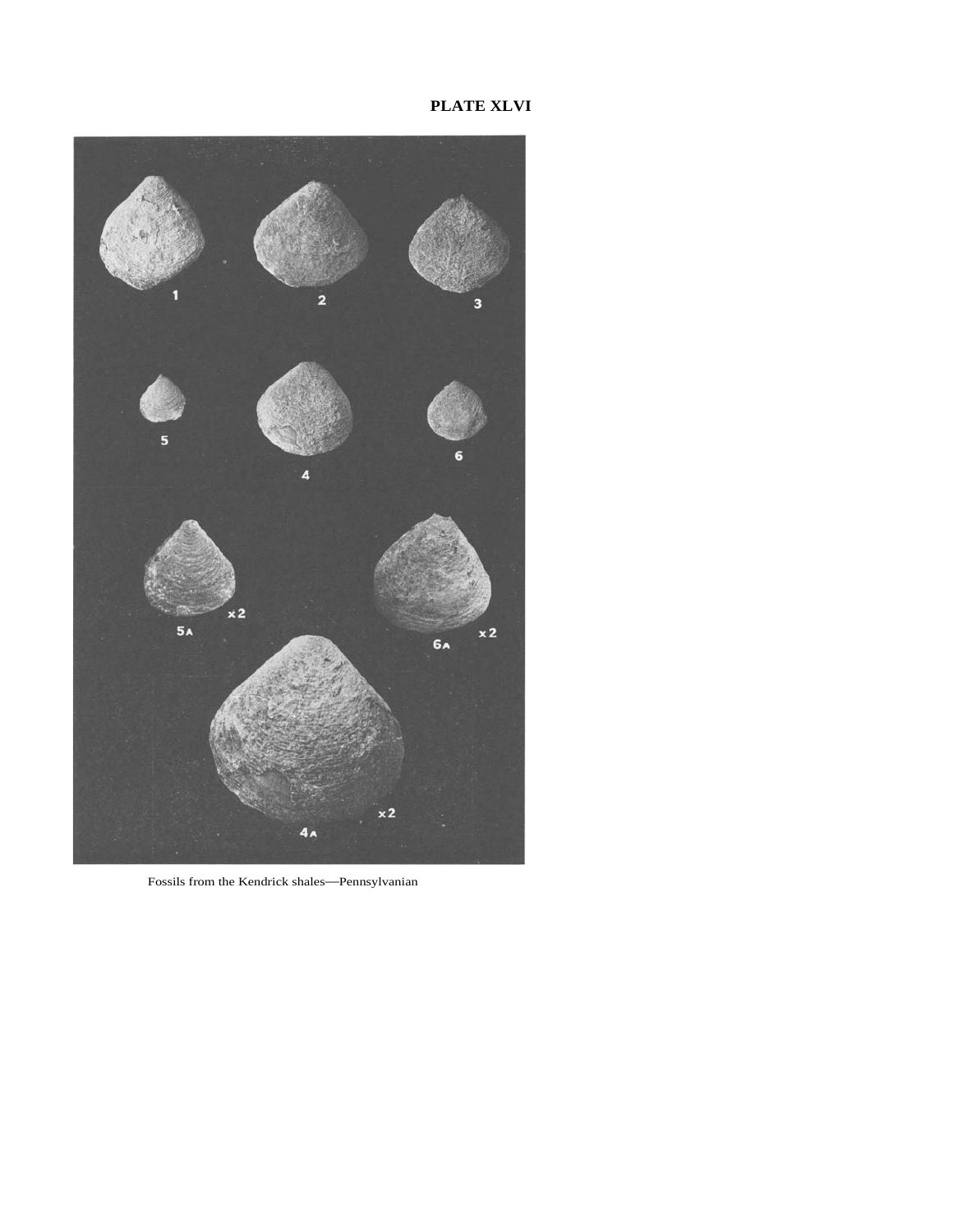## **Explanation of Plate XLVII**

Figures 1**-** 4. *Orbiculoidea (Roemerella) patula.*  Views of four nearly perfect brachial valves. Kendrick shales: Collection 22.

5- 5a. *Derbya crassa.* 

Dorsal view of a nearly perfect and characteristic specimen, and a double enlargement of it. Magoffin beds?: Collection 25.

6-11. *Productus (Marginifera) missouriensis.* 

Views of the pedicle valves of six specimens showing the regular medium costae.

Kendrick shales: Collection 22.

#### 12-16. *Productus nebraskensis.*

12. Ventral view of the external impression of the brachial valve.

Kendrick shales: Collection 22.

13-16. Views of four specimens, showing the short discontinuous radiating ribs.

Elkins Fork shales: Collection 28.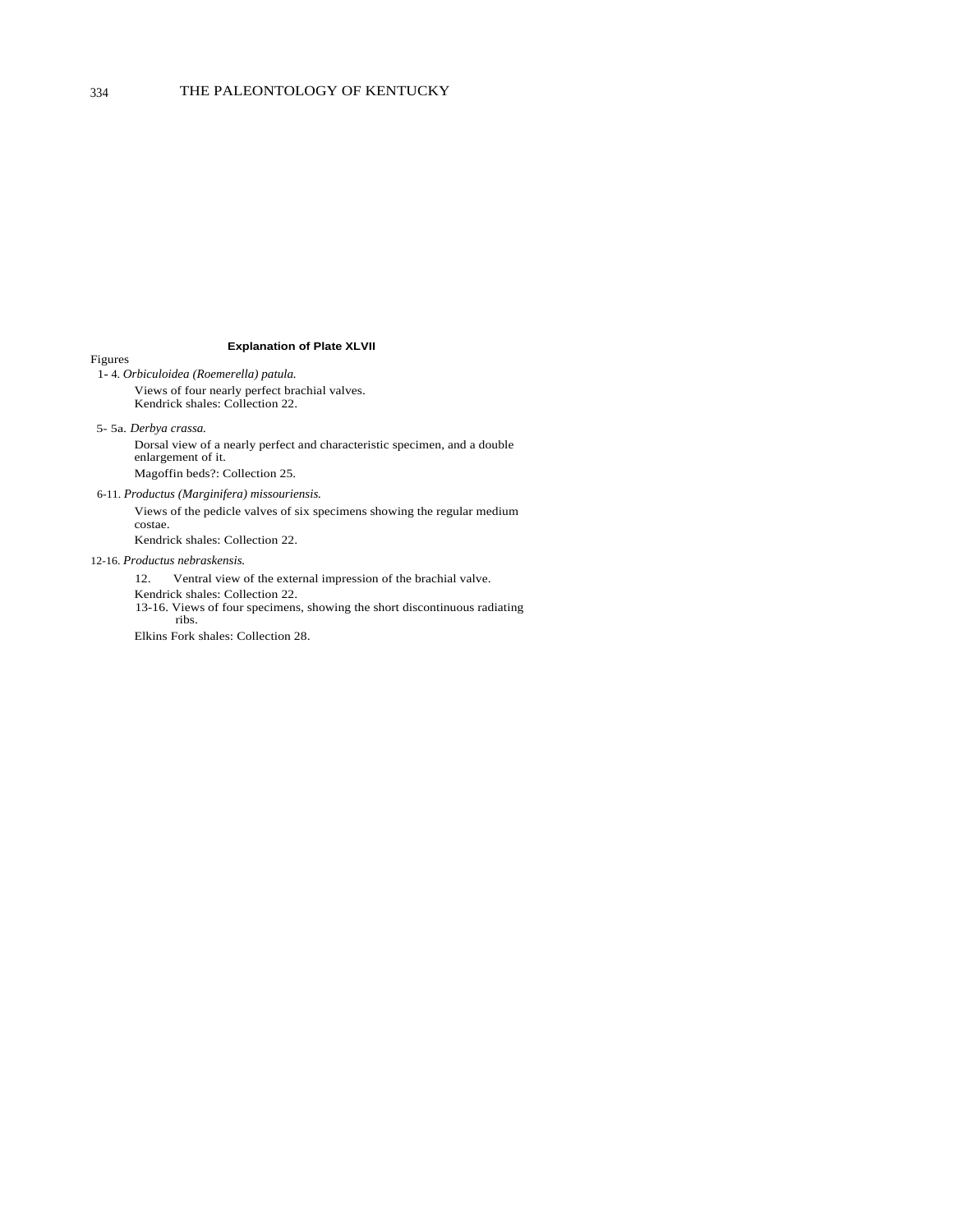# **PLATE XLVII**



Fossils from the Kendrick shales, Magoffin beds, and Elkins Fork shales— Pennsylvanian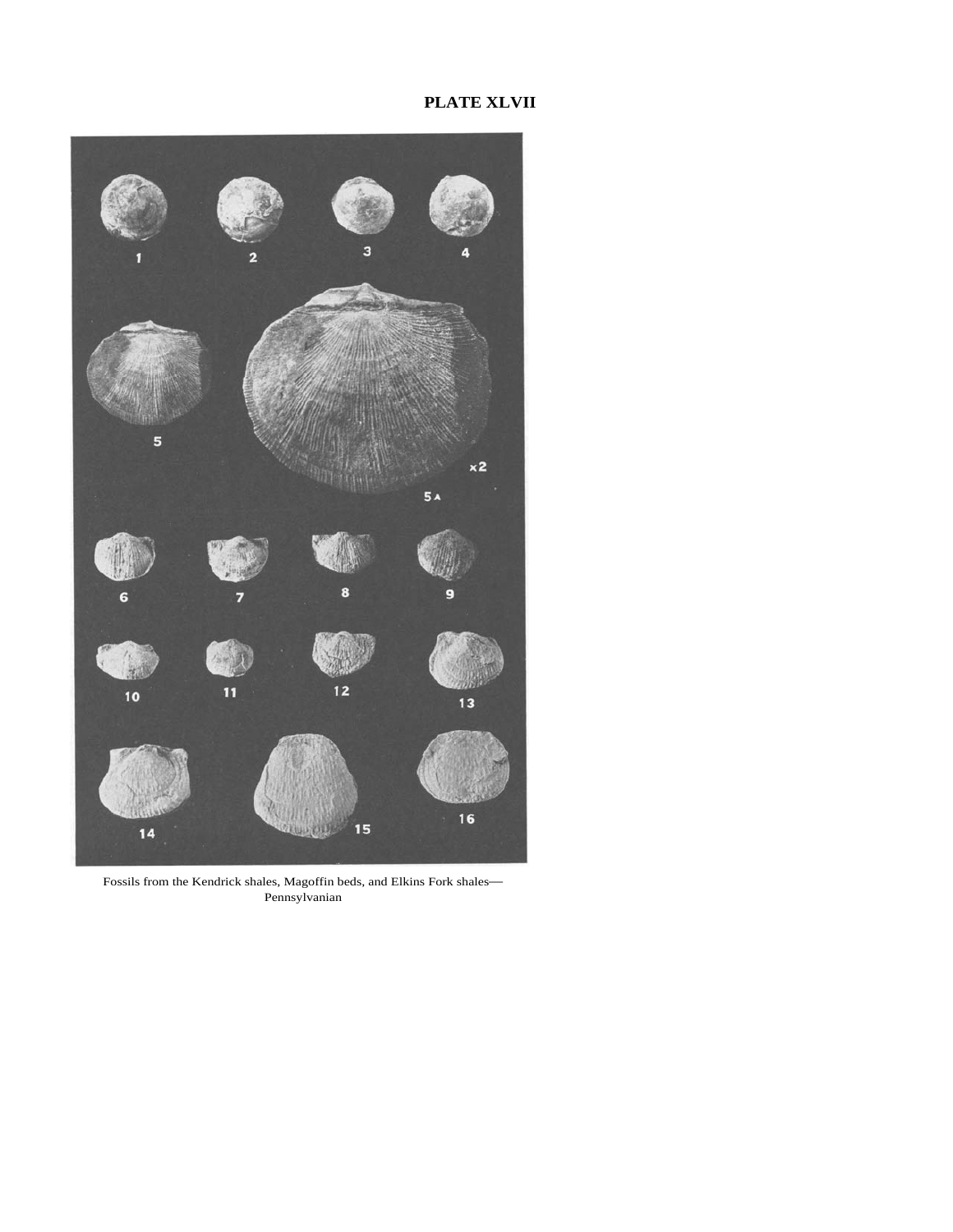## Explanation of Plate XLVIII

Figures

1-10. *Chonetes glaber.* 

- 1, 1a. View of pedicle valve of a specimen and a double enlargement of it.
- 2, 2a. Internal view of a brachial valve of a specimen and a double
- enlargement of it.
- 3, 3a. View of a pedicle valve of a specimen and a double enlargement of it, showing the two diverging folds, and the shell free from radial ribs and striae.
- 4. Dorsal view of brachial valve and cardinal area of a pedicle valve of a complete specimen.
- 5. Pedicle valve of a specimen.<br>6. Dorsal view of a complete sp
- 6. Dorsal view of a complete specimen.<br>7. Pedicle valve of a specimen.
- Pedicle valve of a specimen. Kendrick shales: Collection 8.
- 
- 8, 9. Pedicle valves of two typical specimens. Kendrick shales: Collection 22.
- 
- 10. Pedicle valve of a small specimen. Kendrick shales: Collection 9.

11-16a. *Chonetes granulifer.* 

- 11, 11a. Pedicle valve of a typical specimen and a double enlargement of it.
- 
- 12, 12a. Brachial valve of a specimen and a double enlargement of it. Views of the pedicle valves of two specimens.
- Magoffin beds: Collection 16.
- 15, 15a. Pedicle valve and double enlargement of it.
- 16, 16a. Brachial valve and a double enlargement of it. Magoffin beds: Collection 12.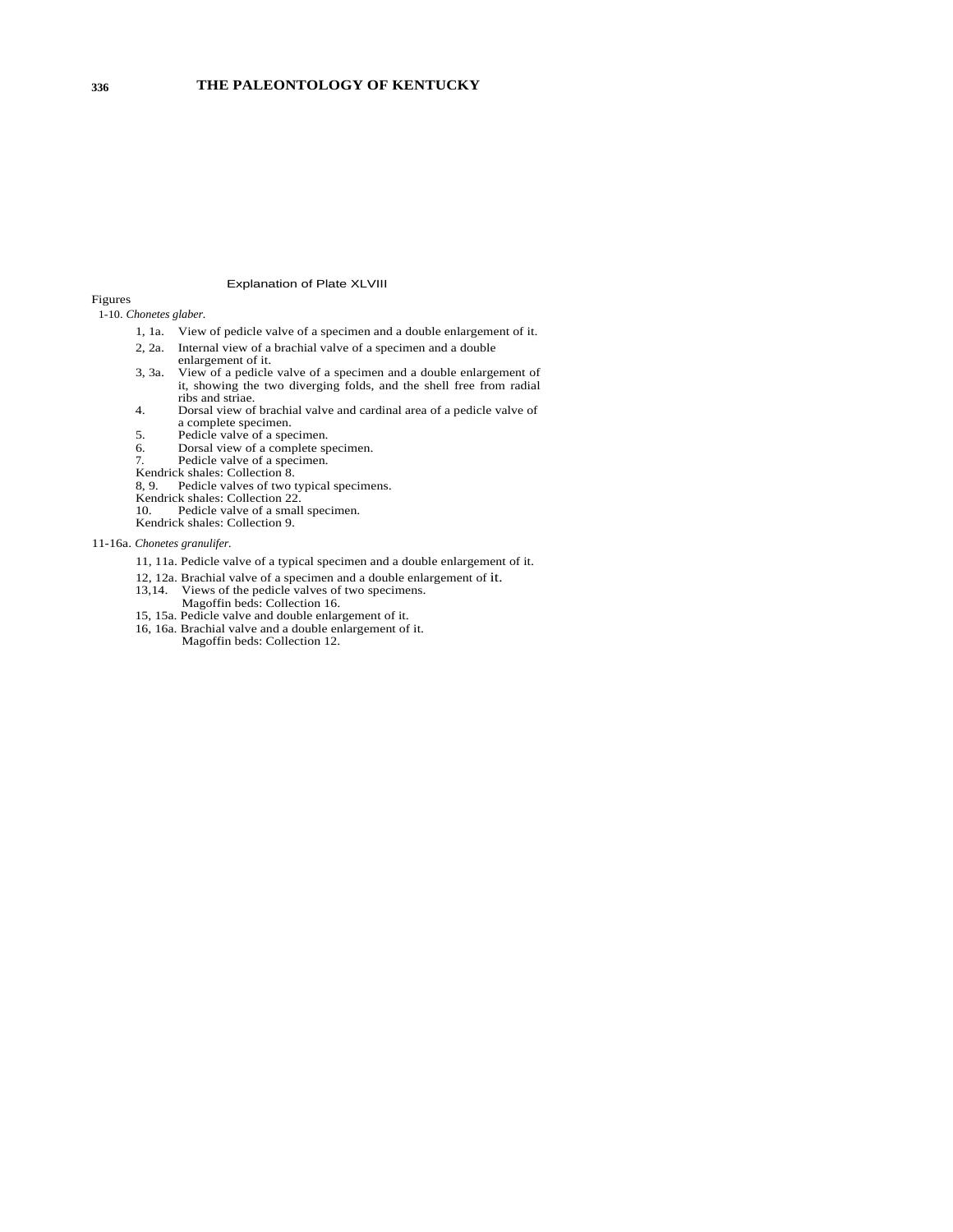# **PLATE XLVIII**



Fossils from the Kendrick shales and Magoffin beds—Pennsylvanian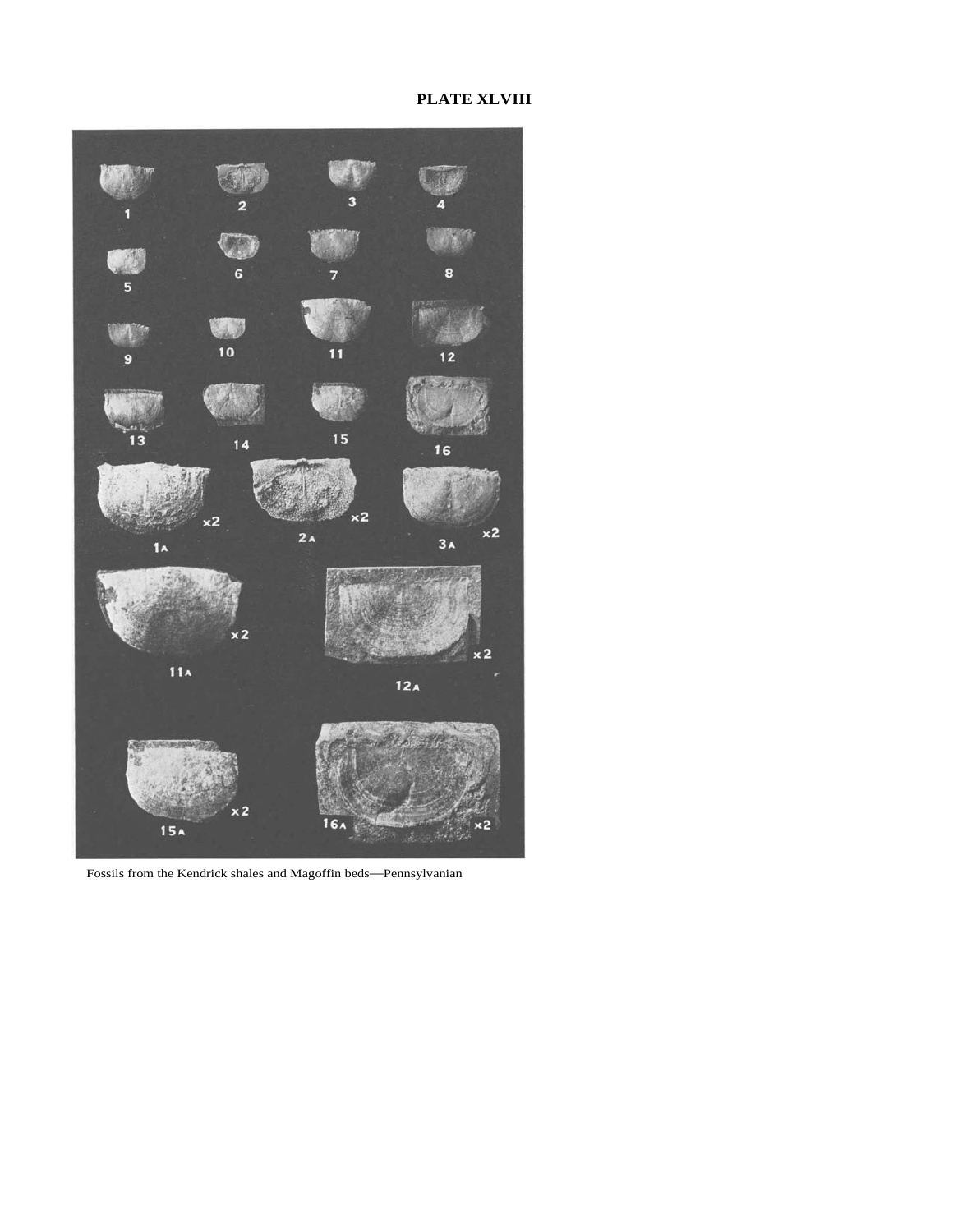### **Explanation of Plate XLIX**

Figures 1- 4. *Productus nodosus.* 

- 1. Pedicle valve of an excellent specimen showing the converging costae along the medium line of nodes or spine bases.
- 2. Pedicle valve of a smaller specimen. Kendrick shales:
- Collection 8.
- 3. Pedicle valve of a specimen showing the typical median line of nodes.
- 4. Ventral view of the external impression of a brachial valve. Kendrick shales: Collection 22.

#### 5- 8. *Productus semireticulatus.*

- 5. Pedicle valve of a large specimen.
- 6. Pedicle valve of a medium specimen.
- 7. Pedicle valve of a medium specimen, showing the abrupt change from
- the reticulate to the non-reticulate parts. 8. Another specimen.
	- Magoffin beds: Collection 12.

#### 9-10. *Spirifer cameratus.*

Pedicle valves of two specimens, one of which shows the extended hinge line. Kendrick shales: Collection 18.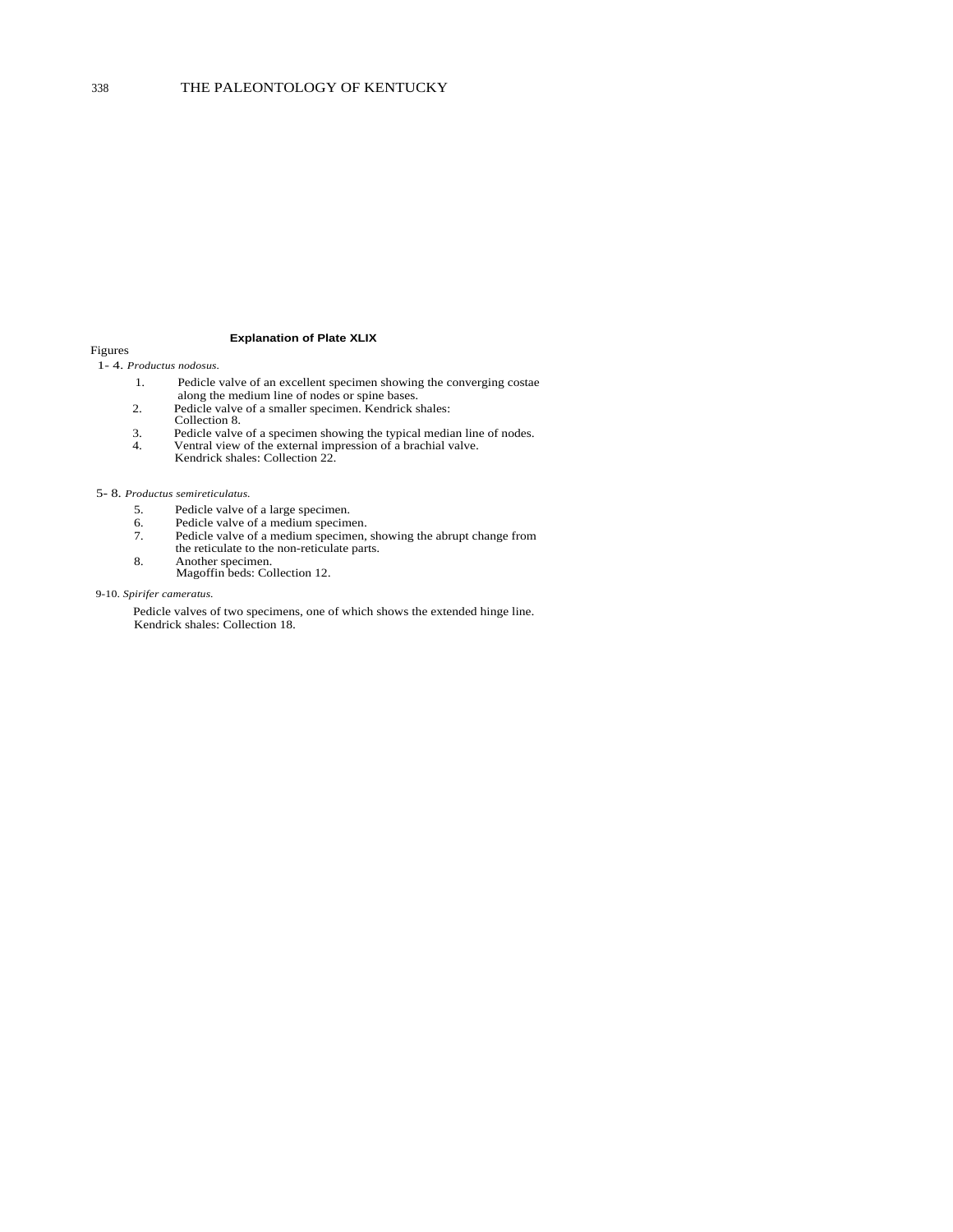

Fossils from the Kendrick shales and Magoffin beds—Pennsylvanian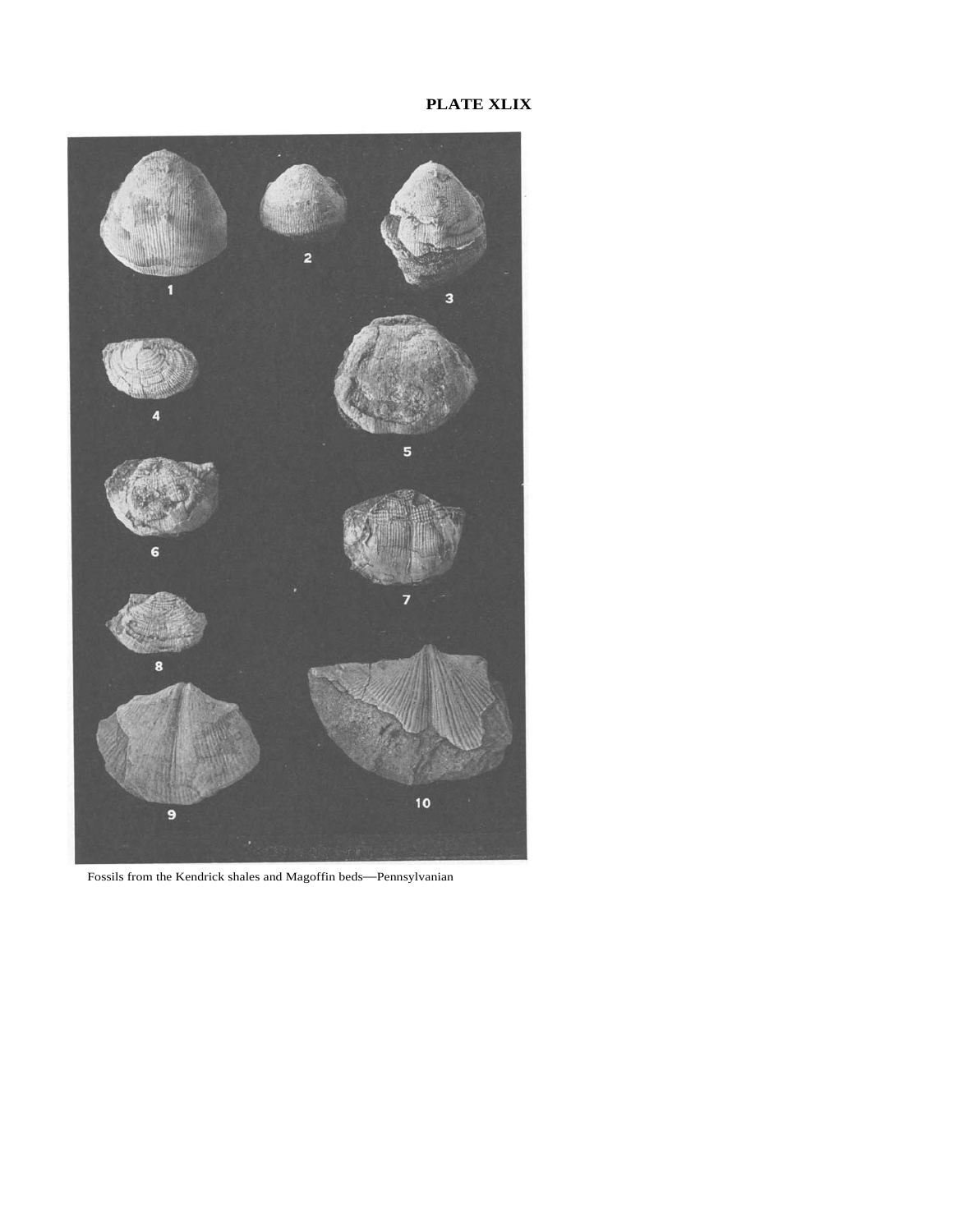### 340 THE PALEONTOLOGY OF KENTUCKY

#### Explanation of **Plate L**

Figures

- 1- 3. *Spirifer rockymontanus.* 
	- 1-3. Two pedicle valves and one brachial valve of three typical specimens. Kendrick shales: Collection 22.
- 4. *Reticulcuria (Squamularia) perplexa.*  A poorly preserved specimen. Magoffin beds: Collection 31.
- 5. *Ambocoelia planoconvexa.*  Dorsal view *of* a complete specimen. Magoffin beds: Collection 27.
- 6. *Composita subtilita.*  Dorsal view of a complete specimen. Magoffin beds: Collection 12.
- 7. *Cleiothyridina orbicularis.*  A rather badly crushed specimen. Kendrick shales: Collection 22.
- 8-15. *Leda bellistriata.* 
	- 8-8a. Right valve of a beautiful specimen and a double enlargement of it.
	- 9, 10. Right valves of two specimens.
	- 11,12. Left valves of two specimens.
	- 13, 14. Internal impressions of left and right valves of two specimens.<br>15. Dorsal view of internal impressions of both valves of a specing
	- Dorsal view of internal impressions of both valves of a specimen. Kendrick shales: Collection 22.
- *jillsoni.*  16-16a. *Leda* 
	- Left valve of type specimen. The same valve enlarged twice to show the widely spaced concentric ridges. Kendrick shales: Collection 22. 16. 16a.
	-

## 17-17a. *Leda arata.*

- 17. Left valve of a specimen.
- 17a. The same valve enlarged twice. Introduced to show its concentric ridges intermediate between the fine ones of *L. bellistriata*  and the widely spaced ones of *L. jillsoni.*  Kendrick shales: Collection 7.
- 18. *Aviculopinna americana.*

A left valve of an imperfect specimen. Kendrick shales: Collection 22.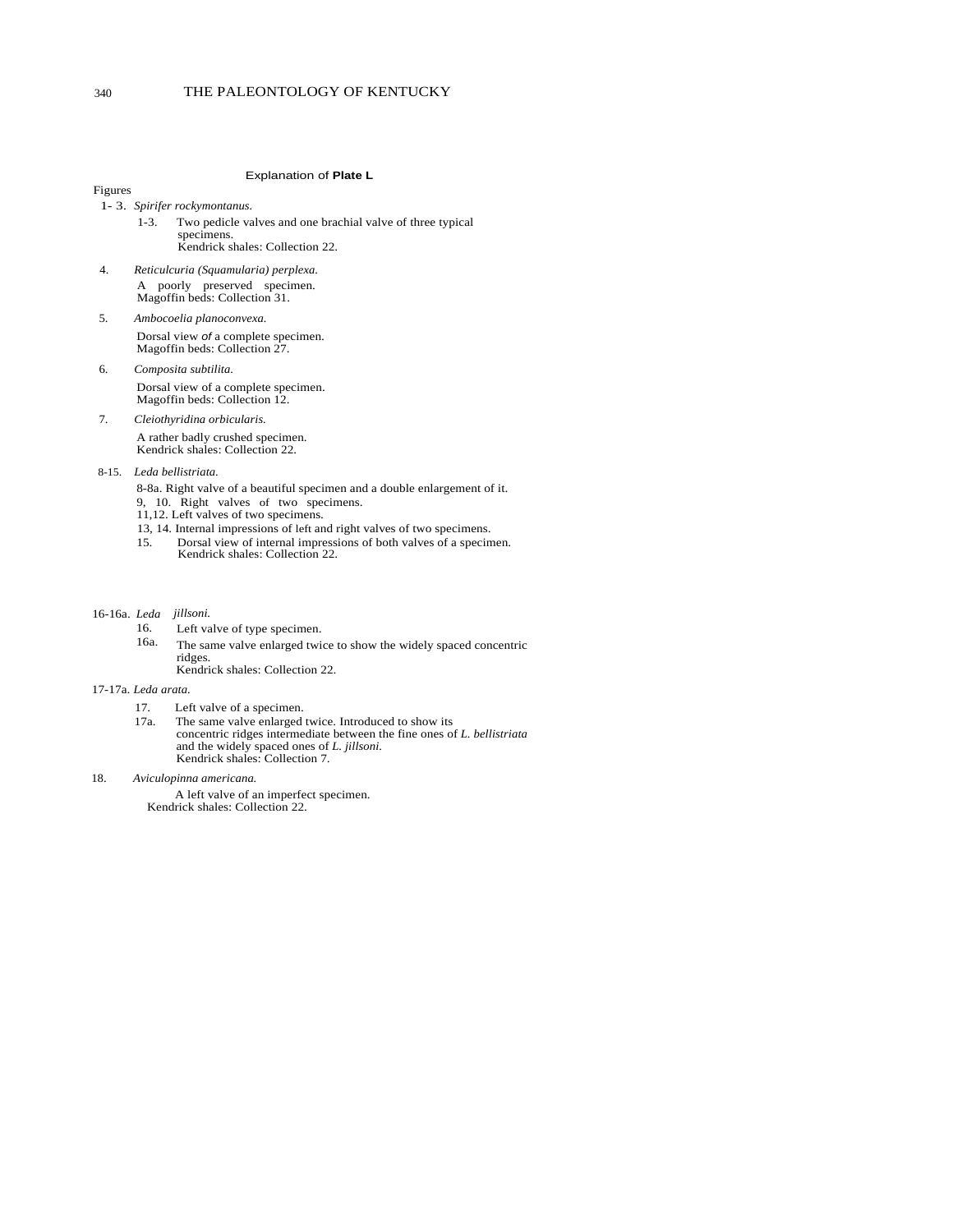**PLATE L** 



Fossils from the Kendrick shales and Magoffin beds—Pennsylvanian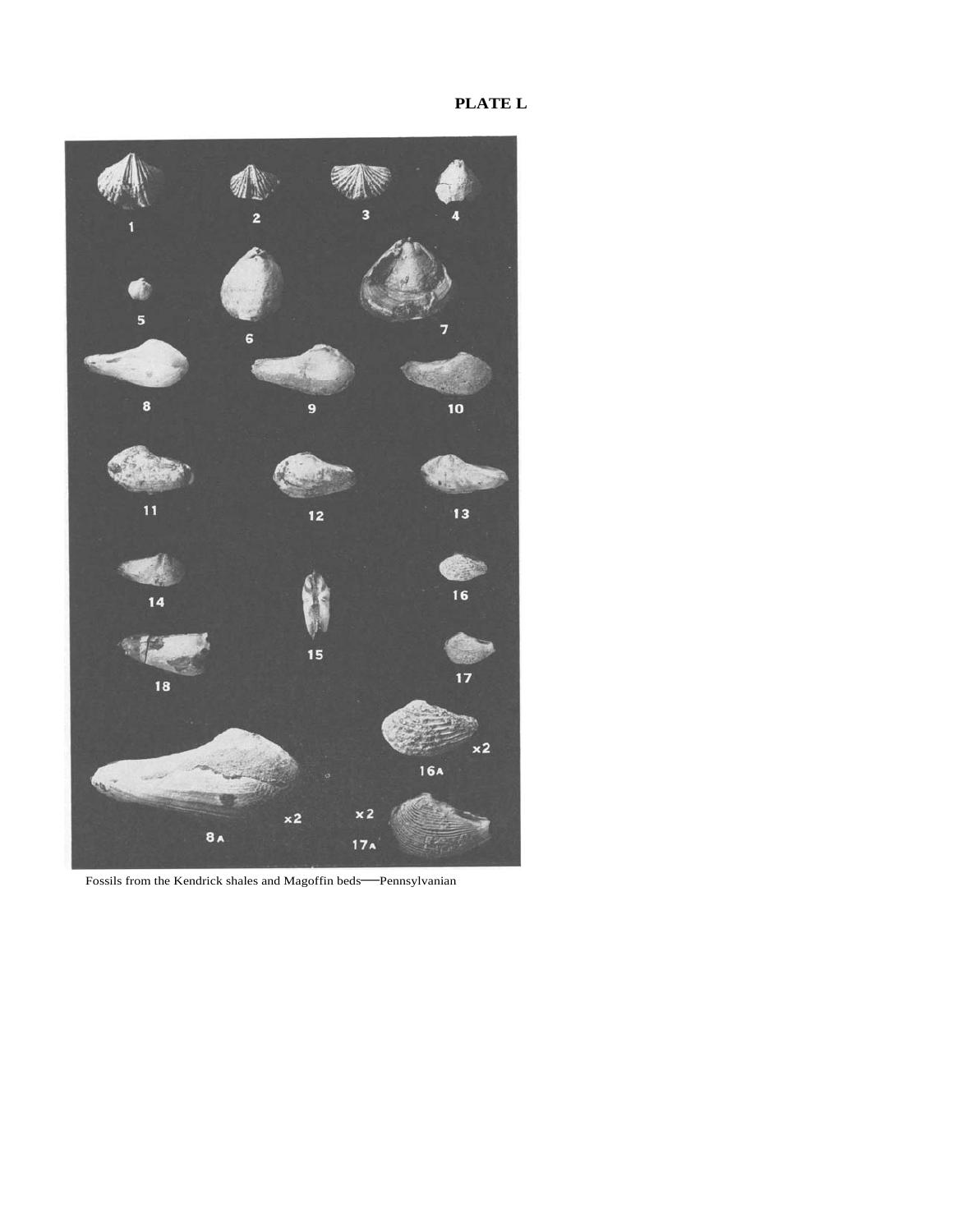## **Explanation of Plate LI**

## Figures

- 1. *Deltopecten texanus.*  Left valve of a large handsome specimen. Kendrick shales: Collection 8.
- 2. *Allerisma terminale.*  Dorsal-lateral view of a slightly distorted specimen of this excellent species. Flint Ridge flint: Collection 14.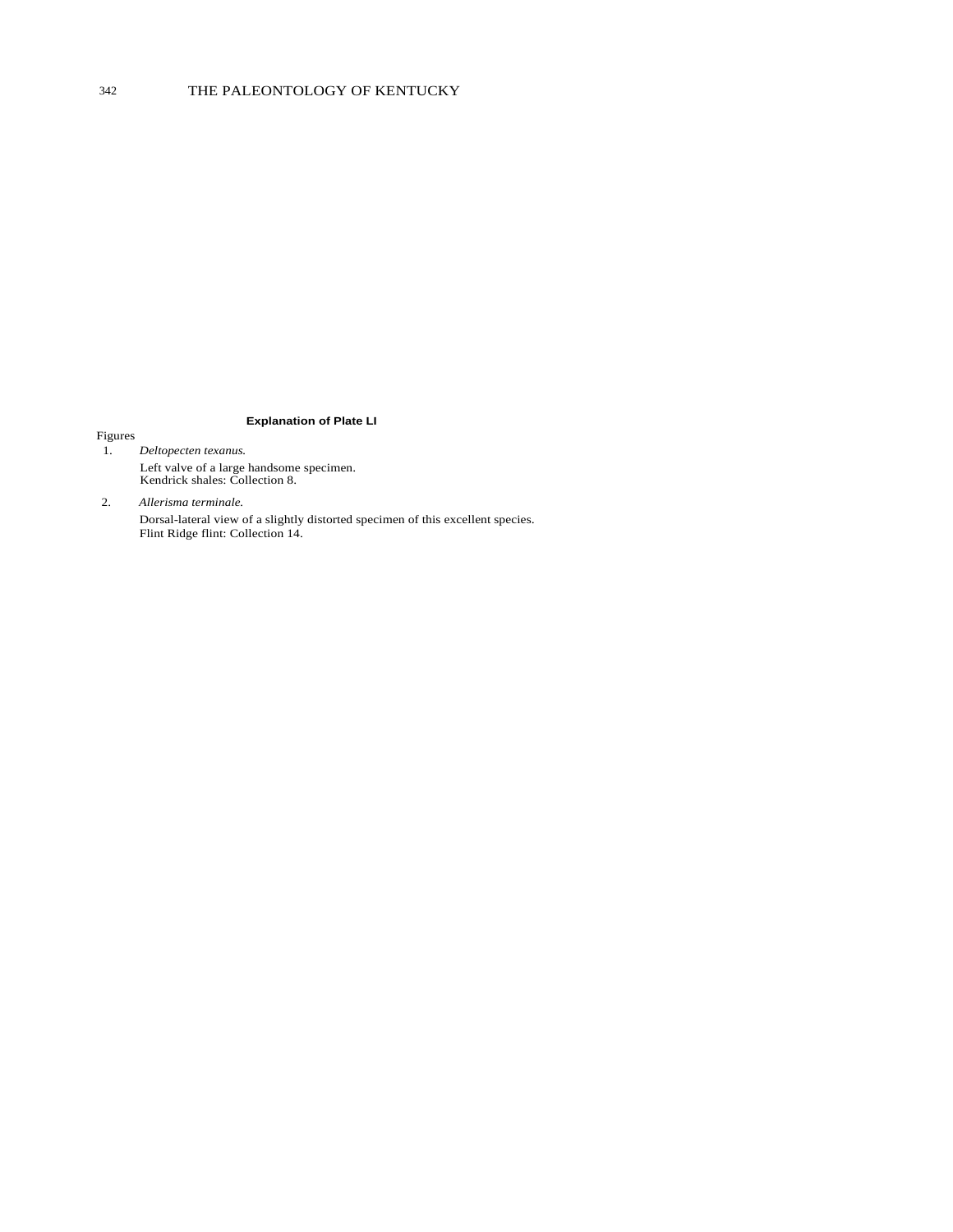**PLATE LI** 



Fossils from the Kendrick shales and Flint Ridge Flint—Pennsylvanian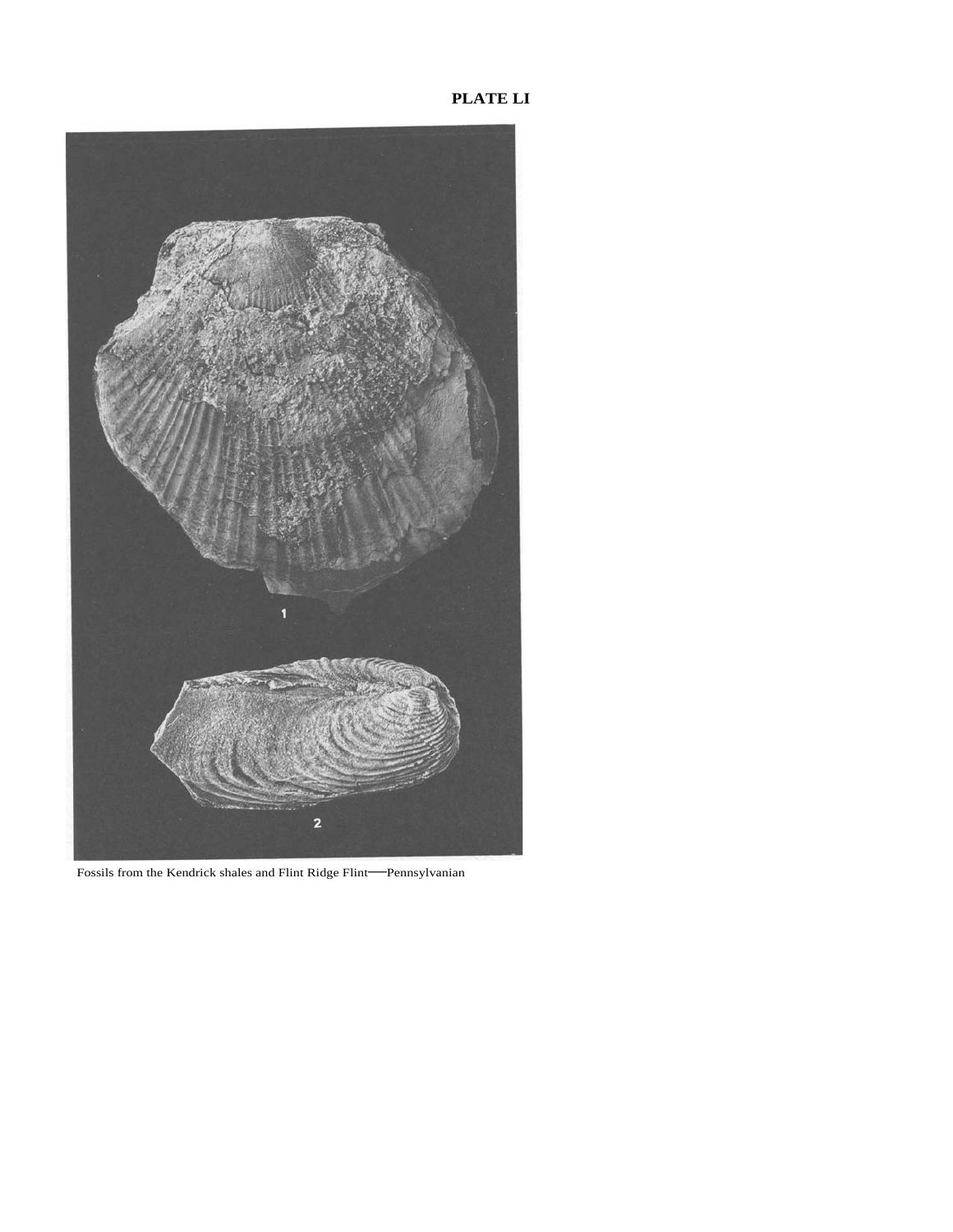## 344 THE PALEONTOLOGY OF KENTUCKY

#### **Explanation of Plate LII**

- Figures 1. *Schizodus alpinus.*  An imperfect left valve. Kendrick shale: Collection 22.
- 2. *Prothyris elegans.*  A faintly defined valve of this delicate shell. Kendrick shales: Collection 22.
- 3. *Astartella concentrica.*  A right valve. Kendrick shales: Collection 22.
- 4- 5a. *Astartella arcuata.* 
	- 4, 5. Left valves of two slightly distorted specimens.
	- 4a, 5a. Double enlargements of specimens 4 and 5 respectively.
		- Kendrick shales: Collections 22 and 8 respectively.
- 6- 9a. *Astartella kentuckyensis.* 
	- 6. Right valve.
	- 7. 7a. Left valve and double enlargement of it.
	- 8. Anterior view of a distorted specimen.
	- 9, 9a. Right valve of a slightly distorted specimen and a double enlargement of it.
		- Kendrick shales: Specimens 6 and 8 from Collection 8; Specimens 7 and 9 from Collection 22.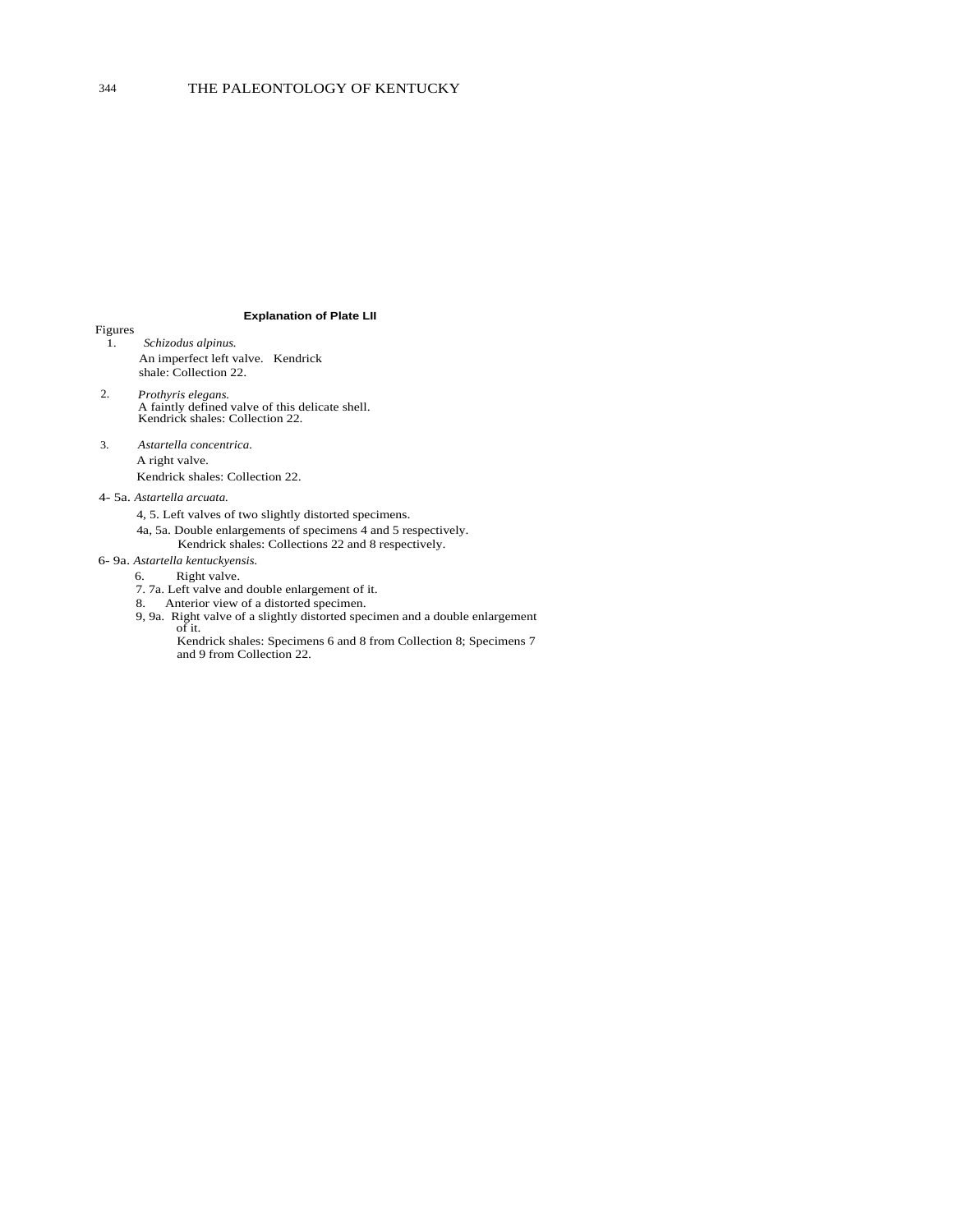# **PLATE LII**



Fossils from the Kendrick shales—Pennsylvanian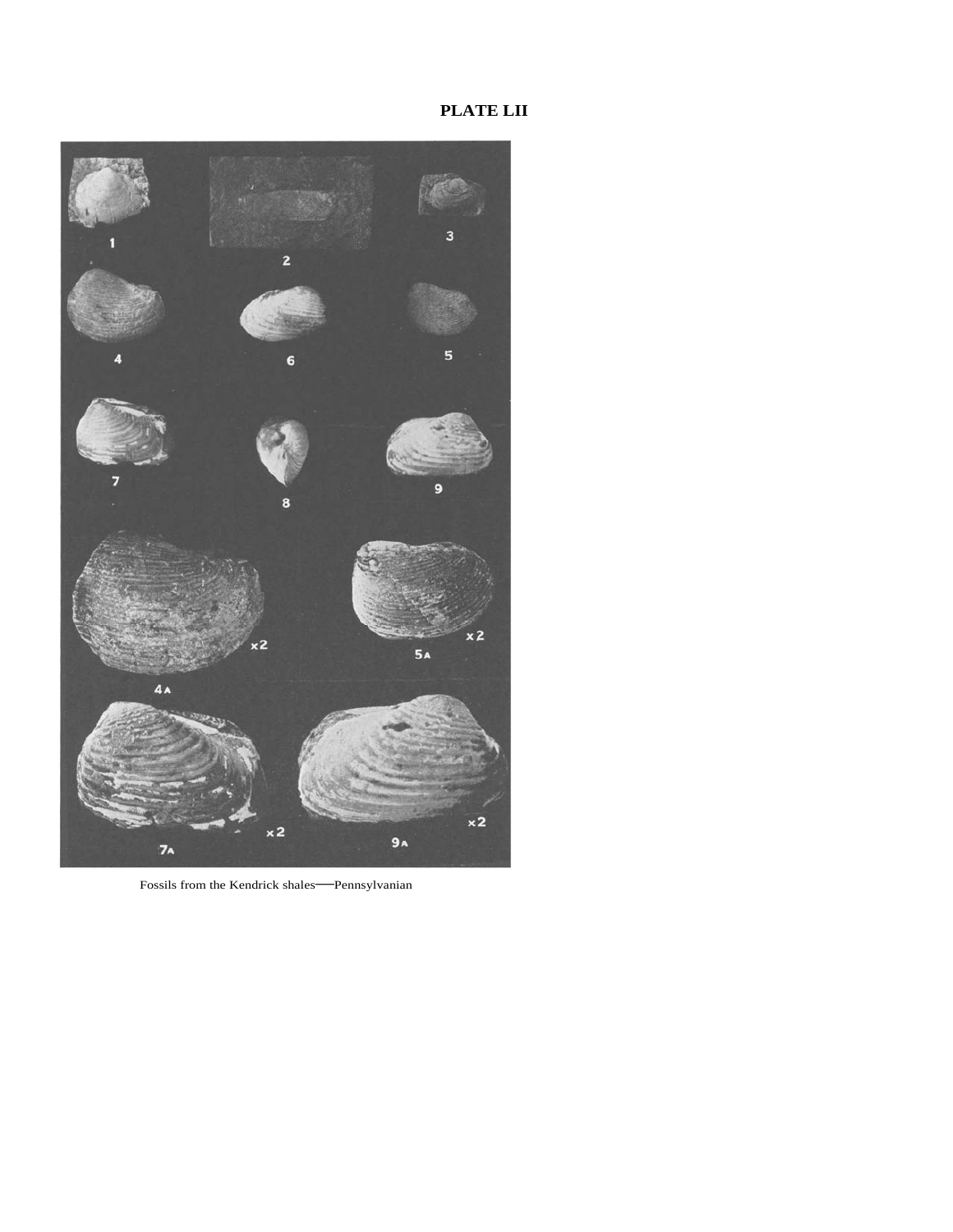#### 346 THE PALEONTOLOGY OF KENTUCKY

#### Explanation of Plate LIII

| -1. | Plagioglypta annulistriata.                     |
|-----|-------------------------------------------------|
|     | An imperfect specimen referred to this species. |
|     | Kendrick shales: Collection 22.                 |

- 2. *Worthenia tabulata.*  View of a broken specimen. Kendrick shales: Collection 22.
- 3. *Bellerophon (Euphemus) carbonarius.*  Specimen having partly preserved sculpture. Magoffin beds: Collection 12.

#### 4-10. *Bellerophon crassus.*

Figures

- 4, 5, 6, 7. Views of four characteristic specimens.
- 8. Apertural view of a specimen.<br>9. View of still another specimen
- View of still another specimen.
- Kendrick shales: Collection 22.
- 10. View of a characteristic specimen. Kendrick shales: Collection 7.

#### ll-lla. *Bellerophon (Bucanopsis) meekianus.*

- 11. lla. An imperfect specimen having the revolving and transverse sculpture faintly preserved and a double enlargement of it.
- Kendrick shales: Collection 22.

#### 12-13. *Schizostoma catilloides.*

Opposite views of two specimens represented largely by internal impressions ("casts").

Kendrick shales: Collection 22.

- 14-21. *Trepospira depressa.* 
	- 14, 14a, 15, 15a. Dorsal and ventral views of two specimens and enlargements of them. Unfortunately the revolving sutural band of nodes has been destroyed by exfoliation.
	- 16, 17, 18. Dorsal views of three specimens having the nodose band better preserved.
	- 19. Ventral view of a specimen.<br>20. Internal impression ("cast").
	- 20. Internal impression ("cast").<br>21. Dorsal view of a small special
	- Dorsal view of a small specimen. Fragments of the dark shaly matrix impart to all the photographs an ornamentation not inherent in these shells, which are perfectly plain except for the nodose band. Kendrick shales: Collection 22.
- 22. *Zygopleura plebeia.*

An imperfect specimen having only a few of the vertical (longitudinal) ridges preserved.

Kendrick shales: Collection 22.

*23. Sphaerodoma brevis.*  An internal impression ("cast"). Kendrick shales: Collection 22.

#### *24. Sphaerodoma primigenia.*

A partly exfoliated chalky-white shell of this species. Kendrick shales: Collection 22.

- *25-26. Bulimorpha minuta.* 
	- 25. An internal impression ("cast").<br>26. A slightly exfoliated shell
		- A slightly exfoliated shell. Kendrick shales: Collection 22.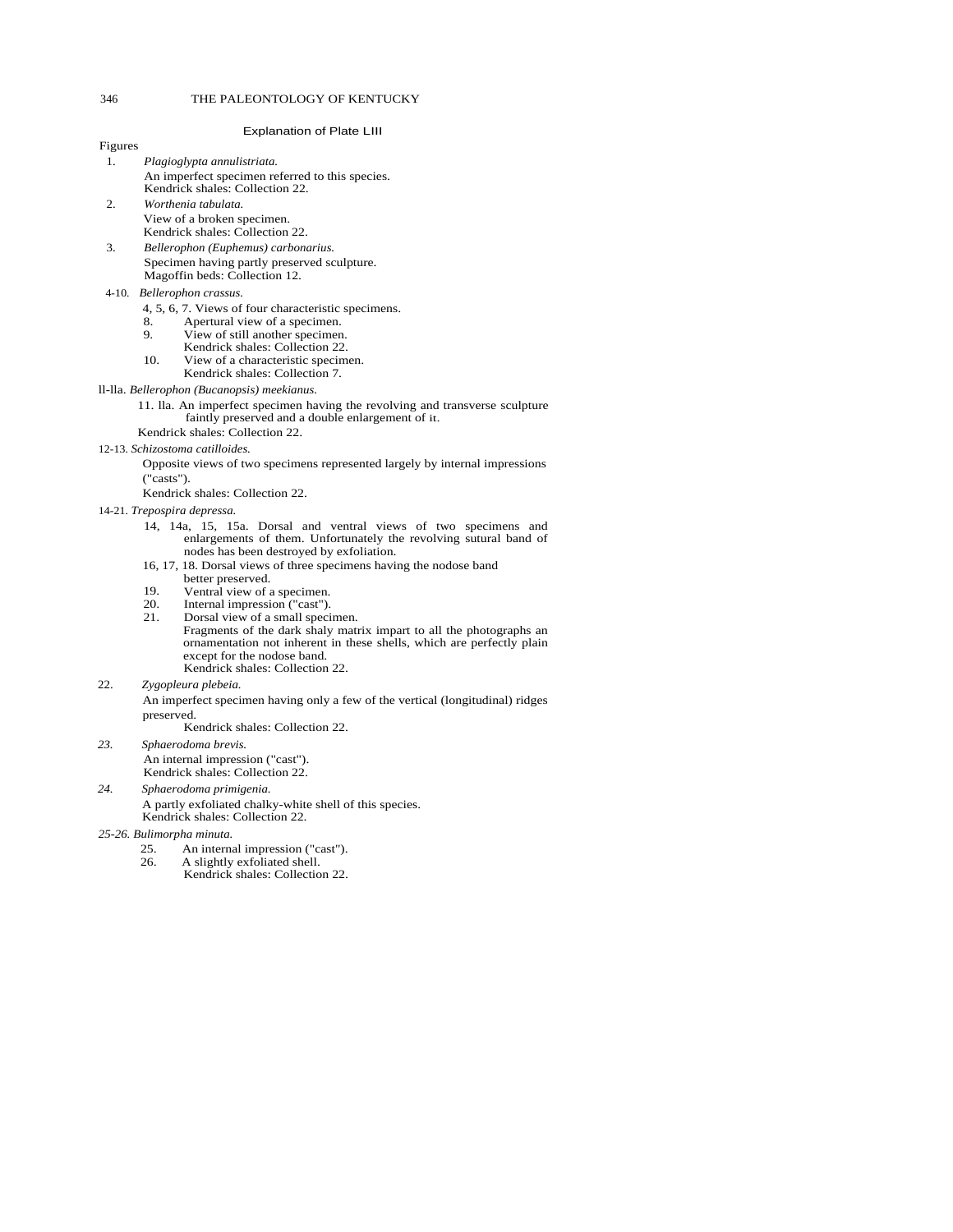# **PLATE LIII**



Fossils from the Kendrick shales and Magoffin beds—Pennsylvanian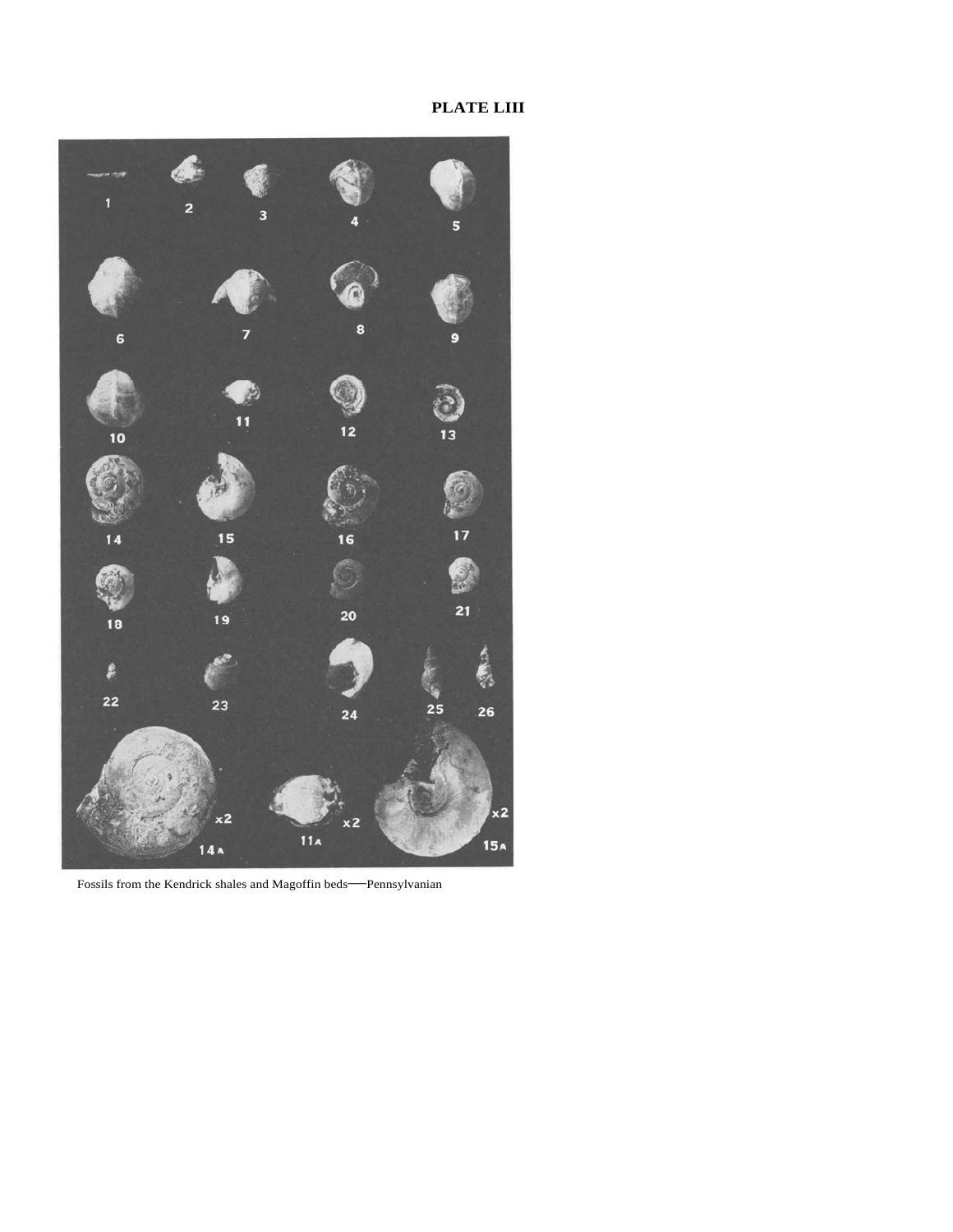## **Explanation of Plate LIV**

## Figures

- 1- 2. *Orthoceras colletti.* 
	- 1. Fragment of a specimen.
	- 2. Fragment of another specimen faintly showing the longitudinal ridge so characteristic of this species. Kendrick shales: Collection 22.

3- 6a. *Orthoceras (Pseudorthoceras) knoxense.* 

- 3, 4. Fragments of two specimens.
- 5, 5a. Segment of another specimen and a double enlargement, showing the septa.
- 6, 6a. End view of specimen and a double enlargement of it, showing the central position of the siphuncle. Kendrick shales: Collection 22.

## 7- 9a. *Gastrioceras montgomeryense.*

- 7. Side view of a specimen, showing the characteristic nodose shoulder about the umbilicus.
- 8, 8a. Ventral view of a specimen and a double enlargement of it, showing the characteristic septal configuration.
- 9, 9a. The same view and an enlargement, of a larger specimen. Kendrick shales: Collection 22.